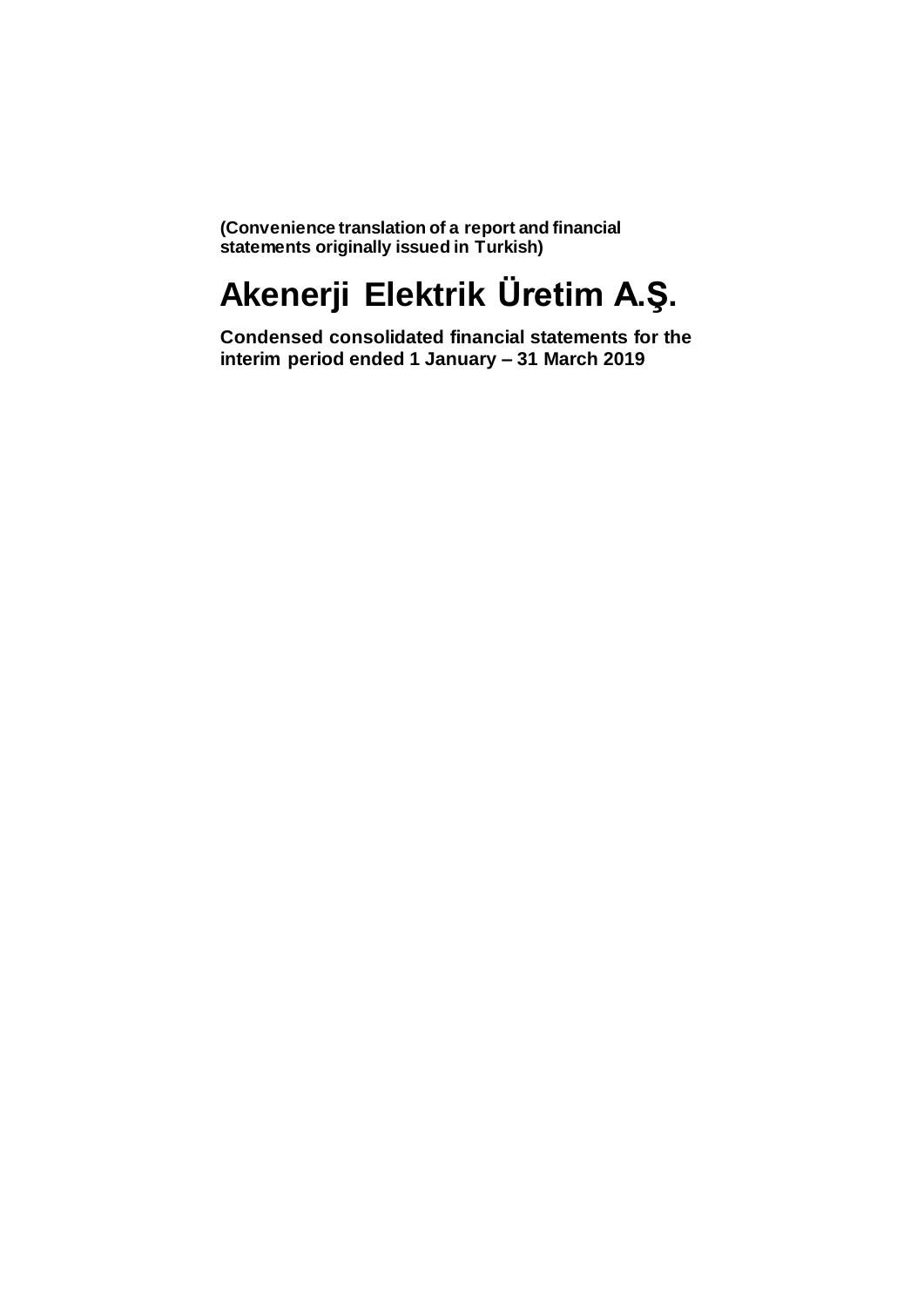|                                                     | <b>TABLE OF CONTENTS</b>                                              | <b>PAGE</b>      |
|-----------------------------------------------------|-----------------------------------------------------------------------|------------------|
|                                                     | CONDENSED CONSOLIDATED STATEMENT OF FINANCIAL POSITION                | $1 - 2$          |
|                                                     |                                                                       | 3                |
|                                                     | <b>CONDENSED CONSOLIDATED STATEMENT OF OTHER COMPREHENSIVE INCOME</b> | $\blacktriangle$ |
|                                                     | CONDENSED CONSOLIDATED STATEMENT OF CHANGES IN EQUITY                 | 5                |
|                                                     |                                                                       | 6                |
|                                                     |                                                                       |                  |
| NOTE 1<br>NOTE <sub>2</sub>                         | BASIS OF PRESENTATION OF FINANCIAL STATEMENTS                         | $7 - 15$         |
| NOTE 3<br>NOTE 4<br>NOTE 5                          |                                                                       | 21               |
| NOTE 6<br>NOTE 7                                    |                                                                       | 25               |
| NOTE 8<br>NOTE <sub>9</sub><br>NOT <sub>10</sub>    |                                                                       | 26<br>30         |
| <b>NOT 11</b><br><b>NOT 12</b><br>NOT <sub>13</sub> | OTHER INCOME AND EXPENSE FROM INVESTING ACTIVITIES                    | 31<br>32<br>33   |
| <b>NOT 14</b><br><b>NOT 15</b>                      |                                                                       | 33               |
| <b>NOT 16</b><br><b>NOT 17</b>                      | FAIR VALUE DISCLOSURES OF FINANCIAL INSTRUMENTS                       | 39               |
| NOT <sub>18</sub>                                   |                                                                       | 39               |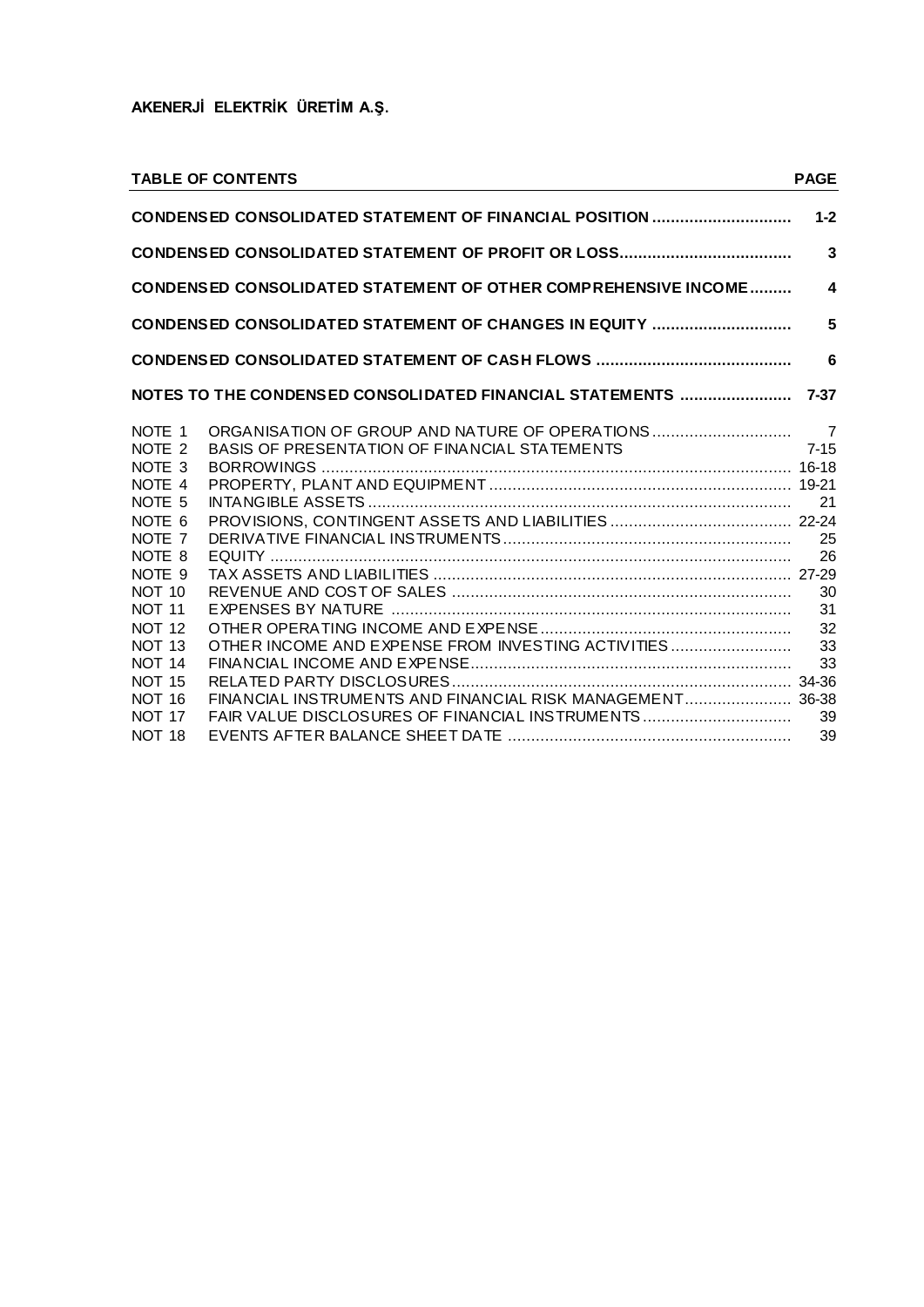## **CONDENSED CONSOLIDATED STATEMENT OF FINANCIAL POSITION AT 31 MARCH 2019 AND 31 DECEMBER 2018**

(Amounts expressed in Turkish Lira ("TL") unless otherwise indicated.)

|                                                |              | <b>Current period</b> | <b>Prior period</b> |
|------------------------------------------------|--------------|-----------------------|---------------------|
|                                                |              | <b>Unaudited</b>      | <b>Audited</b>      |
|                                                | <b>Notes</b> | 31 March 2019         | 31 December 2018    |
| <b>ASSETS</b>                                  |              |                       |                     |
| <b>Currents assets</b>                         |              |                       |                     |
| Cash and cash equivalents<br>Trade receivables |              | 74.605.967            | 19.319.811          |
| - Due from related parties                     | 15           | 8.221.907             | 7.704.996           |
| - Due from third parties                       |              | 85.057.137            | 164.813.897         |
| Inventories                                    |              | 721.351               | 674.399             |
| Other receivables                              |              |                       |                     |
| - Due from third parties                       |              | 16.194.354            | 13.753.685          |
| Prepaid expenses                               |              | 15.993.596            | 13.571.389          |
| Derivative financial instruments               | 7            | 996.200               | 24.345              |
| Current income tax assets                      | 9            | 843.875               | 534.121             |
| Other current assets                           |              | 86.253.925            | 105.060.349         |
|                                                |              |                       |                     |
| <b>Total current assets</b>                    |              | 288.888.312           | 325.456.992         |
| Assets held for sale                           |              | 1.509.975             |                     |
| <b>Non-current assets</b>                      |              |                       |                     |
| Other receivables                              |              |                       |                     |
| - Due from related parties                     | 15           | 631.880               | 602.800             |
| - Due from third parties                       |              | 338.073               | 336.824             |
| Inventories                                    |              | 19.329.330            | 18.769.298          |
| <b>Financial investments</b>                   |              | 100,000               | 100.000             |
| Property, plant and equipment                  | 4            | 5.165.656.573         | 5.227.937.915       |
| Intangible assets                              | 5            | 110.316.286           | 110.933.961         |
| Deferred tax assets                            |              | 4.060.633             |                     |
| Prepaid expenses                               | 9            | 21.174                | 741.959             |
| Other non-current assets                       |              | 34.581                | 590.860             |
| Other receivables                              |              |                       | 19.098.093          |
| Total non-current assets                       |              | 5.300.488.530         | 5.379.111.710       |
|                                                |              |                       |                     |
| <b>TOTAL ASSETS</b>                            |              | 5.590.886.817         | 5.704.568.702       |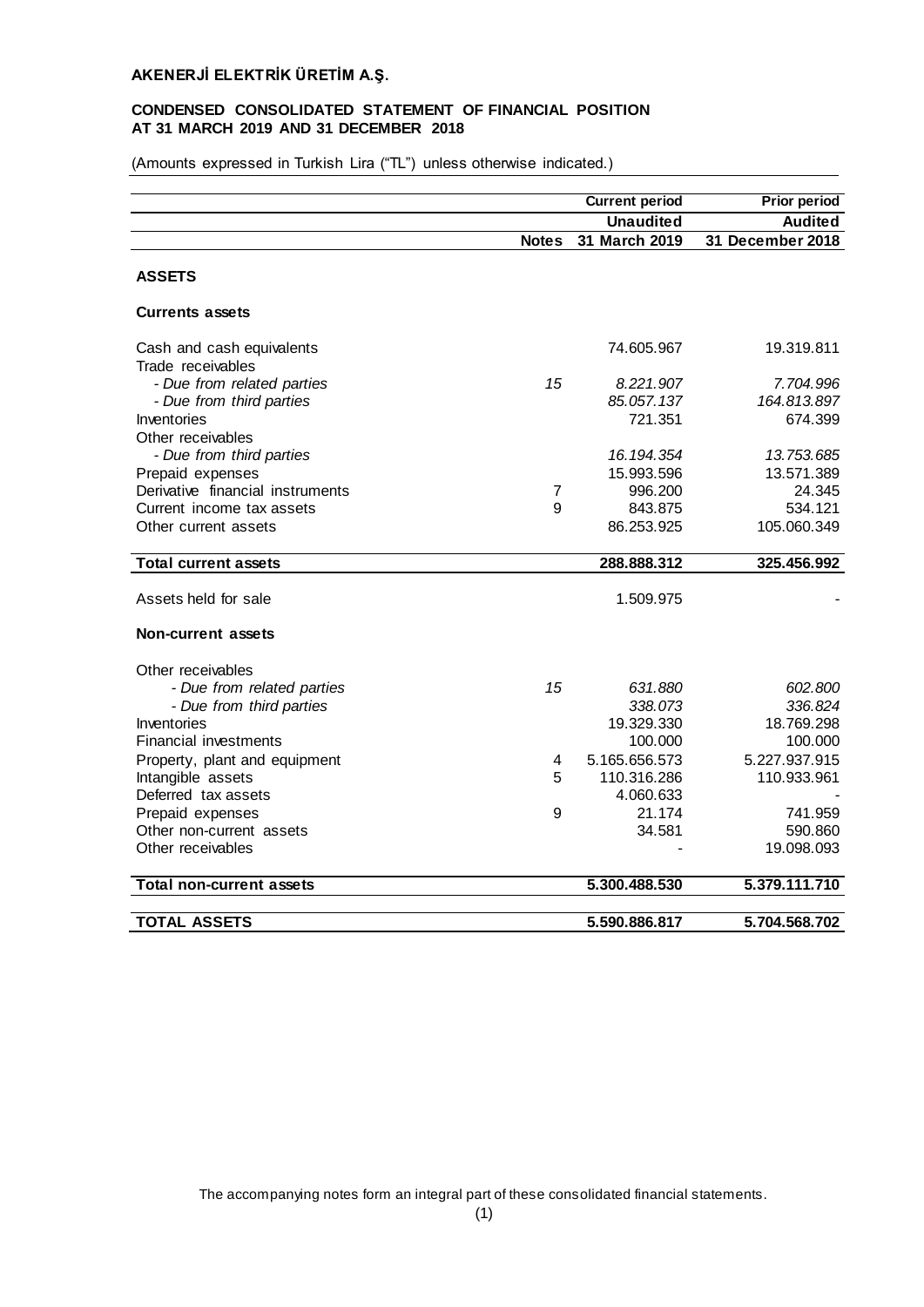## **CONDENSED CONSOLIDATED STATEMENT OF FINANCIAL POSITION AT 31 MARCH 2019 AND 31 DECEMBER 2018**

(Amounts expressed in Turkish Lira ("TL") unless otherwise indicated.)

|                                                                           |                | <b>Current period</b>       | <b>Prior period</b>         |
|---------------------------------------------------------------------------|----------------|-----------------------------|-----------------------------|
|                                                                           |                | Unaudited                   | Audited                     |
|                                                                           | <b>Notes</b>   | 31 March 2019               | 31 December 2018            |
|                                                                           |                |                             |                             |
| <b>LIABILITIES</b>                                                        |                |                             |                             |
| <b>Current liabilities</b>                                                |                |                             |                             |
|                                                                           | 3              | 150.240.625                 | 236.637.968                 |
| Short term borrow ings<br>Short term portion of long term borrowings      |                |                             |                             |
| - Bank Ioans                                                              | 3              | 1.234.861.732               | 873.780.809                 |
| - Lease liabilities                                                       | 3              | 8.654.805                   | 6.711.449                   |
| Trade payables                                                            |                |                             |                             |
| - Due to related parties                                                  | 15             | 15.999.773                  | 26.945.006                  |
| - Due to third parties                                                    |                | 257.836.081                 | 286.266.440                 |
| Current income tax liabilities                                            | 9              | 50.058                      | 107.071                     |
| Other payables                                                            |                |                             |                             |
| - Other payables to third parties                                         |                | 1.611.152                   | 2.341.912                   |
| Derivative financial instruments<br>Employee benefit obligations          | $\overline{7}$ | 7.297.710<br>1.633.606      | 12.919.531<br>581.002       |
| Short term provisions                                                     |                |                             |                             |
| - Provisions for employee benefits                                        |                | 704.857                     | 3.340.000                   |
| - Other short-term provisions                                             | 6              | 19.912.095                  | 18.338.205                  |
|                                                                           |                |                             |                             |
| <b>Total current liabilities</b>                                          |                | 1.698.802.494               | 1.467.969.393               |
| <b>Non-current liabilities</b>                                            |                |                             |                             |
|                                                                           |                |                             |                             |
| Long term borrow ings                                                     |                |                             |                             |
| - Bank Ioans<br>- Lease liabilities                                       | 3<br>3         | 3.321.244.825<br>62.462.974 | 3.333.605.645<br>61.151.542 |
| Derivative financial instruments                                          | $\overline{7}$ | 24.069.740                  | 17.282.246                  |
| Trade payables                                                            |                |                             |                             |
| Due to third parties                                                      |                | 127.448.135                 | 177.807.845                 |
| Other payables                                                            |                |                             |                             |
| - Due to third parties                                                    |                | 16.471                      | 16.324                      |
| Long term provisions                                                      |                |                             |                             |
| - Provisions for employee benefits                                        |                | 5.071.275                   | 4.331.412                   |
| Deferred tax liabilities                                                  | 9              | 138.224.794                 | 181.839.302                 |
| <b>Total non-current liabilities</b>                                      |                | 3.678.538.214               | 3.776.034.316               |
|                                                                           |                |                             |                             |
| <b>EQUITY</b>                                                             |                |                             |                             |
| Share capital                                                             | 8              | 729.164.000                 | 729.164.000                 |
| Adjustments to share capital                                              | 8              | 101.988.910                 | 101.988.910                 |
| Share premiums                                                            |                | 50.220.043                  | 50.220.043                  |
| Other comprehensive income/expense to be reclassified to profit/loss      |                |                             |                             |
| - Gains/(losses) on cash flow hedging                                     |                | (11.279.523)                | (11.891.988)                |
| Restricted reserves                                                       |                |                             |                             |
| - Legal reserves                                                          | 8              | 12.053.172                  | 12.053.172                  |
| - Other reserves                                                          |                | (4.322.722)                 | (4.322.722)                 |
| Other comprehensive income/expense not to be reclassified to              |                |                             |                             |
| profit/loss<br>- Increase on revaluation of property, plant and equipment |                | 2.522.993.816               | 2.548.936.335               |
| - Gains/(losses) on re-measurement of defined benefit plans               |                | (1.110.736)                 | (1.045.003)                 |
| Retained earnings/(losses)                                                |                | (2.926.762.853)             | (1.408.141.204)             |
| Net profit/(loss) for the period                                          |                | (259.397.998)               | (1.556.396.550)             |
|                                                                           |                |                             |                             |
| <b>Total equity</b>                                                       |                | 213.546.109                 | 460.564.993                 |
| TOTAL LIABILITIES AND EQUITY                                              |                | 5.590.886.817               | 5.704.568.702               |
|                                                                           |                |                             |                             |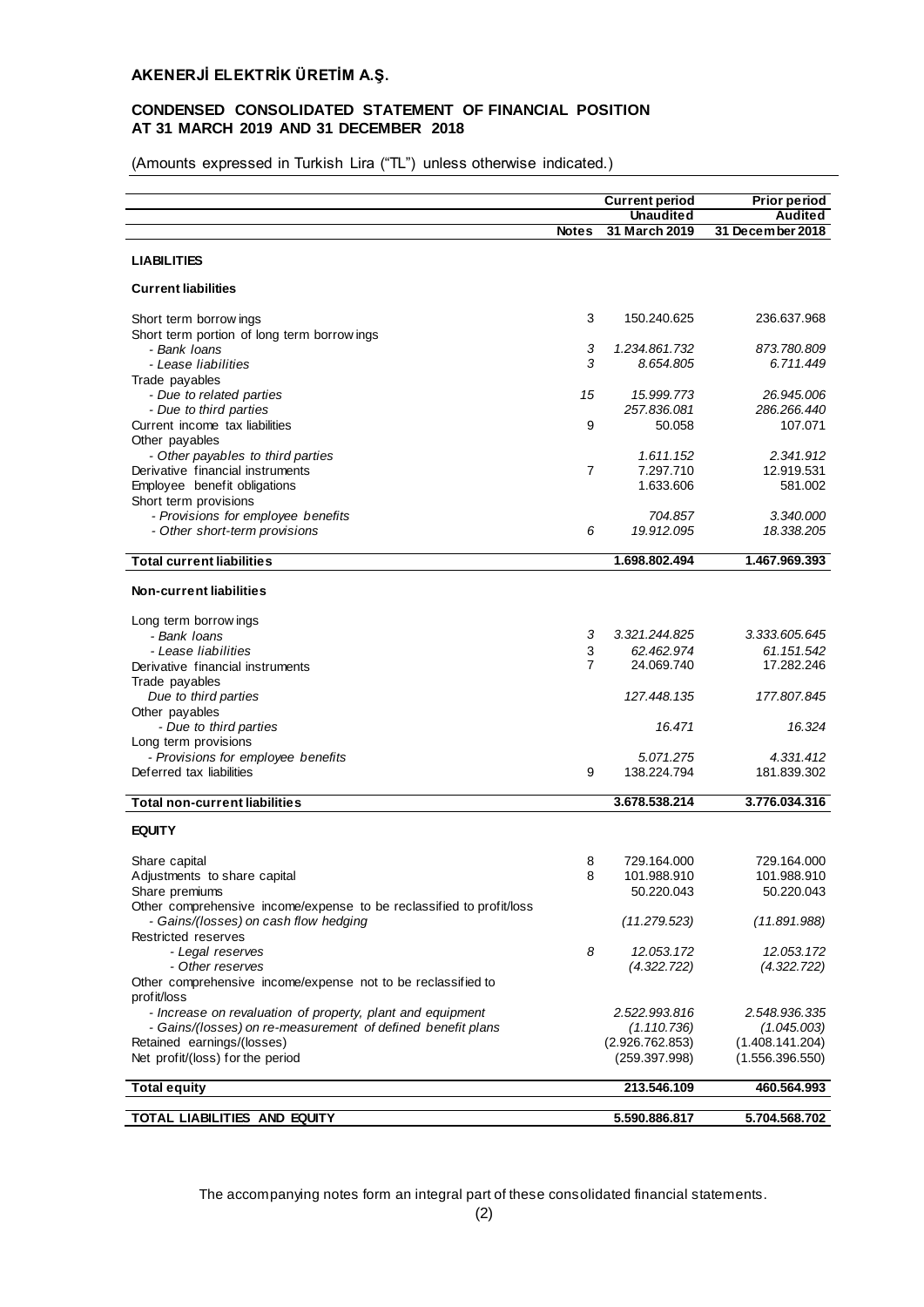## **CONDENSED CONSOLIDATED STATEMENT OF PROFIT OR LOSS FOR THE INTERIM PERIODS BETWEEN 1 JANUARY – 31 MARCH 2019 AND 2018**

(Amounts expressed in Turkish Lira ("TL"), unless otherwise indicated.)

|                                                     |              | <b>Current period</b> | <b>Prior period</b> |
|-----------------------------------------------------|--------------|-----------------------|---------------------|
|                                                     |              | <b>Unaudited</b>      | <b>Unaudited</b>    |
|                                                     |              | 1 January -           | 1 January -         |
|                                                     | <b>Notes</b> | 31 March 2019         | 31 March 2018       |
| Revenue                                             | 10           | 466.242.068           | 497.114.351         |
|                                                     |              |                       |                     |
| Cost of sales (-)                                   | 11           | (358.112.678)         | (466.036.868)       |
| Gross profit                                        |              | 108.129.390           | 31.077.483          |
|                                                     |              |                       |                     |
| General administrative expenses (-)                 | 11           | (14.507.448)          | (13.205.051)        |
| Other operating income                              | 12           | 4.525.753             | 7.428.898           |
| Other operating expenses (-)                        | 12           | (13.015.269)          | (7.329.698)         |
| <b>Operating profit / (loss)</b>                    |              | 85.132.426            | 17.971.632          |
|                                                     |              |                       |                     |
| Income from investing activities                    | 13           | 149                   | 38.983              |
| Expenses from investing activities (-)              | 13           | (130.291)             |                     |
| Operating profit / (loss) before financial income / |              |                       |                     |
| (expense)                                           |              | 85.002.284            | 18.010.615          |
| Financial income                                    | 14           | 12.706.590            | 20.749.442          |
| Financial expenses (-)                              | 14           | (388.253.907)         | (219.458.540)       |
|                                                     |              |                       |                     |
| Profit / (loss) before tax                          |              | (290.545.033)         | (180.698.483)       |
| Tax income / (expense)                              |              |                       |                     |
|                                                     |              |                       |                     |
| Current income tax expense (-)                      | 9            | (50.981)              | (647.276)           |
| Deferred tax income / (expense)                     | 9            | 31.198.016            | 37.036.815          |
| Net profit / (loss) for the period                  |              | (259.397.998)         | (144.308.944)       |
|                                                     |              |                       |                     |
| Net profit / (loss) attributable to:                |              |                       |                     |
| Equity holders of the parent                        |              | (259.397.998)         | (144.308.944)       |
| Earnings / (losses) per share - TL                  |              | (356)                 | (198)               |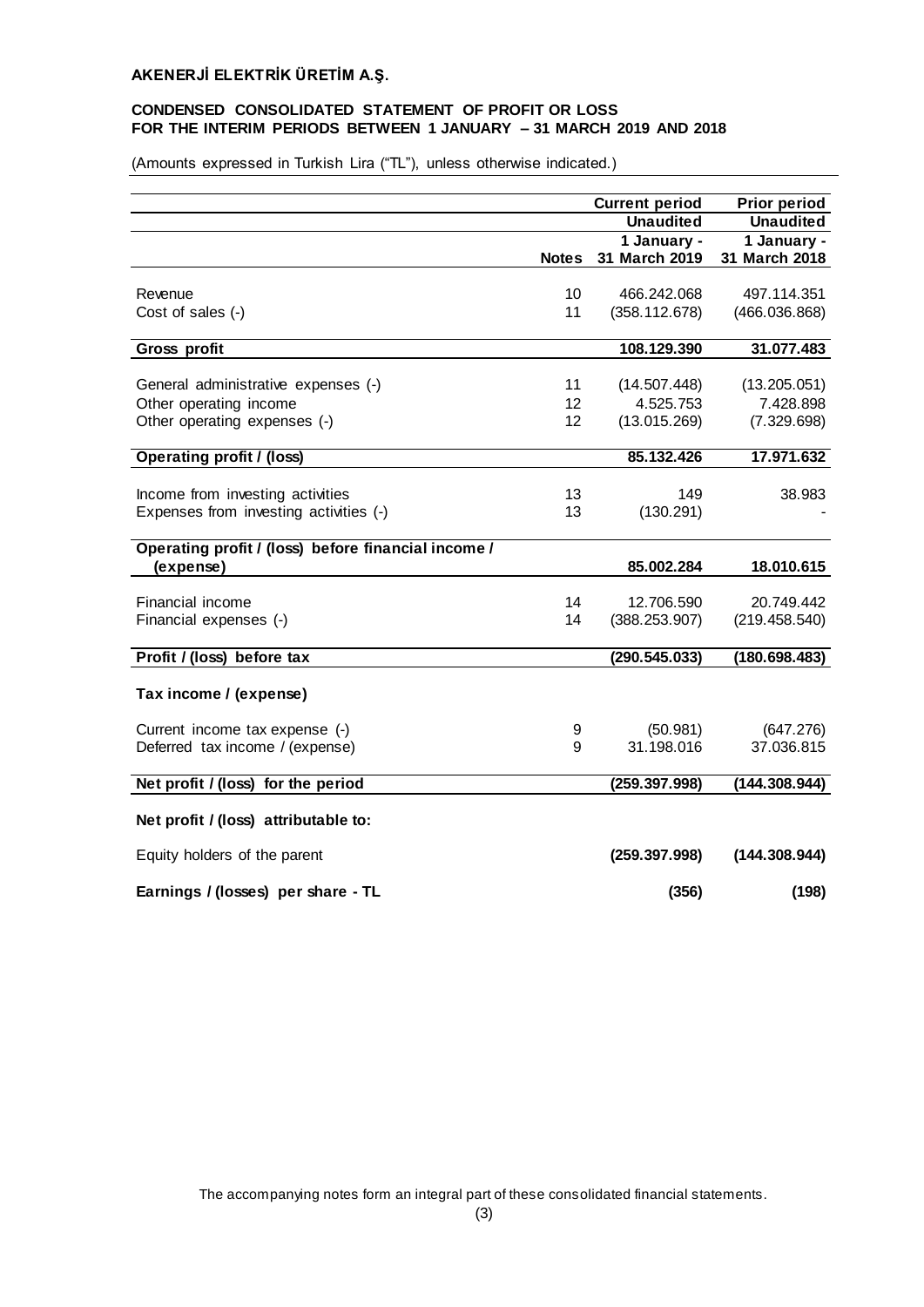## **CONDENSED CONSOLIDATED STATEMENT OF OTHER COMPREHENSIVE INCOME FOR THE PERIODS BETWEEN 1 JANUARY - 31 MARCH 2019 AND 2018**

# **(Amounts expressed in Turkish Lira ("TL"), unless otherwise indicated.)**

|                                                             |              | <b>Current period</b> | <b>Prior period</b> |
|-------------------------------------------------------------|--------------|-----------------------|---------------------|
|                                                             |              | <b>Unaudited</b>      | <b>Unaudited</b>    |
|                                                             |              | 1 January -           | 1 January -         |
|                                                             | <b>Notes</b> | 31 March 2019         | 31 March 2018       |
| Net profit / (loss) for the period                          |              | (259.397.998)         | (144.308.944)       |
| Other comprehensive income/(expense)                        |              |                       |                     |
| Not to be reclassified to profit or loss                    |              |                       |                     |
| Increase on revaluation of property, plant and<br>equipment |              |                       |                     |
| Deferred tax effect                                         |              | 11.832.382            |                     |
| Gains/(losses) on cash flow hedging                         |              | 765.582               | 989.510             |
| Deferred tax effect                                         |              | (153.117)             | (197.902)           |
| Actuarial gain/(loss) arising from defined benefit plans    |              | (82.166)              | 350.687             |
| Deferred tax effect                                         |              | 16.433                | (70.137)            |
| Other comprehensive income/(expense)                        |              | 12.379.114            | 1.072.158           |
| Total comprehensive income/(expense)                        |              | (247.018.884)         | (143.236.786)       |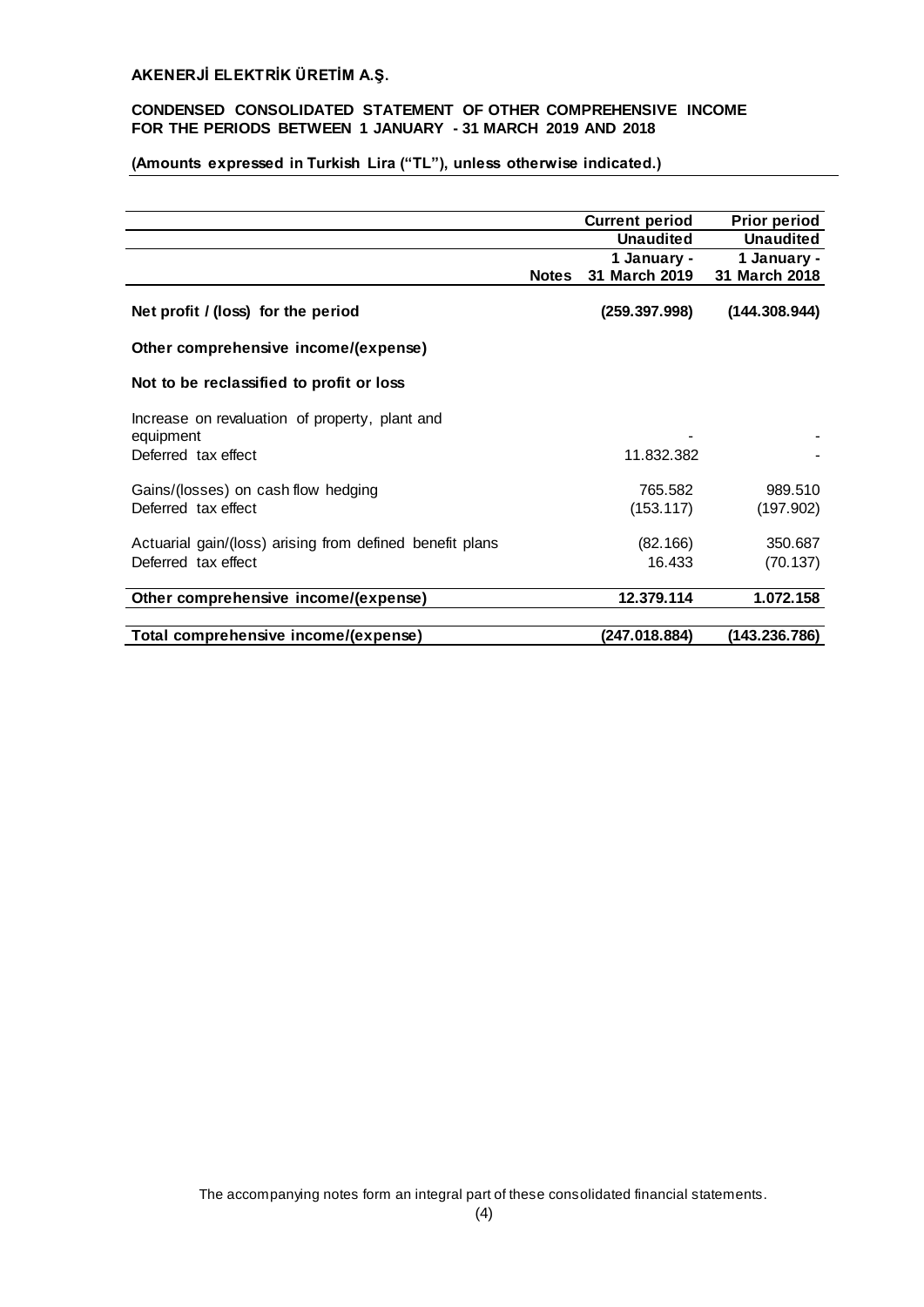#### **CONDENSED CONSOLIDATED STATEMENT OF CHANGES IN EQUITY FOR THE INTERIM PERIODS BETWEEN 1 JANUARY – 31 MARCH 2019 AND 2018**

(Amounts expressed in Turkish Lira ("TL"), unless otherwise indicated.)

|                             |               |             |            | Other                    |             |                            |                   |                            |                                           |                                |                     |
|-----------------------------|---------------|-------------|------------|--------------------------|-------------|----------------------------|-------------------|----------------------------|-------------------------------------------|--------------------------------|---------------------|
|                             |               |             |            | comprehensive            |             |                            |                   | Other comprehensive        |                                           |                                |                     |
|                             |               |             |            | income<br>/(expenses) to |             |                            |                   | income /(expenses)         |                                           |                                |                     |
|                             |               |             |            | be                       |             |                            |                   | not to be                  |                                           |                                |                     |
|                             |               |             |            | reclassified             |             |                            |                   | reclassified               |                                           |                                |                     |
|                             |               |             |            | to profit or loss        |             | <b>Restricted reserves</b> | to profit or loss |                            |                                           |                                |                     |
|                             |               |             |            |                          |             |                            |                   | Increase on Gains/(losses) |                                           |                                |                     |
|                             |               |             |            |                          |             |                            | revaluation       | on re-                     |                                           |                                |                     |
|                             |               | Adjustments |            | Gains / (losses)         |             |                            | of property,      | measurement                |                                           |                                |                     |
|                             |               | to share    | Share      | on cash flow             | Other       | Legal                      | plant and         | of defined                 |                                           | Retained Net profit/(loss) for |                     |
|                             | Share capital | capital     | premiums   | hedging (**)             | reserves    | reserves                   |                   |                            | equipment benefit plans earnings/(losses) | the period                     | <b>Total equity</b> |
|                             |               |             |            |                          |             |                            |                   |                            |                                           |                                |                     |
| 1 January 2018 – previously |               |             |            |                          |             |                            |                   |                            |                                           |                                |                     |
| reported                    | 729.164.000   | 101.988.910 | 50.220.043 | (15.159.903)             | (4.322.722) | 12.053.172                 | 2.526.950.583     | (1.349.827)                | (1.090.945.284)                           | (505.044.383)                  | 1.803.554.589       |
|                             |               |             |            |                          |             |                            |                   |                            |                                           |                                |                     |
| Restatement effect          |               |             |            |                          |             | $\overline{\phantom{a}}$   | 36.783.975        |                            | 30.247.342                                | (2.152.770)                    | 64.878.547          |
|                             |               |             |            |                          |             |                            |                   |                            |                                           |                                |                     |
| January 2018 - restated     | 729.164.000   | 101.988.910 | 50.220.043 | (15.159.903)             | (4.322.722) | 12.053.172                 | 2.563.734.558     | (1.349.827)                | (1.060.697.942)                           | (507.197.153)                  | 1.868.433.136       |
|                             |               |             |            |                          |             |                            |                   |                            |                                           |                                |                     |
| <b>Transfers</b>            |               |             |            |                          |             |                            |                   |                            | (507.197.153)                             | 507.197.153                    |                     |
| Other adjustments (*)       |               |             |            |                          |             | $\overline{\phantom{a}}$   | (30.224.701)      |                            | 30.224.701                                |                                |                     |
| Total<br>comprehensive      |               |             |            |                          |             |                            |                   |                            |                                           |                                |                     |
| expense                     |               |             | ٠          | 791.608                  |             |                            |                   | 280.550                    | $\sim$                                    | (144.308.944)                  | (143.236.786)       |
|                             |               |             |            |                          |             |                            |                   |                            |                                           |                                |                     |
| 31 March 2018               | 729.164.000   | 101.988.910 | 50.220.043 | (14.368.295)             | (4.322.722) | 12.053.172                 | 2.533.509.857     | (1.069.277)                | (1.537.670.394)                           | (144.308.944)                  | 1.725.196.350       |
|                             |               |             |            |                          |             |                            |                   |                            |                                           |                                |                     |
|                             |               |             |            |                          |             |                            |                   |                            |                                           |                                |                     |
| 1 January 2019              | 729.164.000   | 101.988.910 | 50.220.043 | (11.891.988)             | (4.322.722) | 12.053.172                 | 2.548.936.335     | (1.045.003)                | (1.408.141.204)                           | (1.556.396.550)                | 460.564.993         |
|                             |               |             |            |                          |             |                            |                   |                            |                                           |                                |                     |
| <b>Transfers</b>            |               |             |            |                          |             |                            |                   |                            | (1.556.396.550)                           | 1.556.396.550                  |                     |
| Other adjustments (*)       |               |             |            |                          |             |                            | (37.774.901)      |                            | 37.774.901                                |                                |                     |
| Total<br>comprehensive      |               |             |            | 612.465                  |             |                            | 11.832.382        | (65.733)                   |                                           |                                |                     |
|                             |               |             |            |                          |             |                            |                   |                            | $\sim$                                    | (259.397.998)                  | (247.018.884)       |
| expense                     |               |             |            |                          |             |                            |                   |                            |                                           |                                |                     |
|                             |               |             |            |                          |             |                            |                   |                            |                                           |                                |                     |
| 31 March 2019               | 729.164.000   | 101.988.910 | 50.220.043 | (11.279.523)             | (4.322.722) | 12.053.172                 | 2.522.993.816     | (1.110.736)                | (2.926.762.853)                           | (259.397.998)                  | 213.546.109         |

(\*) As of 31 March 2019, the depreciation difference between the acquisition cost and the carrying values of the assets subject to revaluation method amounting to TL 37.774.901 (31 March 2018: TL 37.780.876) without a deferred tax effect, provided in increase on revaluation of property, plant and equipment were reclassified under retained earnings / (losses) in full amounts (31 March 2018: net of the deferred tax impact amounting to 30.224.701 TL has been transferred from the increase on revaluation of property, plant and equipment to retained earnings).

(\*\*) Since the Group has ceased to apply hedge accounting on 30 September 2015, "Gains / (losses) on cash flow hedging" which is i ncluded in equity, has been recognized in statement of profit or loss during the term of related contracts.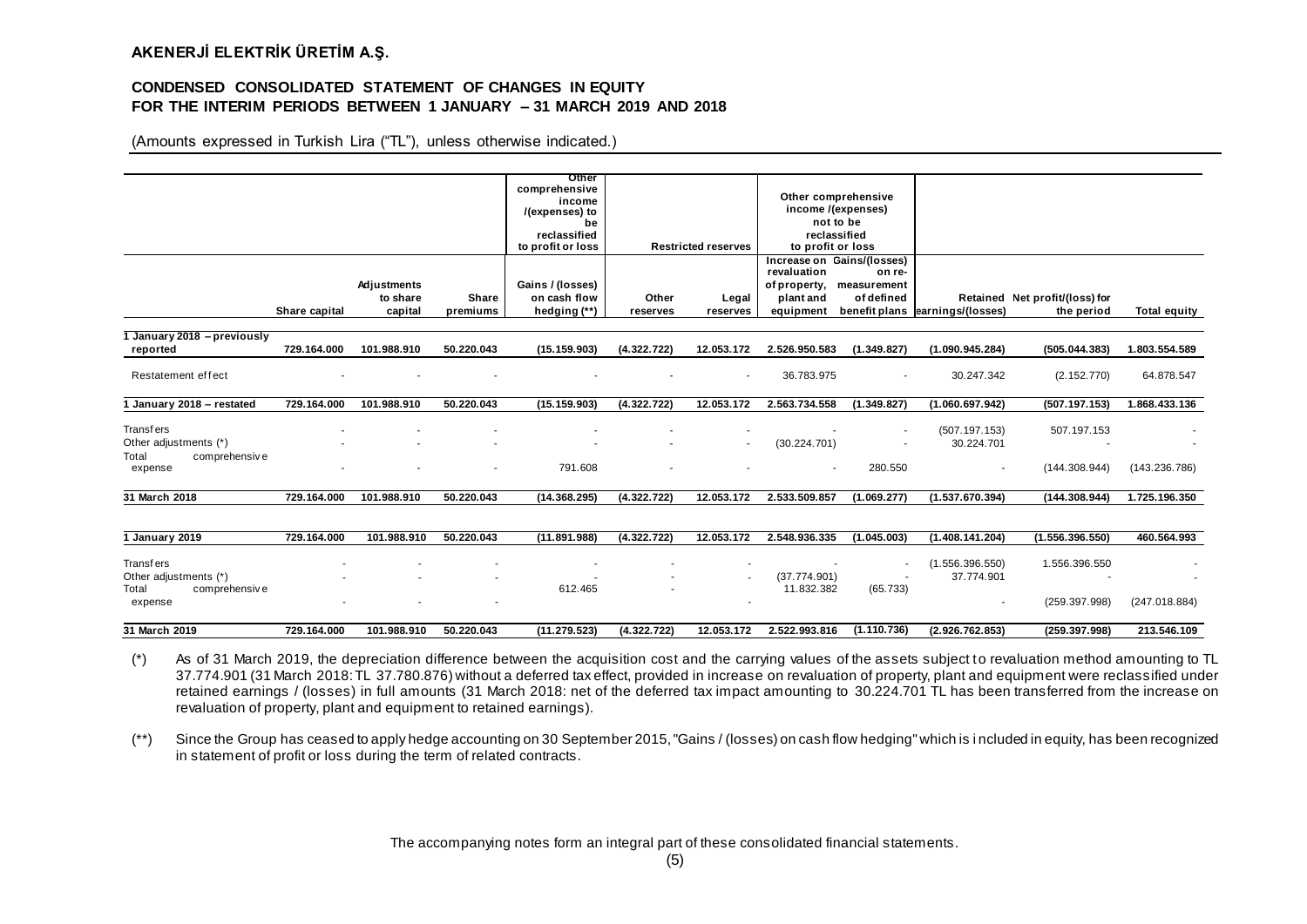## **CONDENSED CONSOLIDATED STATEMENT OF CASH FLOWS FOR THE PERIODS BETWEEN 1 JANUARY - 31 MARCH 2019 AND 2018**

(Amounts expressed in Turkish Lira ("TL"), unless otherwise indicated.)

|                                                                                                                              |              | <b>Current period</b><br><b>Unaudited</b> | Prior period<br><b>Unaudited</b> |
|------------------------------------------------------------------------------------------------------------------------------|--------------|-------------------------------------------|----------------------------------|
|                                                                                                                              |              |                                           | Restatement                      |
|                                                                                                                              |              |                                           | effect                           |
|                                                                                                                              |              | 1 January-                                | (Note 2.5)<br>1 January-         |
|                                                                                                                              | <b>Notes</b> | 31 March 2019                             | 31 March 2018                    |
|                                                                                                                              |              |                                           |                                  |
| A. Cash flows from operating activities                                                                                      |              | 154.758.534                               | 55.814.314                       |
| Net profit / (loss) for the period                                                                                           |              | (259.397.998)                             | (144.308.944)                    |
| Adjustments to reconcile net profit / (loss) for the period                                                                  |              | 401.253.052                               | 231.854.950                      |
| Adjustments for depreciation and amortisation expenses<br>Adjustments for provisions                                         | 11           | 65.145.031                                | 62.526.083                       |
| -Adjustments for litigation provisions                                                                                       | 6            | 417.035                                   | (145.128)                        |
| -Adjustments for other provisions                                                                                            | 6            | 1.156.855                                 | 2.134.133                        |
| -Adjustment for provisions for employee benefits<br>Adjustments for unrealized foreign exchange differences                  |              | 1.009.746<br>278.324.757                  | 1.466.591<br>123.555.824         |
| Adjustments for tax (income) / expense                                                                                       |              | (31.147.035)                              | (36.389.539)                     |
| Adjustments for (gain) / loss on sale of property, plant and equipment                                                       | 13           | 130.142                                   | (38.983)                         |
| Fair value of derivative financial instruments                                                                               |              | (1.924.417)                               | 791.608                          |
| Adjustments for interest (income)/expense, net                                                                               |              | 88.140.938                                | 77.954.361                       |
| Changes in working capital                                                                                                   |              | 16.308.419                                | (31.061.435)                     |
|                                                                                                                              |              |                                           |                                  |
| Increase / decrease in trade receivables from related parties<br>Increase / decrease in trade receivables from third parties |              | (516.911)<br>78.246.785                   | 327.752<br>(27.277.028)          |
| Increase / decrease in other receivables from related parties                                                                |              | (29.080)                                  | 38.073                           |
| Increase / decrease in other receivables from third parties                                                                  |              | (2.441.918)                               | 327.024                          |
| Increase / decrease in inventories                                                                                           |              | (606.984)                                 | (57.550)                         |
| Increase / decrease in prepaid expenses                                                                                      |              | (2.530.172)                               | 837.650                          |
| Increase / decrease in other assets                                                                                          |              | 37.904.507                                | 1.599.635                        |
| Increase / decrease in trade payables to related parties<br>Increase / decrease in trade payables to third parties           |              | (10.945.233)<br>(85.212.801)              | (7.258.207)<br>6.245.888         |
| Increase / decrease in derivative financial instruments                                                                      |              | 2.118.235                                 | (8.348.852)                      |
| Increase / decrease in deferred income                                                                                       |              |                                           | (2.974.989)                      |
| Increase / decrease in employee benefit obligations                                                                          |              | 1.052.604                                 | 214.334                          |
| Increase / decrease in other payables to third parties                                                                       |              | (730.613)                                 | 5.264.835                        |
| Cash flows from operating activities                                                                                         |              | 158.163.473                               | 56.484.571                       |
|                                                                                                                              |              |                                           |                                  |
| Payments related to provisions for employee benefits<br>Tax (payments) / receipts                                            |              | (2.987.191)<br>(417.748)                  | (101.883)<br>(568.374)           |
|                                                                                                                              |              |                                           |                                  |
| B. Cash flows from investing activities                                                                                      |              | (1.982.672)                               | (311.196)                        |
| Cash outflows due to purchase of property, plant and equipment                                                               | 4            | (2.009.073)                               | (338.176)                        |
| Cash outflows due to purchase of intangible assets                                                                           | 4            |                                           | (12.003)                         |
| Cash inflows due to sale of property, plant and equipment                                                                    |              | 26.401                                    | 38.983                           |
| C. Cash flows from financing activities                                                                                      |              | (103.819.145)                             | (87.445.229)                     |
|                                                                                                                              |              |                                           |                                  |
| Cash inflows on borrowings received<br>Cash outflows due to repayment of borrowings                                          |              | 152.700.000<br>(234.935.519)              | 204.524.814<br>(166.772.478)     |
| Payments of lease liabilities                                                                                                |              | (445.783)                                 |                                  |
| Interest paid                                                                                                                |              | (16.793.416)                              | (123.340.763)                    |
| Interest received                                                                                                            |              | 1.985.012                                 | 758.687                          |
| Other cash inflows/(outflows)(*)                                                                                             |              | (6.329.439)                               | (2.615.489)                      |
| Net increase / (decrease) in cash and cash equivalents                                                                       |              | 48.956.717                                | (31.942.111)                     |
| Cash and cash equiv alents at the beginning of the period (*)                                                                |              | 16.270.551                                | 46.292.377                       |
|                                                                                                                              |              |                                           |                                  |
| Cash and cash equivalents at the end of the period (*)                                                                       |              | 65.227.268                                | 14.350.266                       |

(\*)Cash and cash equivalents at the beginning of the period and at the end of the period does not include interest accruals and restricted deposits, and the changes in restricted deposits are provided in "Other cash inflow s / (outflow s)".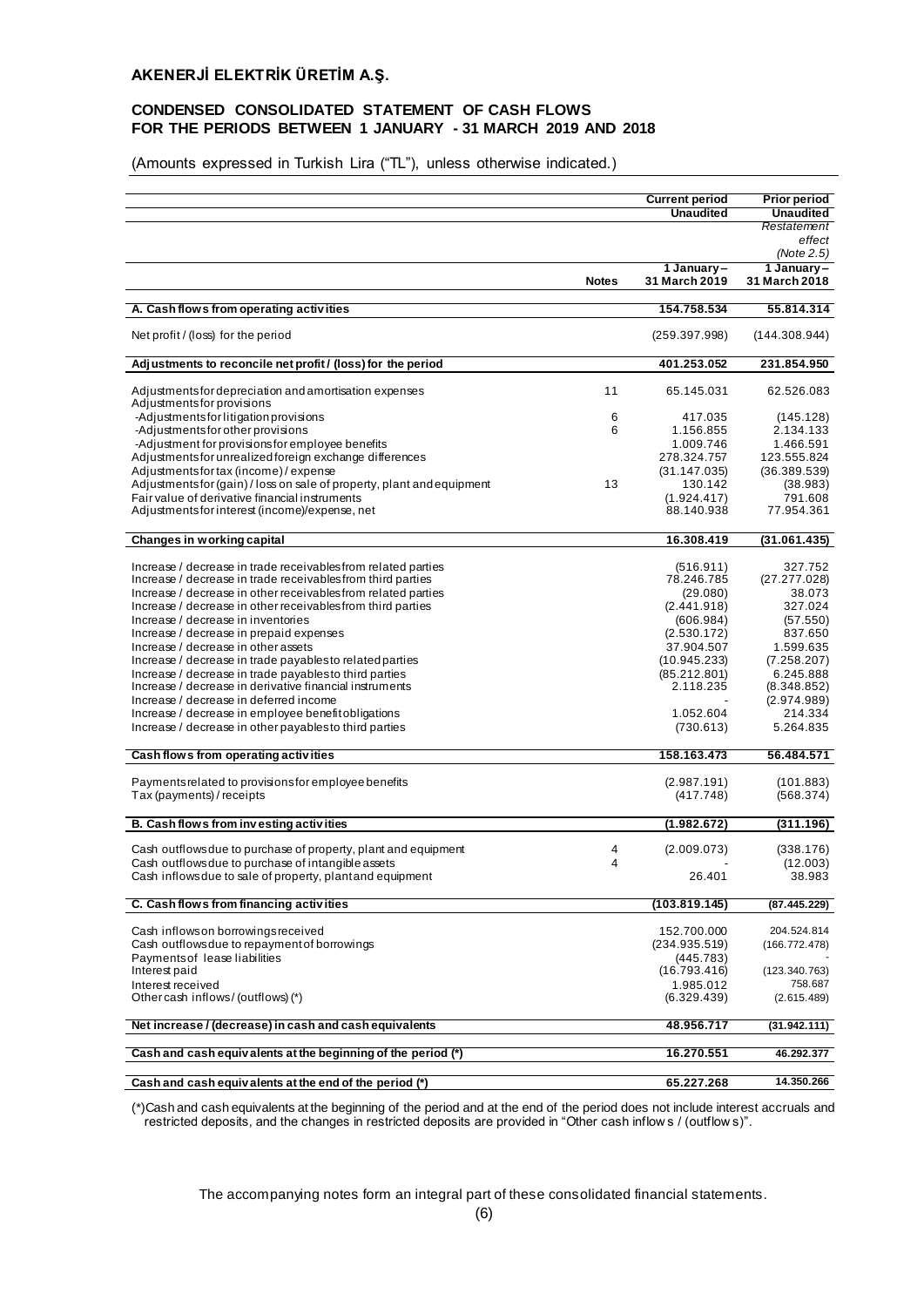## **NOTES TO THE CONDENSED CONSOLIDATED FINANCIAL STATEMENTS FOR THE INTERIM PERIOD BETWEEN 1 JANUARY – 31 MARCH 2019 AND 2018**

(Amounts expressed in Turkish Lira ("TL"), unless otherwise indicated.)

#### **NOTE 1 – ORGANISATION OF GROUP AND NATURE OF OPERATIONS**

Akenerji Elektrik Üretim A.Ş. ("the Company" or "Akenerji") is engaged in establishing, renting and operating facilities of electrical energy production plant, producing electricity and trading electricity to the customers. The Company was established by Akkök Sanayi Yatırım ve Geliştirme A.Ş. in 1989 (Akkök Sanayi Yatırım ve Geliştirme A.Ş. is registered as Akkök Holding A.Ş. on 13 May 2014). On 14 May 2009, the Company has become a joint venture between Akkök Holding A.Ş. and CEZ a.s.

The Company is registered in Turkey and its registered address is as follows;

Miralay Şefik Bey Sokak No: 15 Akhan Kat: 3-4 Gümüşsuyu / Istanbul - Turkey

The Company is registered to the Capital Markets Board ("CMB"), and its shares are publicly traded in Istanbul Stock Exchange ("ISE"). As of 31 March 2019, 52,83% of its shares are open for trading (31 December 2018: 52,83%).

As of 31 March 2019, the number of employees employed by Akenerji and its subsidiaries (Akenerji and its subsidiaries will be referred called as the "Group") is 223 (31 December 2018: 200).

These condensed consolidated financial statements for the interim period 31 March 2019 have been approved for the issue by the Board of Directors at 6 May 2019.

The nature of business and registered addresses of the entities included in the consolidation ("Subsidiaries") are presented below:

| <b>Subsidiaries</b>                         | Nature of<br>business              | Registered<br>address |
|---------------------------------------------|------------------------------------|-----------------------|
| Akenerji Elektrik Enerjisi İthalat-İhracat  |                                    |                       |
| ve Toptan Ticaret A.Ş. ("Akenerji Toptan")  | Electricity trading                | Gümüşsuyu / Istanbul  |
| Ak-el Yalova Elektrik Üretim A.S.           |                                    |                       |
| ("Ak-el")                                   | Electricity production and trading | Gümüşsuyu / Istanbul  |
| Akel Kemah Elektrik Üretim ve Ticaret A.S.  |                                    |                       |
| ("Akel Kemah")                              | Electricity production and trading | Gümüşsuyu / Istanbul  |
| Akenerji Doğalgaz İthalat İhracat ve Toptan |                                    |                       |
| Ticaret A.Ş. ("Akenerji Doğalgaz")          | Natural gas trading                | Gümüşsuyu / Istanbul  |

#### **NOTE 2 - BASIS OF PRESENTATION OF CONSOLIDATED FINANCIAL STATEMENTS**

#### **2.1 Basis of presentation**

#### **Principles of Preparation of Interim Condensed Consolidated Financial Statements**

The accompanying consolidated financial statements are prepared in accordance with Communiqué Serial II, No:14.1, "Principles of Financial Reporting in Capital Markets" ("the Communiqué") of Capital Market Board ("CMB") of Turkey published in the Official Gazette numbered 28676 on 13 June 2013. According to Article 5 of the Communiqué, consolidated financial statements are prepared in accordance with the Turkish Accounting Standards / Turkish Financial Reporting Standards ("TAS"/"TFRS") issued by Public Oversight Accounting and Auditing Standards Authority of Turkey ("POA"). TFRS are updated in harmony with the changes and updates in International Financial and Reporting Standards ("IFRS") by the comminiqués announced by the POA.

The condensed consolidated financial statements are presented in accordance with "Announcement regarding with TAS/TFRS Taxanomy" which was published on 15 April 2019 by POA and the format and mandatory information recommended by CMB.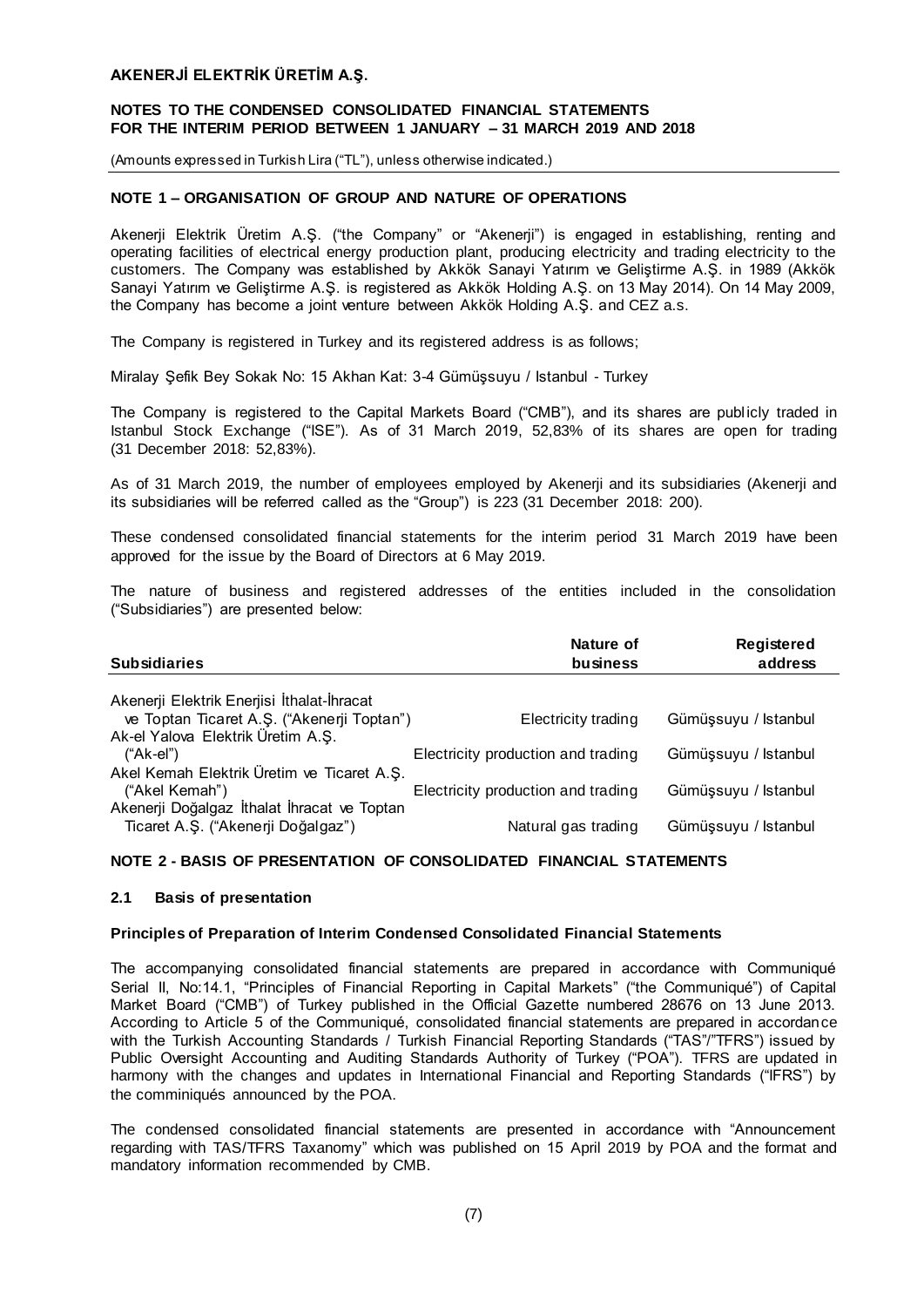## **NOTES TO THE CONDENSED CONSOLIDATED FINANCIAL STATEMENTS FOR THE INTERIM PERIOD BETWEEN 1 JANUARY – 31 MARCH 2019 AND 2018**

(Amounts expressed in Turkish Lira ("TL"), unless otherwise indicated.)

# **NOTE 2 - BASIS OF PRESENTATION OF CONSOLIDATED FINANCIAL STATEMENTS (Continued)**

In accordance with the TAS 34 "Interim Financial Reporting", entities are allowed to prepare a complete or condensed set of interim financial statements. In this respect, the Group has preferred to prepare condensed consolidated financial statements in the interim periods. Accordingly, these interim condensed consolidated financial statements does not include all required explanatory notes as should be provided and should be read in conjunction with the annual consolidated financial statements for the year ended 31 December 2018.

The Group and its Turkish subsidiaries, associates and joint ventures maintain their books of accounts and prepare their statutory financial statements in accordance with the Turkish Commercial Code ("TCC"), tax legislation, the Uniform Chart of Accounts issued by the Ministry of Finance and principles issued by CMB. The consolidated financial statements are based on the statutory records, which are maintained under historical cost conventions except for the derivative financial instruments, financial investmens and revaluated property, plant and equipment presented a fair values, with the required adjustments and reclassifications reflected for the purpose of fair presentation in accordance with TAS/TFRS.

With the decision taken on March 17, 2005, the CMB announced that, effective from January 1, 2005, the application of inflation accounting is no longer required for companies operating in Turkey. The Group has prepared its condensed consolidated financial statements in accordance with this decision.

#### **2.2 Basis of consolidation**

- a) The consolidated financial statements include the accounts of the parent company, Akenerji, and its subsidiaries on the basis set out in sections (b) to (c) below. The financial statements of the companies included in the scope of consolidation have been prepared as of the date of the consolidated financial statements and have been prepared in accordance with TFRS by applying uniform accounting policies and presentation. The results of operations of subsidiaries are included or excluded from their effective dates of acquisition or disposal respectively.
- b) Subsidiaries are companies in which Akenerji has the power to control the financial and operating policies for the benefit of itself, either through the power to exercise more than 50% of voting rights related to shares in the companies as a result of shares owned directly and/or indirectly by itself or although not having the power to exercise more than 50% of the voting rights, through the exercise of actual dominant influence over the financial and operating policies.

Subsidiaries are consolidated from the date on which the control is transferred to the Group and deconsolidated from the date that the control ceases. Where necessary, accounting policies for subsidiaries have been changed to ensure consistency with the policies adopted by the Group.

Carrying values of the Subsidiaries' shares held by the Company are eliminated against the related equity of subsidiaries. Intercompany transactions and balances between Akenerji and its subsidiaries are eliminated on consolidation. Dividends arising from shares held by the Company in its subsidiaries are eliminated from income for the period and equity, respectively.

c) The minority shareholders' share in the net assets and results of subsidiaries for the period are separately classified as non-controlling interest in the consolidated balance sheets and statements of comprehensive income. There are no minority shares in subsidiaries of the Company.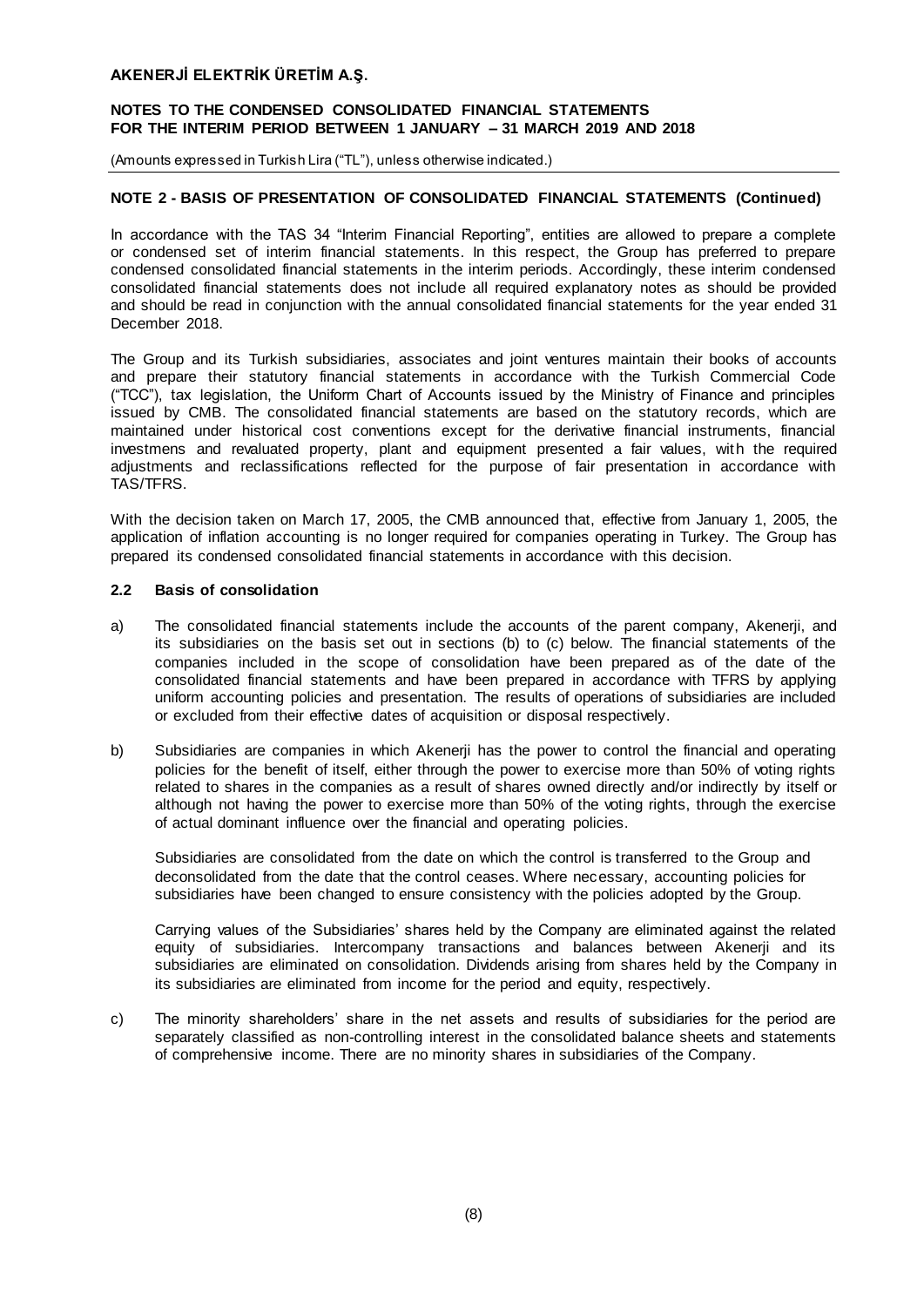#### **NOTES TO THE CONDENSED CONSOLIDATED FINANCIAL STATEMENTS FOR THE INTERIM PERIOD BETWEEN 1 JANUARY – 31 MARCH 2019 AND 2018**

(Amounts expressed in Turkish Lira ("TL"), unless otherwise indicated.)

## **NOTE 2 - BASIS OF PRESENTATION OF CONSOLIDATED FINANCIAL STATEMENTS (Continued)**

The table below sets out all subsidiaries and demonstrates the proportion of ownership interest which is equal to the effective interest of the Group over the subsidiary as of 31 March 2019 and 31 December 2018:

|                     | Direct and indirect ownership interest by the<br>Company and its subsidiaries (%) |                  |  |  |
|---------------------|-----------------------------------------------------------------------------------|------------------|--|--|
| <b>Subsidiaries</b> | 31 March 2019                                                                     | 31 December 2018 |  |  |
| Akenerji Toptan     | 100.00                                                                            | 100.00           |  |  |
| Ak-el               | 100.00                                                                            | 100,00           |  |  |
| Akel Kemah          | 100,00                                                                            | 100,00           |  |  |
| Akenerji Doğalgaz   | 100,00                                                                            | 100,00           |  |  |

#### **2.3 The new standards, amendments and interpretations**

The accounting policies adopted in preparation of the interim condensed consolidated financial statements as at 31 March 2019 are consistent with those of the previous financial year, except for the adoption of new and amended TAS/TFRS and TFRIC interpretations effective as of 1 January 2019. The effects of these standards and interpretations on the Group's financial position and performance have been disclosed in the related paragraphs.

#### **i) The new standards, amendments and interpretations which are effective as at 1 January 2019 are as follows:**

- TFRS 16 Leases
- Amendments to TAS 28 Investments in Associates and Joint Ventures (Amendments)
- TFRIC 23 Uncertainty over Income Tax Treatments
- [Plan Amendment, Curtailment or Settlement"](https://www.iasplus.com/en/news/2018/02/ias-19) (Amendments to IAS 19)
- Prepayment Features with Negative Compensation (Amendments to IFRS 9)
- Annual Improvements 2015–2017 Cycle

The standards, amendments and interpretations did not have a significant impact on the financial position or performance the Group and the impact of transition to TFRS 16 – Leases is provided at Note 2.4.

#### **ii) Standards, amendments and improvements issued but not yet effective a nd not early adopted**

Standards, interpretations and amendments to existing standards that are issued but not yet effective up to the date of issuance of the interim condensed consolidated financial statements are as follows. The Group will make the necessary changes if not indicated otherwise, which will be affecting the consolidated financial statements and disclosures, when the new standards and interpretations become effective.

- TFRS 10 and TAS 28: Sale or Contribution of Assets between an Investor and its Associate or Joint Venture (Amendments)
- IFRS 17 The new Standard for insurance contracts

The Group is in the process of assessing the impact of the standard on financial position or performance of the Group.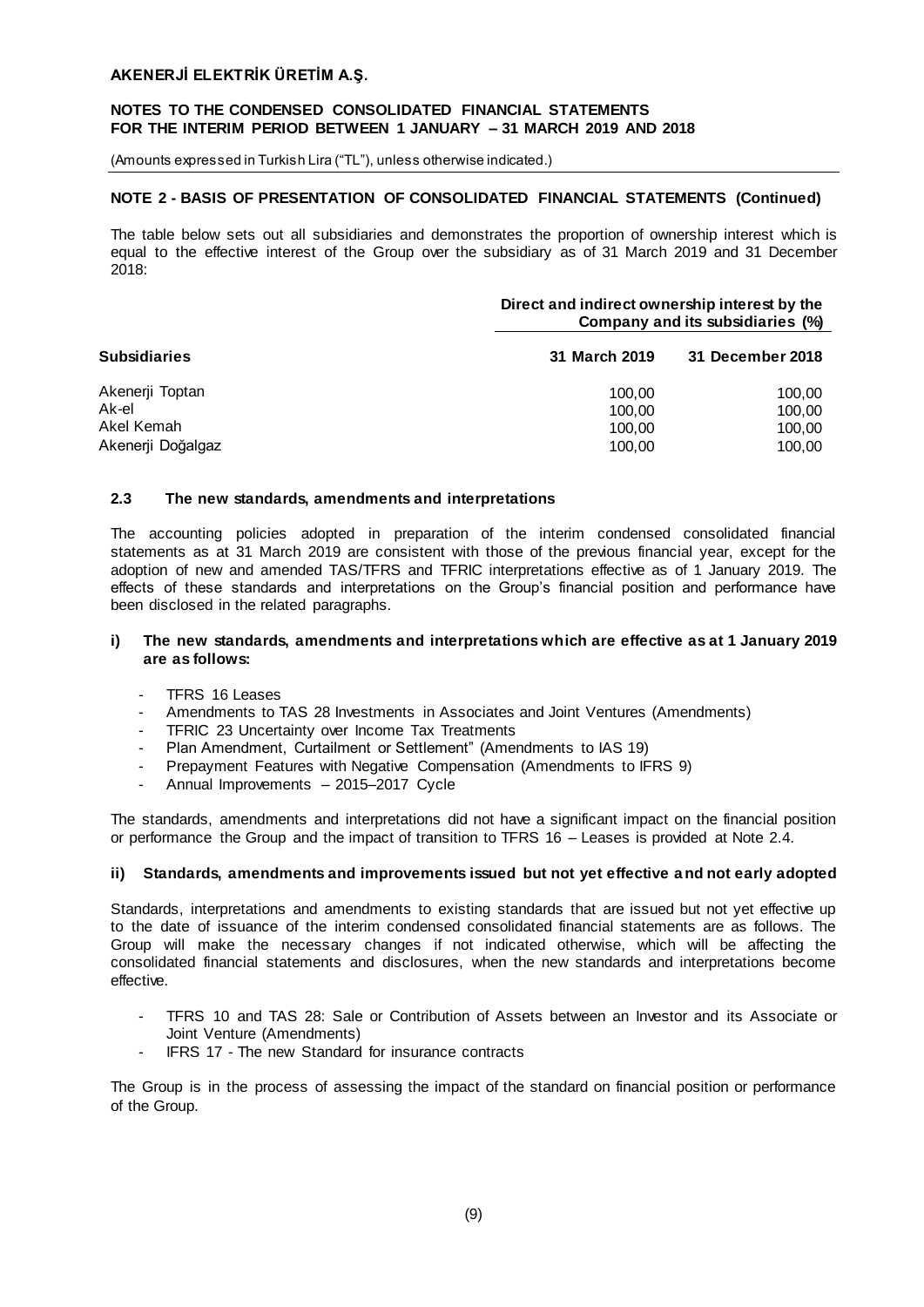## **NOTES TO THE CONDENSED CONSOLIDATED FINANCIAL STATEMENTS FOR THE INTERIM PERIOD BETWEEN 1 JANUARY – 31 MARCH 2019 AND 2018**

(Amounts expressed in Turkish Lira ("TL"), unless otherwise indicated.)

## **NOTE 2 - BASIS OF PRESENTATION OF CONSOLIDATED FINANCIAL STATEMENTS (Continued)**

#### **iii) The new standards, amendments and interpretations that are issued by the International Accounting Standards Board ("IASB") but not issued by Public Oversight Authority ("POA")**

The following standards, interpretations and amendments to existing IFRS standards are issued by the IASB but not yet effective up to the date of issuance of the financial statements. However, these standards, interpretations and amendments to existing IFRS standards are not yet adapted/issued by the POA, thus they do not constitute part of TAS/TFRS. The Group will make the necessary changes to its consolidated financial statements after the new standards and interpretations are issued and become effective under TAS/TFRS.

- Definition of a Business (Amendments to IFRS 3)
- Definition of Material (Amendments to IAS 1 and IAS 8)

The Group is in the process of assessing the impact of the standard on financial position or performance of the Group.

#### **2.4 Restatement and errors in the accounting policies and estimates**

Any change in the accounting policies resulted from the first time adoption of a new standard is made either retrospectively or prospectively in accordance with the transition requirements. Changes without any transition requirement, material changes in accounting policies or material errors are corrected, retrospectively by restating the prior period consolidated financial statements. If changes in accounting estimates are related to only one period, they are recognised in the period when changes are applied; if changes in estimates are related to future periods, they are recognized both in the period where the change is applied and future periods prospectively.

The Group has adopted TFRS 16 "Leases" as at 1 January 2019 for the first time, in line with the transition provisions of the standard.

Impacts of the first time adoption of TFRS 16 on the condensed interim consolidated financial statements of the Group are as below:

#### **TFRS 16 "Leases"**

#### *The Group – as a lessee*

At inception of a contract, the Group assesses whether a contract is, or contains a lease. A contract is, or contains, a lease if the contract conveys the right to control the use of an identified asset for a period of time in exchange for consideration. To assess whether a contract conveys the right to control the use of an identified asset, The Group assess whether:

- a) The contract involved the use of an identified asset this may be specified explicitly or implicitly.
- b) The asset should be physically distinct or represent substantially all of the capacity of a physically distinct asset. If the supplier has a substantive substitution right, the asset is not identified.
- c) The Group has the right to obtain substantially all of the economic benefits from the use of an asset throughout the period of use; and
- d) The Group has the right to direct use of the asset. The Group concludes to have the right of use, when it is predetermined how and for what purpose the Group will use the asset. The Group has the right to direct use of asset if either: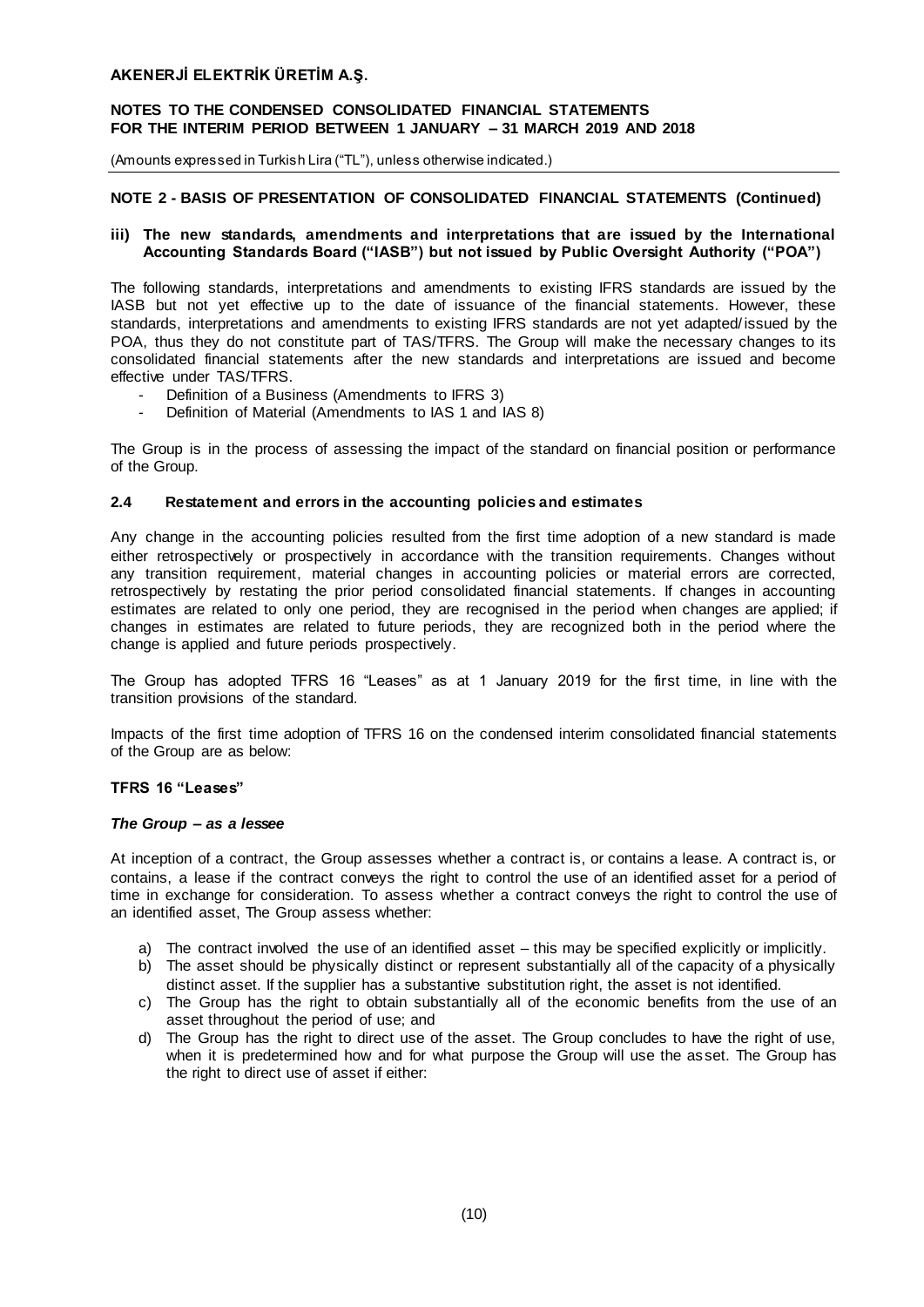(Amounts expressed in Turkish Lira ("TL"), unless otherwise indicated.)

## **NOTE 2 - BASIS OF PRESENTATION OF CONSOLIDATED FINANCIAL STATEMENTS (Continued)**

- i. the Group has the right to operate (or to have the right to direct others to operate) the asset over its useful life and the lessor does not have the rights to change the terms to operate or;
- ii. the Group designed the asset (or the specific features) in a way that predetermines how and for what purpose it is used

At inception or on reassessment of a contract that contains a lease component, the Group allocates the consideration in the contract to each lease component on the basis of their relative stand-alone prices.

#### *Right of use asset*

The right of use asset is initially recognized at cost comprising of:

- a) amount of the initial measurement of the lease liability;
- b) any lease payments made at or before the commencement date, less any lease incentives received;
- c) any initial direct costs incurred by the Group; and
- d) an estimate of costs to be incurred by the lessee for restoring the underlying asset to the condition required by the terms and conditions of the lease (unless those costs are incurred to produce inventories)

The Group re-measure the right of use asset:

- a) after netting-off depreciation and reducing impairment losses from right of use asset,
- b) adjusted for certain re-measurements of the lease liability recognized at the present value

The Group applies TAS 16 "Property, Plant and Equipment" to amortize the right of use asset and TAS 36 "Impairment of Assets" to asses for any impairment.

#### **Lease Liability**

The lease liability is initially measured at the present value of the lease payments that are not paid at the commencement date. Lease liabilities are discounted to present value by using the interest rate implicit in the lease if readily determined or with the Group's incremental borrowing rate.

Lease payments included in the measurement of the lease liability comprise the following:

- a) fixed payments, including in-substance fixed payments;
- b) variable lease payments that depend on an index or a rate, initially measured using the index or rate as the commencement date,
- c) the exercise price under a purchase option that the Group is reasonably certain to exercise, lease payments in an optional renewable period if the Group is reasonably certain to exercise an extension option, and penalties for early termination of a lease unless the Group is reasonably certain to terminate early.

After initial recognition, the lease liability is measured:

- a) increasing the carrying amount to reflect interest on lease liability
- b) reducing the carrying amount to reflect the lease payments made and
- c) remeasuring the carrying amount to reflect any reassessment or lease modifications or to reflect revised in-substance fixed lease payments.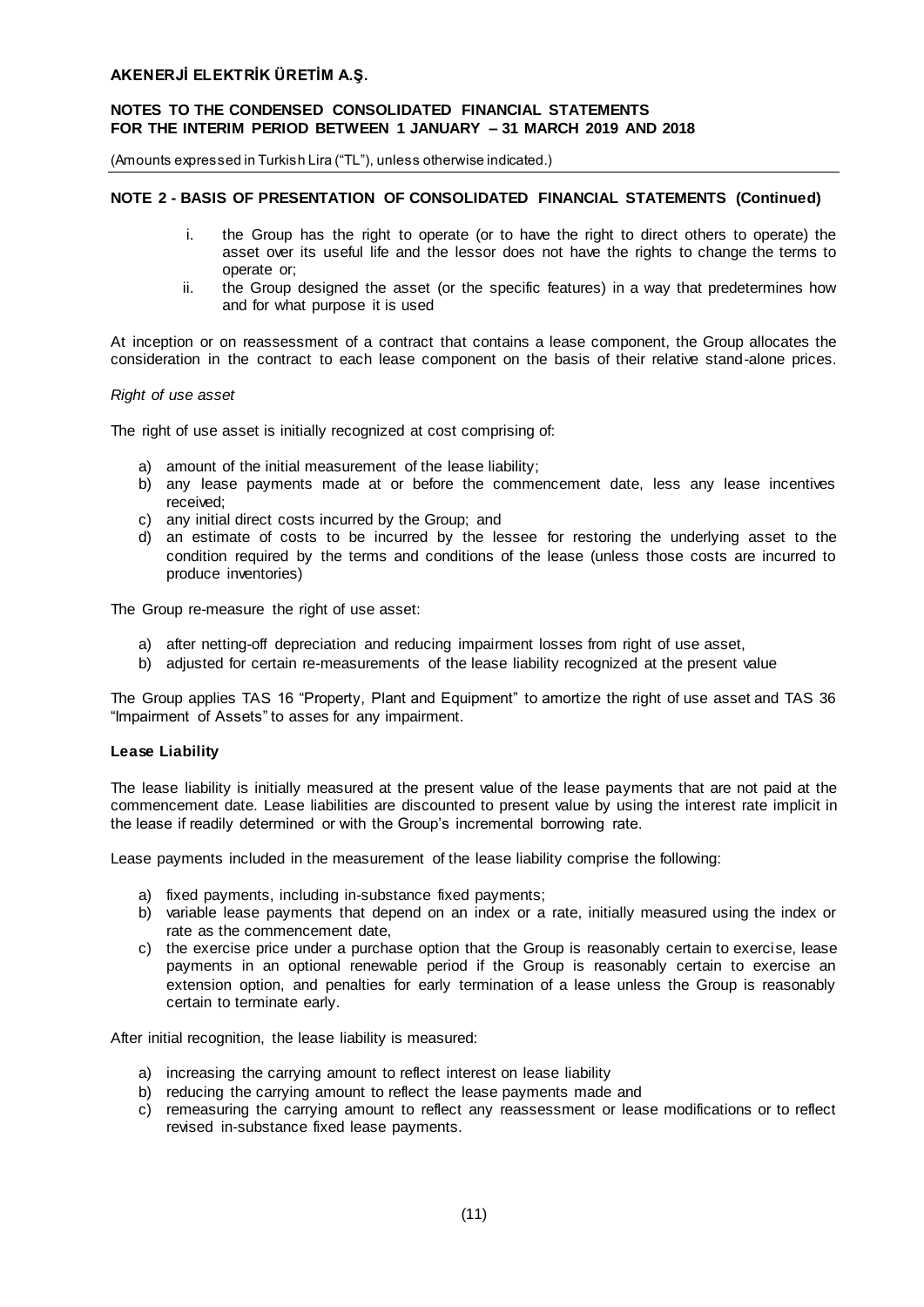#### **NOTES TO THE CONDENSED CONSOLIDATED FINANCIAL STATEMENTS FOR THE INTERIM PERIOD BETWEEN 1 JANUARY – 31 MARCH 2019 AND 2018**

(Amounts expressed in Turkish Lira ("TL"), unless otherwise indicated.)

## **NOTE 2 - BASIS OF PRESENTATION OF CONSOLIDATED FINANCIAL STATEMENTS (Continued)**

#### **Extension and termination options**

In determining the lease liability, the Group considers the extension and termination options. The majority of extension and termination options held are exercisable both by the group and by the respective lessor. Extension options are included in the lease term if the lease is reasonably certain to be extended. The group remeasures the lease term, if a significant event or a significant change in circumstances occurs which affects the initial assessment.

#### **Exemptions and simplifications**

Short-term lease payments and payments for leases of low-value assets like IT equipments (mainly printers, laptops and mobile phones etc.) are not included in the measurement of the lease liabilities in the scope of TFRS 16 "Leases". Lease payments of these contracts are continued to be recognised in profit or loss in the related period. The Group applied a single discount rate to a portfolio of leases which have similar characteristics (asset classes which have similar remaining rent periods in a similar economic environment).

#### *The Group – as a lessor*

The Group's activities as a lessor are not material.

#### *First time adoption of TFRS 16 "Leases"*

The Group has applied TFRS 16 "Leases", which replaces TAS 17 "Leases", for the effective period beginning on 1 January 2019. The cumulative impact of applying TFRS 16 is accounted in the condensed interim consolidated financial statements retrospectively ("cumulative impact approach") at the start of the current accounting period. The simplified transition approach of the related standard does not require a restatement in the comparative periods or in the retained earnings.

With the transition to TFRS 16 "Leases", a "lease liability" is recognized in the condensed interim consolidated financial statements for the lease contracts which were previously measured under TAS 17 "Leases" as operational leases. At transition, lease liabilities are measured at the net present value of the remaining lease payments, discounted at the Group's incremental borrowing rate on the effective transition date. The Group measured right-of-use assets at an amount equal to the lease liability (adjusted by the amount of any prepaid or accrued lease payments) under TFRS 16 simplified transition approach. The effects of transition to TFRS 16 are provided below:

|                    | 1 January 2019 |
|--------------------|----------------|
|                    |                |
| <b>Assets</b>      | 3.789.873      |
|                    |                |
| Right of use asset | 4.454.117      |
| Prepaid expenses   | (664.244)      |
|                    |                |
| <b>Liabilities</b> | 3.789.873      |
| Lease liability    | 3.789.873      |
|                    |                |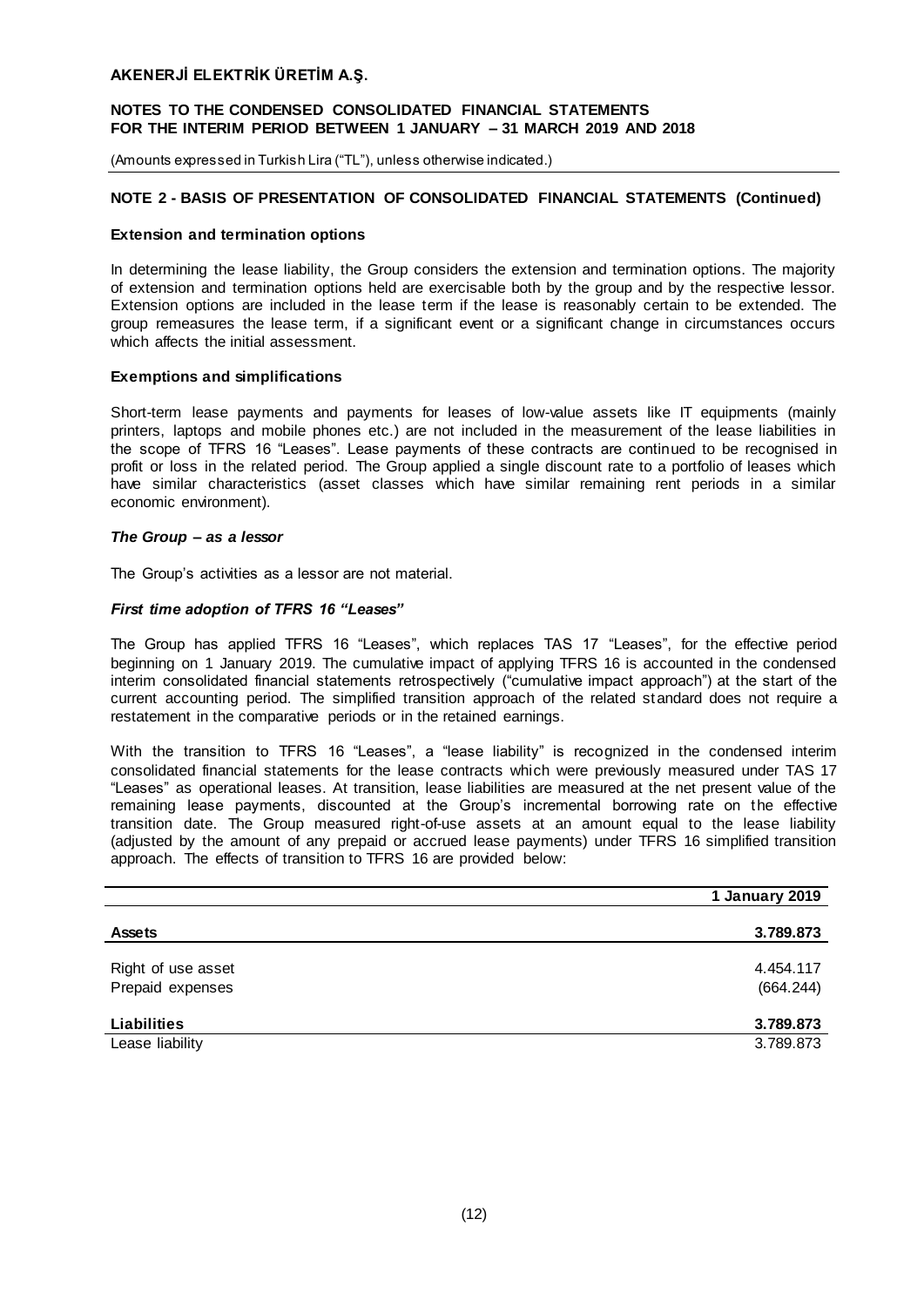## **NOTES TO THE CONDENSED CONSOLIDATED FINANCIAL STATEMENTS FOR THE INTERIM PERIOD BETWEEN 1 JANUARY – 31 MARCH 2019 AND 2018**

(Amounts expressed in Turkish Lira ("TL"), unless otherwise indicated.)

# **NOTE 2 - BASIS OF PRESENTATION OF CONSOLIDATED FINANCIAL STATEMENTS (Continued)**

The details of right of use assets provided in the condensed consolidated financial statements as of 1 January 2019 and 31 March 2019 and related amortisations are provided below:

|                      | Land and land       |                  | <b>Motor</b> |           |
|----------------------|---------------------|------------------|--------------|-----------|
|                      | <i>improvements</i> | <b>Buildings</b> | vehicles     | Total     |
| 1 January 2019       | 739.463             | 2.512.991        | 1.201.663    | 4.454.117 |
| Amortisation expense | (6.669)             | (239.110)        | (147.705)    | (393.484) |
| 31 March 2019        | 732.794             | 2.273.881        | 1.053.958    | 4.060.633 |

The weighted average of the Group's incremental borrowing rates for all currencies as at 1 January 2019 is 19,42%.

#### **2.5 Comparatives and restatement of prior year financial statements**

The financial statements are prepared in a comparative manner with respect to the financial statements and performance trends. Consolidated financial statements are reclassified in accordance with the amendment in order to provide comparability when presentation or classification of financial statements are changed.

As a result of the assessments made by the Group, income from provisions no longer required arising from unused vacation rights and employee termination benefits amounting to TL 128.494 accounted other operating income provided in the condensed consolidated statement of profit or loss for the interim period ended 31 March 2018 has been reclassified to personnel expenses under general administrative expenses in the accompanying condensed consolidated statement of profit or loss for the interim period ended 31 March 2018.

As a result of the assessments made by the Group, banking commission and expenses amounting to TL 771.501 accounted general administrative expenses has been reclassified to finance expenses in the accompanying condensed consolidated statement of profit or loss for the interim period ended 31 March 2018.

As a result of the assessments made by the Group, risk sharing income previously provided net of from risk sharing expenses in other operating expenses amounting to TL 3.261.656 provided in the condensed consolidated statement of profit or loss for the interim period ended 31 March 2018 has been reclassified to other operating income in the accompanying condensed consolidated statement of profit or loss for the interim period ended 31 March 2018.

As a result of the assessments made by the Group, interests received provided in the cash flows from investing activities amounting to TL 758.687 provided in the condensed consolidated statement of cash flows for the interim period ended 31 March 2018 has been reclassified to cash flows from financing activities in the accompanying condensed consolidated statement of cash flows for the interim period ended 31 March 2018.

#### **2.6 Critical accounting estimates and judgments**

The preparation of condensed consolidated financial statements necessitates the use of estimates and judgments that affect asset and liability amounts reported as of the balance sheet date, explanations of contingent liabilities and assets; and income judgments and expense amounts reported for the accounting period. Although these estimates and assumptions are based on all management information related to the events and transactions, actual results may differ from them. The estimates and judgments that are material to the carrying values of assets and liabilities are outlined below: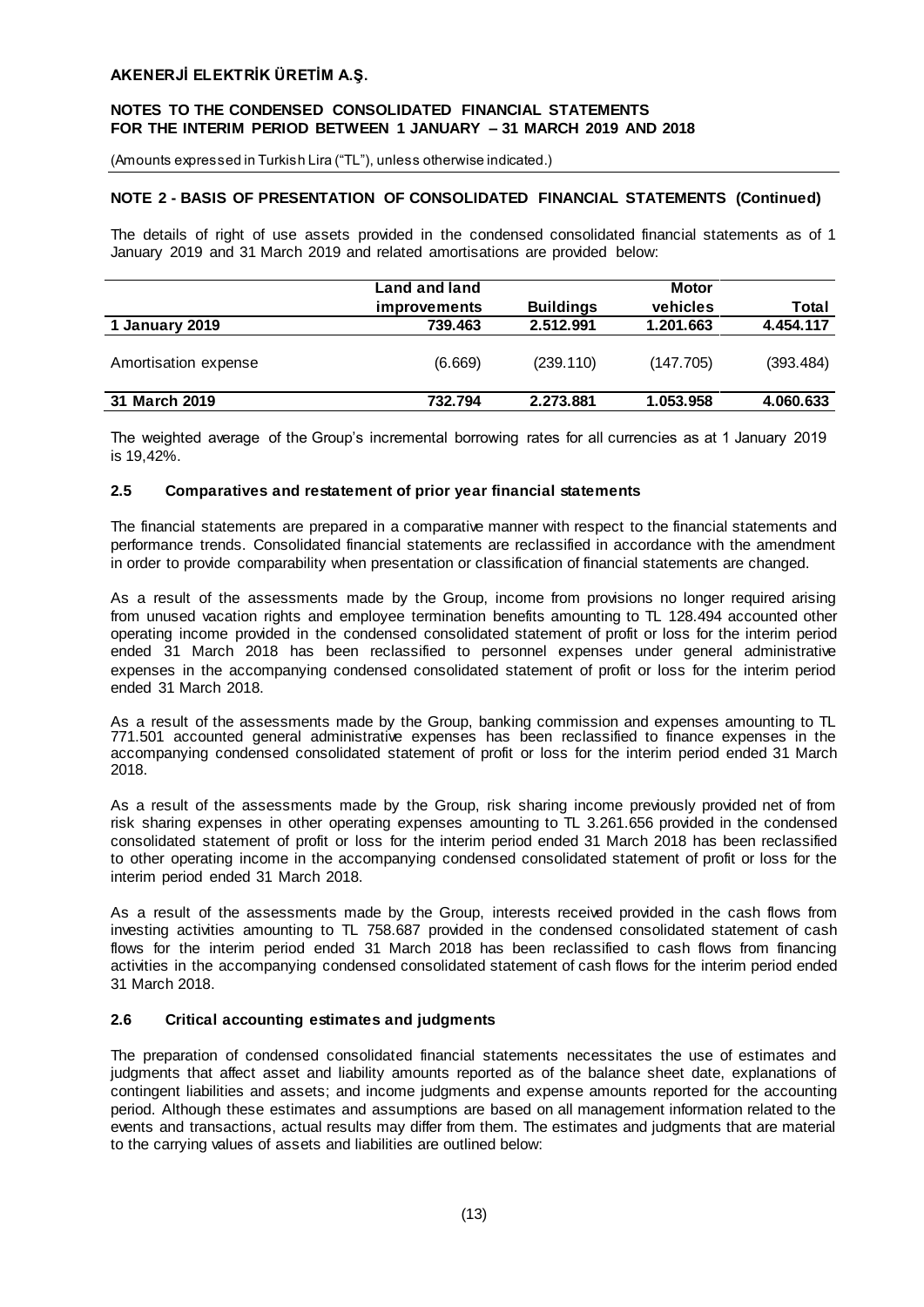## **NOTES TO THE CONDENSED CONSOLIDATED FINANCIAL STATEMENTS FOR THE INTERIM PERIOD BETWEEN 1 JANUARY – 31 MARCH 2019 AND 2018**

(Amounts expressed in Turkish Lira ("TL"), unless otherwise indicated.)

# **NOTE 2 - BASIS OF PRESENTATION OF CONSOLIDATED FINANCIAL STATEMENTS (Continued)**

#### *Deferred tax assets for the carry forward tax losses:*

Deferred tax assets are accounted for only where it is likely that related temporary differences and accumulated losses will be recovered through expected future profits or will be offsetted from the deferred tax liabilities incurred on the temporary differences will be recovered at the same date.

As a result of the studies performed, the Group recognized deferred tax assets on carry forward tax losses amounting to TL 41.664.177 (31 December 2018: TL 3.501.950) as of 31 Mart 2019. The related deferred tax asset is calculated based on the net income projections of the Group and deferred tax liabilities will be recovered for the foreseeable future. If the net income projections which are explained in are not realized or temporary differences of deferred tax assets and liabilities are recovered in a different period, related deferred tax assets for the carry forward tax losses will be accounted as an expense in the consolidated statements of income. For the remaining carry forward tax losses amounting to TL 649.316.570 (31 December 2018: TL 649.299.029), the Group did not recognize deferred tax assets since the Group believes those will not be utilized in the foreseeable future.

#### *Fair value of derivative financial instruments*

Fair value of derivative financial instruments are determined using the appropriate valuation techniques. At each balance sheet date, the Group predicts the future changes on derivative financial instruments based on market data.

#### *Explanations for revaluation method and fair value measurement*

The Group has chosen revaluation method as an accounting policy among application methods mentioned under TAS 16 for lands, land improvements, buildings, machinery and equipment belonging its power plants (Uluabat hydroelectric power plant (HPP), Ayyıldız wind farm power plant (WFPP), Burç HPP, Feke I HPP, Feke II HPP, Bulam HPP, Gökkaya HPP, Himmetli HPP and Erzin natural gas combined cycle power plant commencing from 30 September 2015. The Group has applied revaluation method initially at 31 December 2015 and then 31 December 2017. The critical accounting estimates and judgments related to revaluation has been disclosed in financial statements of 30 September 2015 and 31 December 2017. As of 31 December 2018, the Group has performed an impairment analysis on the revalued amounts of the property, plant and equipment and did not identify any impairment. The related revaluation and impairment studies are carried out by using "income approach - discounted cash flow analysis". As of 31 March 2019, the Gorup does not expect any significant change in impairment analysis studies which were previously performed.

Long-term electricity market prices are the most significant factor of the income approach, for this reason, the Group received market prices services from an independent consultant and technology firm specialized on the services provided to the energy companies. While determining the long term electricity prices, the most significant inputs in the model are; demand forecast of following years, new power plants stepped in, deactivation of existed power plants, renewable energy capacity and capacity development, prices of natural gas and coal, development of exportation and importation and development of efficiency of thermic power plants. The increase in the forward prices of electricity used in the model will lead to an increase in production at Erzin natural gas combined cycle power plant and increase in the fair value. In addition, the production estimated in the calculation of fair values of HEPPs are based on production used in the feasibility works and past 50 years of hydrology history. The related production amounts are approximately 10–12% higher than then production realized since the plants became operational.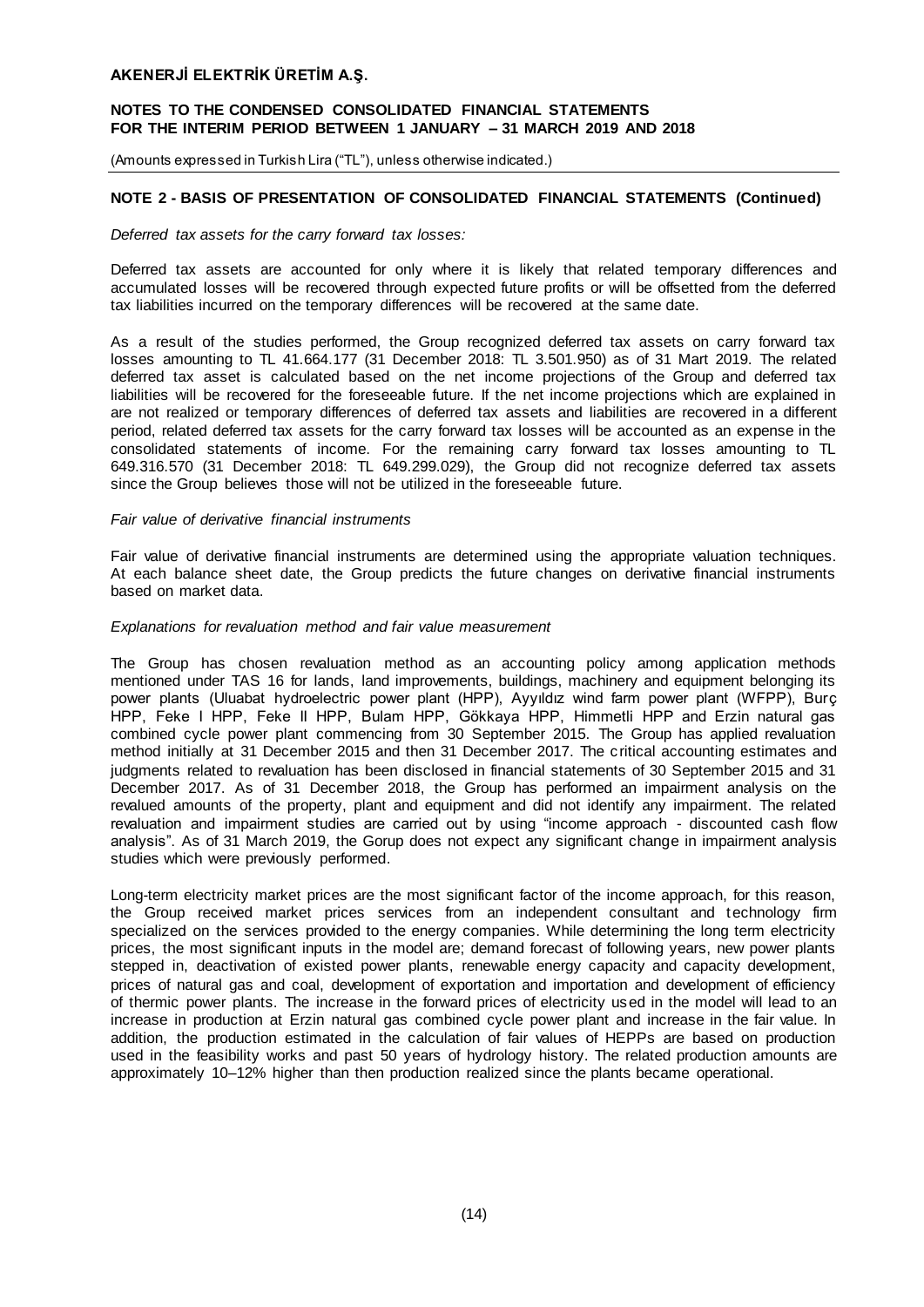#### **NOTES TO THE CONDENSED CONSOLIDATED FINANCIAL STATEMENTS FOR THE INTERIM PERIOD BETWEEN 1 JANUARY – 31 MARCH 2019 AND 2018**

(Amounts expressed in Turkish Lira ("TL"), unless otherwise indicated.)

# **NOTE 2 - BASIS OF PRESENTATION OF CONSOLIDATED FINANCIAL STATEMENTS (Continued)**

#### **2.7 Going concern**

The Group has prepared its consolidated financial statements on a going concern basis in a foreseeable future. With the effect of revenue generated in USD indexed sales as part of the Renewable Energy Resources Support Mechanism ("YEKDEM"), the Group recognized operating profit before depreciation and amortisation for the interim period ended 31 March 2019.

On 30 September 2015, the Group has extended the maturity of its short-term liabilities to the long-term by signing a 12 years termed refinancing loan agreement with a one year nonrefundable period with Yapı ve Kredi Bankası A.Ş. where the exposure to exchange rate risk of the Group is reduced by utilizing some portion of the refinanced loan in TL. In addition, the Group has signed an Amendment Agreement with Yapı ve Kredi Bankası A.Ş. on 28 March 2019 to restructure the short-term portion of the related loan where a positive impact on short-term cash flows is maintained. The Group continues to negotiate with the Yapı ve Kredi Bankası A.Ş. for a longer term restructuring of the related loan.

The Group continuously monitors the financial and operational risks (changes in natural gas prices and supply conditions and their impact on the electricity market, changes in foreign exchange rates and etc.) through its risk inventory and takes necessary actions to reduce the possible effects of risks.

The cost of natural gas constitutes significant portion of the cost of production of the Group due to operations of Erzin combined natural gas cycle power plant. In addition, some part of natural gas purchased from private sector following the permission of BOTAŞ for the spot nature gas purchase from private sector since 1 February 2018, the Group benefits on natural gas with lower prices compared to BOTAŞ's tariff and maintains its cost advantage. In addition, the Group management is in the opinion that, the impact of the increase in natural gas prices on the total consolidated cost of production will be limited through the Group's differentiation strategy of balanced, flexible and efficient portfolio by having different type of power plants and taking advantage of YEKDEM mechanism. Erzin, which has an advantageous position in terms of efficiency, operation and location, has high financial potential in mid and long term.

The Group management anticipates that, when cost-based pricing becomes the basis, low-efficient power plants come out of the system and the purchase guarantees for the Build-Operate plants terminates, electricity prices will be set at a more rational basis and level of predictability will increase and the Group management believes that, the potential adverse effects of increase on natural gas prices on the consolidated financial statements increase will be eliminated through the increases on electricity prices on spot and futures electricity markets.

Erzin combined natural gas cycle power plant has the significant advantage on competition compared to similar plants under favor of its largest amount of reserves in Turkey in its daily operations where the maximum amount of benefit derived from the ancillary services (Primary Frequency Control and Secondary Frequency Control services). Additionally, "Revenue on Capacity Mechanism", which was introduced in 2018 to support primary level electricity generation sources, contributes positively to the financial position of the Group. In addition, it is expected that, the profitability of power plants with natural gas consumption will be preserved in the long term through the studies for the purpose of increasing the transaction intensity of the products indexed to BOTAS natural gas tariff at the future electricity market.

With the Communique of Ministry of Commerce regarding the regulation on loss of capital and excess of liabilities over assets in relation to Article 376 of Turkish Commercial Code numbered 6102, it has been decided that, unrealized foreign exchange losses incurred from the foreign exchange based financial liabilities which are not yet fulfilled can be excluded on the calculation of loss of capital and excess of liabilities over assets. In relation to this regulation, it is calculated that, unrealized foreign exchange losses recognised under retained earnings/(losses) amounting to TL 1.650.774.712 and recognised under consolidated statement of profit or loss amounting to TL 295.443.532, in total amounting to TL 1.946.218.244 will be excluded on the calculation of loss of capital and excess of liabilities over assets by adding back to the total equity. Accordingly, there is no existence of either issue of loss of capital or excess of liabilities over assets for the Group. The Group, as aware of all of its short term and long term liabilities, has been taking the necessary actions maintain its operations in a healthy financial structure within the framework of proactive approach.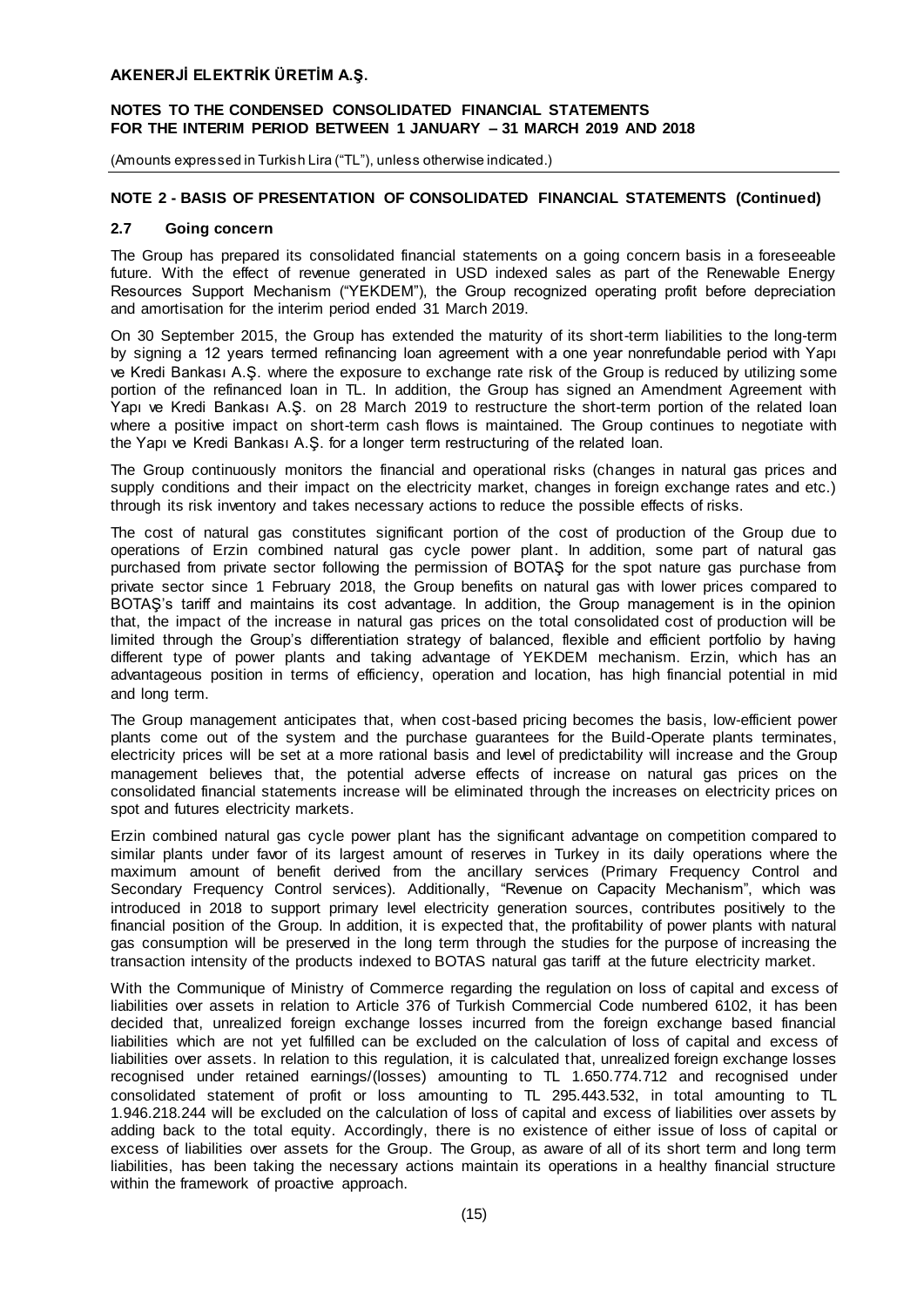## **NOTES TO THE CONDENSED CONSOLIDATED FINANCIAL STATEMENTS FOR THE INTERIM PERIOD BETWEEN 1 JANUARY – 31 MARCH 2019 AND 2018**

(Amounts expressed in Turkish Lira ("TL"), unless otherwise indicated.)

#### **NOTE 3 - BORROWINGS**

The details of borrowings of the Group as of 31 March 2019 and 31 December 2018 are as follows:

|                                                  | 31 March 2019 | 31 December 2018 |
|--------------------------------------------------|---------------|------------------|
|                                                  |               |                  |
| Short term borrowings                            |               |                  |
| -Bank loans                                      | 150.240.625   | 236.637.968      |
| Total short term borrowings                      | 150.240.625   | 236.637.968      |
| Short-term portion of long term borrowings       |               |                  |
| -Bank loans <sup>(*)</sup>                       | 1.234.861.732 | 873.780.809      |
| -Finance lease liabilities <sup>(**)</sup>       | 6.516.156     | 6.711.449        |
| -Operational lease liabilities                   | 2.138.649     |                  |
| Total short-term portion of long term borrowings | 1.243.516.537 | 880.492.258      |
| Long term borrowings                             |               |                  |
| -Bank loans <sup>(*)</sup>                       | 3.321.244.825 | 3.333.605.645    |
| -Finance lease liabilities <sup>(**)</sup>       | 61.050.903    | 61.151.542       |
| -Operational lease liabilities                   | 1.412.071     |                  |
| <b>Total long term borrowings</b>                | 3.383.707.799 | 3.394.757.187    |
| Total short term and long term borrowings        | 4.777.464.961 | 4.511.887.413    |

- (\*) The loan obtained pursuant to the loan agreement ("Loan Agreement") signed with Yapı ve Kredi Bankası A.Ş. on 30 September 2015, amounts to TL 4.620.669.558 (TL 470.888.320 and USD 722.733.664). Commissions amounting to TL 64.563.001, including the new loan arrangement commission of TL, 23.372.437 arrangement commission for paid-off loans amounting to TL 16.664.244, early payment commission amounting to TL 23.822.621 and "Amendment Agreement" signed with Yapı ve Kredi Bankası A.Ş. on 28 March 2019, amounting to TL 703.699 extension commision for rearranging the loan repayment schedule were paid and deducted from the total loan amount. Such commissions are amortized during the term of the loans. As the loan agreement signed on 30 September 2015 is the modification of the loan agreement signed with the bank consortium consisting of T. Garanti Bankası A.Ş., Yapı ve Kredi Bankası A.Ş. and T. Vakıflar Bankası T.A.O. on October 11, 2011, commissions paid for the loans used pursuant to this agreement is also deducted from the loan amount as of 31 March 2019.
- (\*\*) Finance lease is related to machinery and equipment with leasing period of 12 years. The ownership of the machines and devices will transfer to the Group at the end of the 12-year leasing term. The Group's financial lease liabilities are secured by the lessor's ownership interest on the leased asset.

The interest accruals for short and long term bank borrowings provided on the balances of borrowings as of 31 March 2019 are TL 332.208.812 (31 December 2018: TL 242.543.082).

Letters of guarantee given, pledges and mortgages related to financial liabilities are disclosed in Note 6.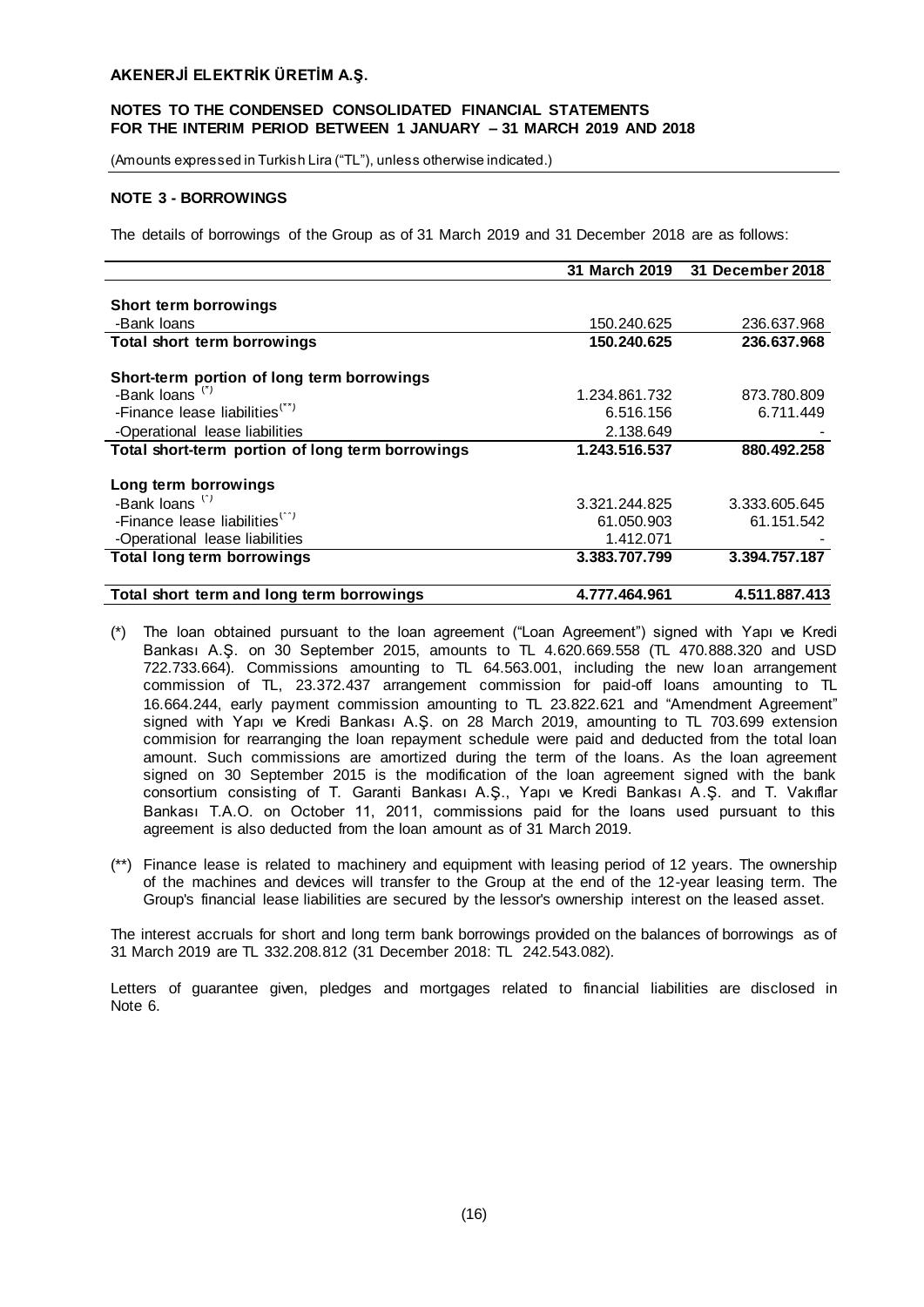(Amounts expressed in Turkish Lira ("TL"), unless otherwise indicated.)

# **NOTE 3 - BORROWINGS (Continued)**

As of 31 March 2019 and 31 December 2018, the original currencies and weighted average interest rates for short and long-term financial liabilities are as follows:

|                                                                                                                                                       |                                        |                                     |                                          | 31 March 2019                              |
|-------------------------------------------------------------------------------------------------------------------------------------------------------|----------------------------------------|-------------------------------------|------------------------------------------|--------------------------------------------|
|                                                                                                                                                       |                                        | <b>Effective</b><br><b>Interest</b> | Original                                 |                                            |
|                                                                                                                                                       | <b>Currency</b>                        | rate %                              | Amount                                   | Amount in TL                               |
| Short-term bank loans                                                                                                                                 | <b>TL</b>                              | 27,50                               | 150.240.625                              | 150.240.625                                |
| Total short-term bank loans                                                                                                                           |                                        |                                     |                                          | 150.240.625                                |
| Short-term portion of long-term bank loans<br>Short-term portion of long-term bank loans                                                              | <b>USD</b><br>TL                       | 7,72<br>14.00                       | 193.581.102<br>145.309.860               | 1.089.551.872<br>145.309.860               |
| Short-term portion of long-term finance lease liabilities<br>Cost of short-term portion of long-term finance lease                                    | <b>EURO</b>                            | 3,40                                | 1.383.719                                | 8.743.442                                  |
| liabilities (-)<br>Short-term portion of long-term operational lease                                                                                  | <b>EURO</b>                            | 3,40                                | (352.486)                                | (2.227.286)                                |
| liabilities                                                                                                                                           | <b>EURO</b>                            | 4,07                                | 103.767                                  | 655.685                                    |
| Short-term portion of long-term operational lease<br>liabilities                                                                                      | <b>TL</b>                              | 26,05                               | 1.482.964                                | 1.482.964                                  |
| Total short-term portion of long term borrowings                                                                                                      |                                        |                                     |                                          | 1.243.516.537                              |
| Short-term portion of long-term bank loans<br>Short-term portion of long-term bank loans<br>Short-term portion of long-term finance lease liabilities | <b>USD</b><br><b>TL</b><br><b>EURO</b> | 7,72<br>14,00<br>3,40               | 541.304.348<br>339.130.434<br>11.810.149 | 2.982.114.391<br>339.130.434<br>74.625.969 |
| Cost of short-term portion of long-term finance lease<br>liabilities (-)                                                                              | <b>EURO</b>                            | 3,40                                | (2.148.361)                              | (13.575.066)                               |
| Short-term portion of long-term operational lease<br>liabilities<br>Short-term portion of long-term operational lease                                 | <b>EURO</b>                            | 4,07                                | 71.312                                   | 450.609                                    |
| liabilities                                                                                                                                           | <b>TL</b>                              | 26,05                               | 961.462                                  | 961.462                                    |
| Total long-term borrowings                                                                                                                            |                                        |                                     |                                          | 3.383.707.799                              |

|                                                                                                                                                          |                                         |                                               |                                                         | 31 December 2018                                           |
|----------------------------------------------------------------------------------------------------------------------------------------------------------|-----------------------------------------|-----------------------------------------------|---------------------------------------------------------|------------------------------------------------------------|
|                                                                                                                                                          | <b>Currency</b>                         | <b>Effective</b><br><b>Interest</b><br>rate % | Original<br><b>Amount</b>                               | Amount in TL                                               |
| Short-term bank loans                                                                                                                                    | TL                                      | 31,46                                         | 236.637.968                                             | 236.637.968                                                |
| Total short-term bank loans                                                                                                                              |                                         |                                               |                                                         | 236.637.968                                                |
| Short-term portion of long-term bank loans<br>Short-term portion of long-term bank loans<br>Short-term portion of long-term finance lease<br>liabilities | <b>USD</b><br>TL<br><b>EURO</b>         | 6,72<br>11,95<br>3,40                         | 145.342.360<br>109.149.187<br>1.481.848                 | 764.631.622<br>109.149.187<br>8.932.581                    |
| Cost of short-term portion of long-term finance lease<br>liabilities (-)                                                                                 | <b>EURO</b>                             | 3,40                                          | (368.469)                                               | (2.221.132)                                                |
| Total short-term borrowings                                                                                                                              |                                         |                                               |                                                         | 880.492.258                                                |
| Long term bank loans<br>Long term bank loans<br>Long-term finance lease liabilities<br>Cost of long-term finance lease liabilities (-)                   | <b>USD</b><br>TL<br><b>EURO</b><br>EURO | 6,72<br>11,95<br>3,40<br>3,40                 | 577.391.304<br>361.739.130<br>12.465.157<br>(2.320.575) | 2.971.866.515<br>361.739.130<br>75.139.967<br>(13.988.425) |
| Total long-term borrowings                                                                                                                               |                                         |                                               |                                                         | 3.394.757.187                                              |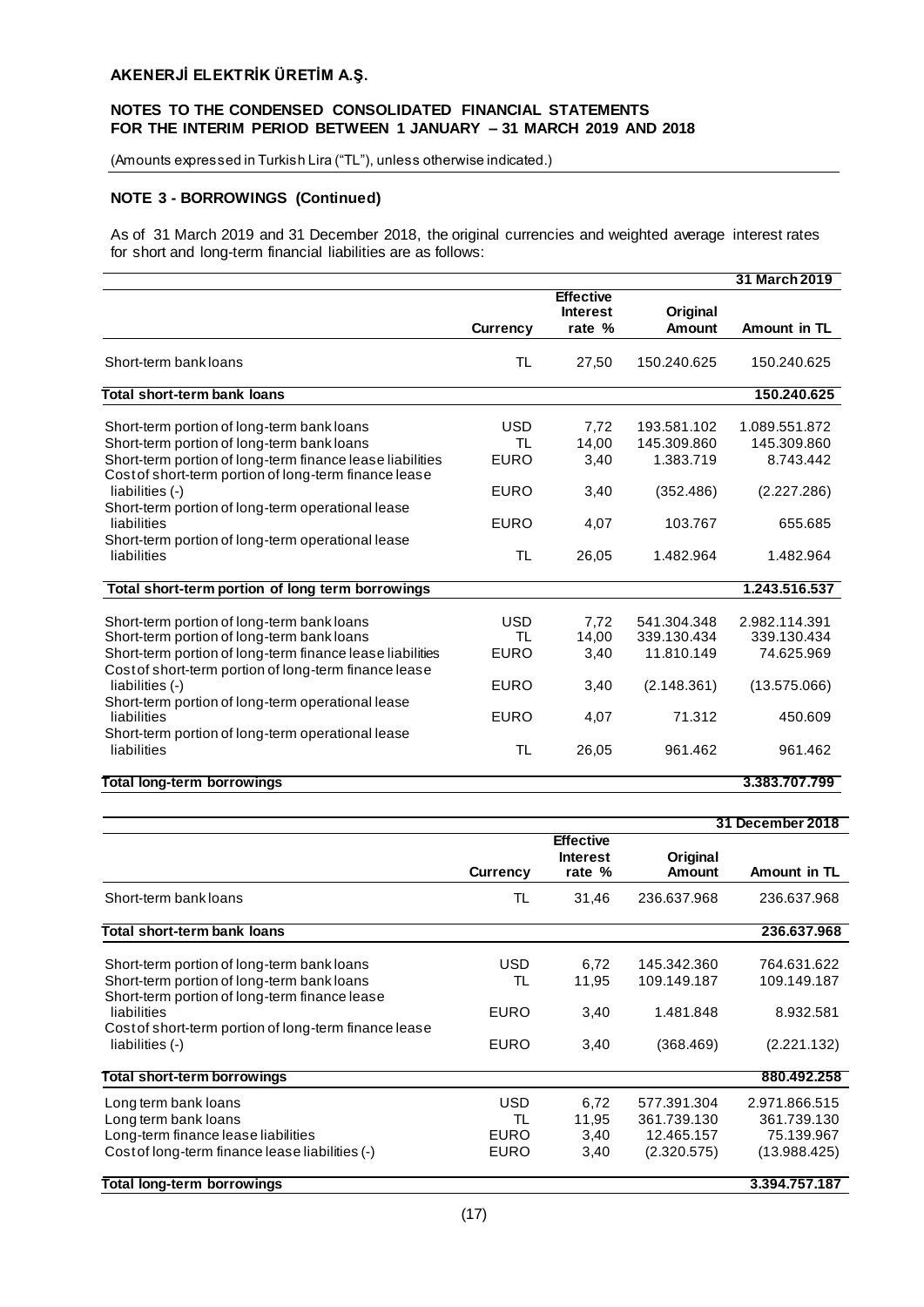## **NOTES TO THE CONDENSED CONSOLIDATED FINANCIAL STATEMENTS FOR THE INTERIM PERIOD BETWEEN 1 JANUARY – 31 MARCH 2019 AND 2018**

(Amounts expressed in Turkish Lira ("TL"), unless otherwise indicated.)

## **NOTE 3 - BORROWINGS (Continued)**

As of 31 March 2019, USD bank borrowings of the Group amounting to TL 1.500.764.428 are subject to floating interest rate of USD Libor + 5,5% (31 December 2018: USD bank borrowings of the Group amounting to TL 1.378.347.001 are subject to floating interest rate of USD Libor + 4,5%).

As of 31 March 2019, all of the Euro finance lease liabilities of the Group are subject to floating interest rate of Eurbior + 3,4% (31 December 2018: All of the Euro finance lease liabilities of the Group are subject to floating interest rate of Eurbior + 3,4%).

The details of redemption schedule of the long term bank borrowings as of 31 March 2019 and 31 December 2018 are as follows:

|                     | 31 March 2019 | 31 December 2018 |
|---------------------|---------------|------------------|
|                     |               |                  |
| Up to $1 - 2$ years | 442.832.643   | 416.700.705      |
| Up to $2 - 3$ years | 442.832.643   | 416.700.705      |
| Up to $3 - 4$ years | 442.832.643   | 416.700.705      |
| Up to $4 - 5$ years | 442.832.643   | 416.700.705      |
| More than 5 years   | 1.549.914.253 | 1.666.802.825    |
|                     |               |                  |
|                     | 3.321.244.825 | 3.333.605.645    |

The principal repayment schedule of the Group's long-term finance lease obligations as at 31 March 2019 and 31 December 2018 is as follows:

|                    |               | <b>Minimum</b><br>rent payments |                      | Present value of<br>finance lease liabilities |
|--------------------|---------------|---------------------------------|----------------------|-----------------------------------------------|
|                    | 31 March 2019 | 31 December 2018                | <b>31 March 2019</b> | 31 December 2018                              |
| Up to 1-2 years    | 8.277.731     | 7.896.778                       | 6.257.609            | 5.869.978                                     |
| Up to 2-3 years    | 8.277.731     | 7.896.778                       | 6.471.867            | 6.070.964                                     |
| Up to 3-4 years    | 8.277.731     | 7.896.778                       | 6.693.462            | 6.278.831                                     |
| Up to 4-5 years    | 8.277.731     | 7.896.778                       | 6.922.645            | 6.493.817                                     |
| Up to 5-6 years    | 8.277.731     | 7.896.778                       | 7.159.676            | 6.716.165                                     |
| Up to 6-7 years    | 8.277.731     | 7.896.778                       | 7.404.824            | 6.946.126                                     |
| Up to 7-8 years    | 8.277.731     | 7.896.778                       | 7.658.366            | 7.183.962                                     |
| Up to 8-9 years    | 8.277.731     | 7.896.778                       | 7.788.375            | 7.429.943                                     |
| Up to 9-10 years   | 8.277.731     | 7.896.778                       | 8.055.051            | 7.684.346                                     |
| More than 10 years | 126.390       | 4.068.965                       |                      | 477.410                                       |
|                    | 74.625.969    | 75.139.967                      | 61.050.903           | 61.151.542                                    |

As of 31 March 2019 and 2018, the movements of borrowings are as follows:

|                                                   | 2019          | 2018          |
|---------------------------------------------------|---------------|---------------|
|                                                   |               |               |
| 1 January                                         | 4.515.677.286 | 3.216.578.347 |
| Cash inflows on borrowings received               | 152.700.000   | 204.524.814   |
| Cash outflows due to repayment of borrowings      | (235.381.302) | (166.772.478) |
| Change in unrealized foreign exchange differences | 278.324.757   | 123.555.824   |
| Change in interest acrruals                       | 66.144.220    | (49.332.050)  |
|                                                   |               |               |
| 31 March                                          | 4.777.464.961 | 3.328.554.457 |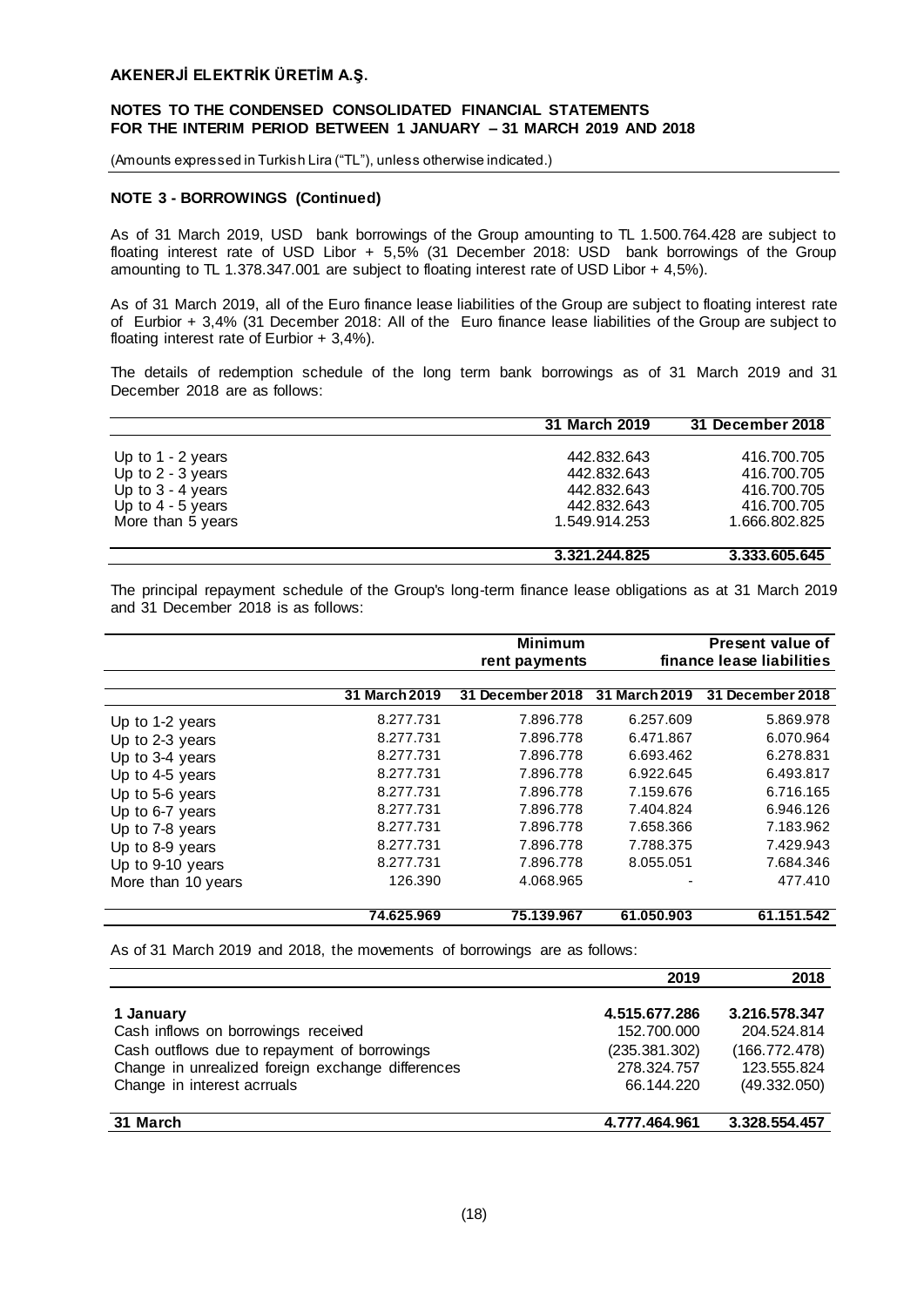#### **NOTES TO THE CONDENSED CONSOLIDATED FINANCIAL STATEMENTS FOR THE INTERIM PERIOD BETWEEN 1 JANUARY – 31 MARCH 2019 AND 2018**

(Amounts expressed in Turkish Lira ("TL"), unless otherwise indicated.)

#### **NOTE 4 – PROPERTY, PLANT AND EQUIPMENT**

|                              | January 2019  | <b>Additions</b> | Transfers (***) | <b>Disposals</b> | 31 March 2019 |
|------------------------------|---------------|------------------|-----------------|------------------|---------------|
|                              |               |                  |                 |                  |               |
| Cost                         |               |                  |                 |                  |               |
| Lands                        | 159.340       |                  |                 |                  | 159.340       |
| Land improvements (*)        | 2.375.272.846 | 784.600          |                 |                  | 2.376.057.446 |
| <b>Buildings</b>             | 673.291.034   | 572.950          |                 |                  | 673.863.984   |
| Machinery and equipment (**) | 2.802.613.464 | 502.860          | 13.283          | (26.400)         | 2.803.103.207 |
| Motor vehicles               | 1.392.418     |                  |                 |                  | 1.392.418     |
| Furnitures and fixtures      | 10.985.288    | 130.098          |                 | (7.789)          | 11.107.597    |
| Leasehold improvements       | 1.759.706     |                  |                 |                  | 1.759.706     |
| Construction in progress     | 30.306.034    | 18.565           | (192.533)       |                  | 30.132.066    |
|                              |               |                  |                 |                  |               |
|                              | 5.895.780.130 | 2.009.073        | (179.250)       | (34.189)         | 5.897.575.764 |
| Accum ulated depreciation    |               |                  |                 |                  |               |
| Land improvements            | 239.838.433   | 20.444.777       |                 |                  | 260.283.210   |
| <b>Buildings</b>             | 44.506.973    | 4.520.091        |                 |                  | 49.027.064    |
| Machinery and equipment      | 374.189.706   | 38.869.316       |                 | (149)            | 413.058.873   |
| Motor vehicles               | 620.240       | 46.478           |                 |                  | 666.718       |
|                              |               |                  |                 |                  |               |
| Furnitures and fixtures      | 7.824.060     | 181.732          |                 | (7.788)          | 7.998.004     |
| Leasehold improvements       | 862.803       | 22.519           |                 |                  | 885.322       |
|                              | 667.842.215   | 64.084.913       | $\blacksquare$  | (7.937)          | 731.919.191   |
| Net book value               | 5.227.937.915 |                  |                 |                  | 5.165.656.573 |

(\*) Within the capacity increase project of Ayyıldız wind power plant, the cost of land improvement acquired through finance leas e on 27 January 2017 is amounting to TL 495.485. As of 31 March 2019, the total amount of accumulated depreciation of related land improvement is TL 29.338.

(\*\*) Within the capacity increase project of Ayyıldız wind power plant, the cost of machinery and equipment acquired through finan ce lease on 27 January 2017 is amounting to TL 49.219.854. As of 31 March 2019, the total amount of accumulated depreciation of the related machinery and equipment is TL 11.074.467.

(\*\*\*) Comprised of transfer to intangible assets.

Current period depreciation expense amounting to TL 63.961.776 has been included in cost of sales and TL 123.137 has been included in general administrative expenses.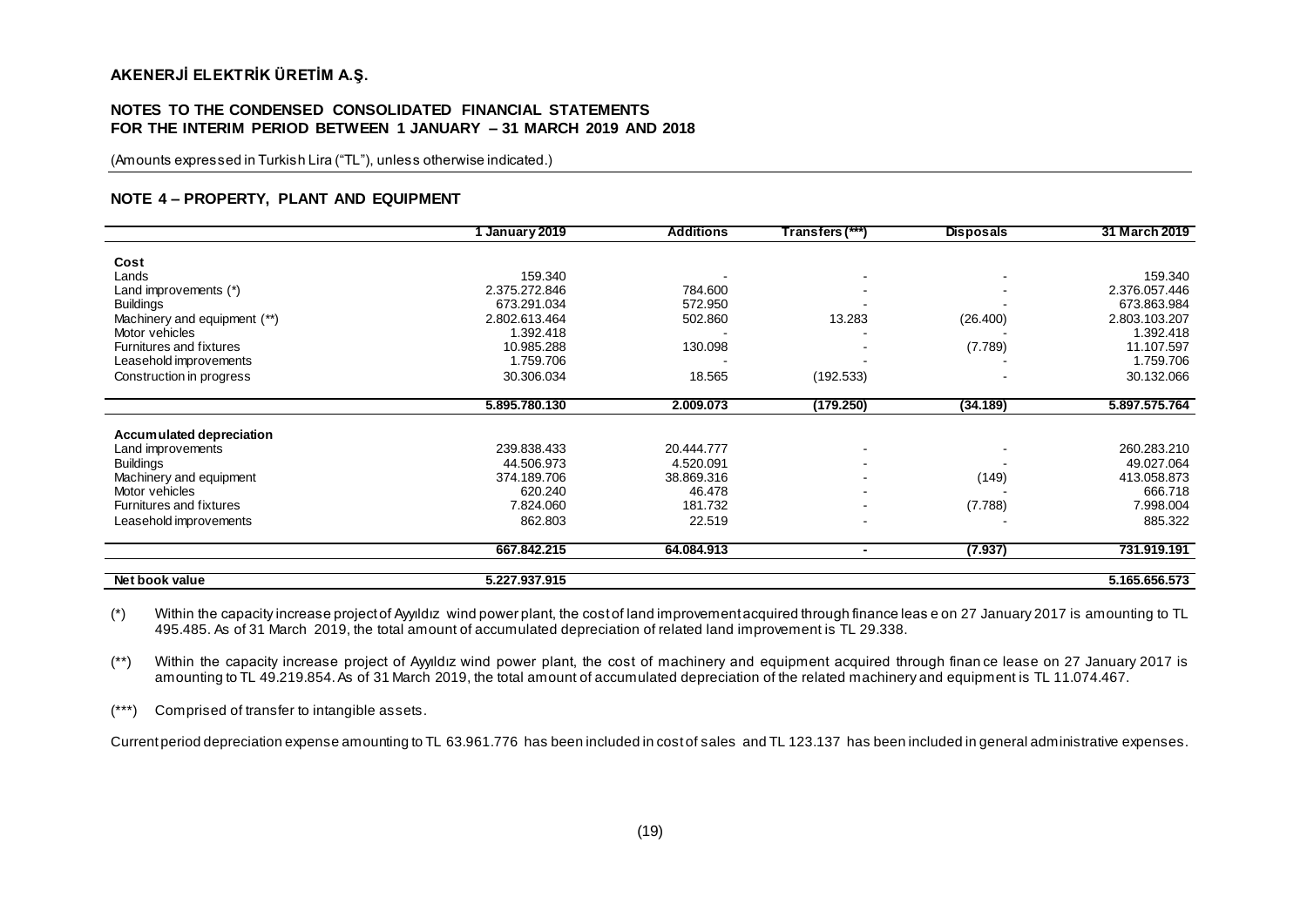#### **NOTES TO THE CONDENSED CONSOLIDATED FINANCIAL STATEMENTS FOR THE INTERIM PERIOD BETWEEN 1 JANUARY – 31 MARCH 2019 AND 2018**

(Amounts expressed in Turkish Lira ("TL"), unless otherwise indicated.)

#### **NOTE 4 – PROPERTY, PLANT AND EQUIPMENT (Continued)**

|                              | Ocak $2018 -$       |                           | January 2018- |                          |                          |                          |               |
|------------------------------|---------------------|---------------------------|---------------|--------------------------|--------------------------|--------------------------|---------------|
|                              | previously reported | <b>Restatement effect</b> | restated      | <b>Additions</b>         | <b>Transfers</b>         | <b>Disposals</b>         | 31 March 2018 |
| Cost                         |                     |                           |               |                          |                          |                          |               |
| Lands                        | 159.340             |                           | 159.340       | $\overline{\phantom{a}}$ |                          |                          | 159.340       |
| Land improvements (*)        | 2.363.244.144       | 8.329.827                 | 2.371.573.971 |                          | $\sim$                   | $\overline{\phantom{a}}$ | 2.371.573.971 |
| <b>Buildings</b>             | 652.618.266         | 20.643.968                | 673.262.234   |                          | $\sim$                   |                          | 673.262.234   |
| Machinery and equipment (**) | 2.714.836.619       | 85.063.970                | 2.799.900.589 | 49.816                   | $\overline{\phantom{a}}$ |                          | 2.799.950.405 |
| Motor vehicles               | 1.048.929           |                           | 1.048.929     | 111.439                  | $\sim$                   | (43.025)                 | 1.117.343     |
| Furnitures and fixtures      | 10.276.857          |                           | 10.276.857    | 151.820                  |                          |                          | 10.428.677    |
| Leasehold improvements       | 1.082.778           | $\blacksquare$            | 1.082.778     | 1.000                    | $\sim$                   |                          | 1.083.778     |
| Construction in progress     | 28.843.107          | $\overline{\phantom{0}}$  | 28.843.107    | 24.101                   |                          |                          | 28.867.208    |
|                              |                     |                           |               |                          |                          |                          |               |
|                              | 5.772.110.040       | 114.037.765               | 5.886.147.805 | 338.176                  | ٠                        | (43.025)                 | 5.886.442.956 |
|                              |                     |                           |               |                          |                          |                          |               |
| Accumulated depreciation     |                     |                           |               |                          |                          |                          |               |
| Land improvements            | 156.299.676         | 1.879.367                 | 158.179.043   | 20.275.867               | $\overline{\phantom{a}}$ |                          | 178.454.910   |
| <b>Buildings</b>             | 24.651.424          | 1.789.906                 | 26.441.330    | 4.388.441                | $\sim$                   |                          | 30.829.771    |
| Machinery and equipment      | 192.289.165         | 26.578.070                | 218.867.235   | 36.931.181               |                          |                          | 255.798.416   |
| Motor vehicles               | 745.728             | $\overline{\phantom{a}}$  | 745.728       | 31.521                   | $\overline{\phantom{a}}$ | (43.025)                 | 734.224       |
| Furnitures and fixtures      | 7.009.494           |                           | 7.009.494     | 208.683                  |                          |                          | 7.218.177     |
| Leasehold improvements       | 755.235             | $\overline{\phantom{a}}$  | 755.235       | 25.529                   |                          |                          | 780.764       |
|                              | 381.750.722         | 30.247.343                | 411.998.065   | 61.861.222               | $\blacksquare$           | (43.025)                 | 473.816.262   |
|                              |                     |                           |               |                          |                          |                          |               |
| Net book value               | 5.390.359.318       |                           |               |                          |                          |                          | 5.412.626.694 |

(\*) Within the capacity increase project of Ayyıldız wind power plant, the cost of land improvement acquired through finance leas e on 27 January 2017 is amounting to TL 495.485. As of 31 March 2019, the total amount of accumulated depreciation of related land improvement is TL 16.299.

(\*\*) Within the capacity increase project of Ayyıldız wind power plant, the cost of machinery and equipment acquired through finan ce lease on 27 January 2017 is amounting to TL 49.219.854. As of 31 March 2019, the total amount of accumulated depreciation of the related machinery and equipment is TL 6.152.482

Current period depreciation expense amounting to TL 61.732.549 has been included in cost of sales and TL 128.673 has been included in general administrative expenses.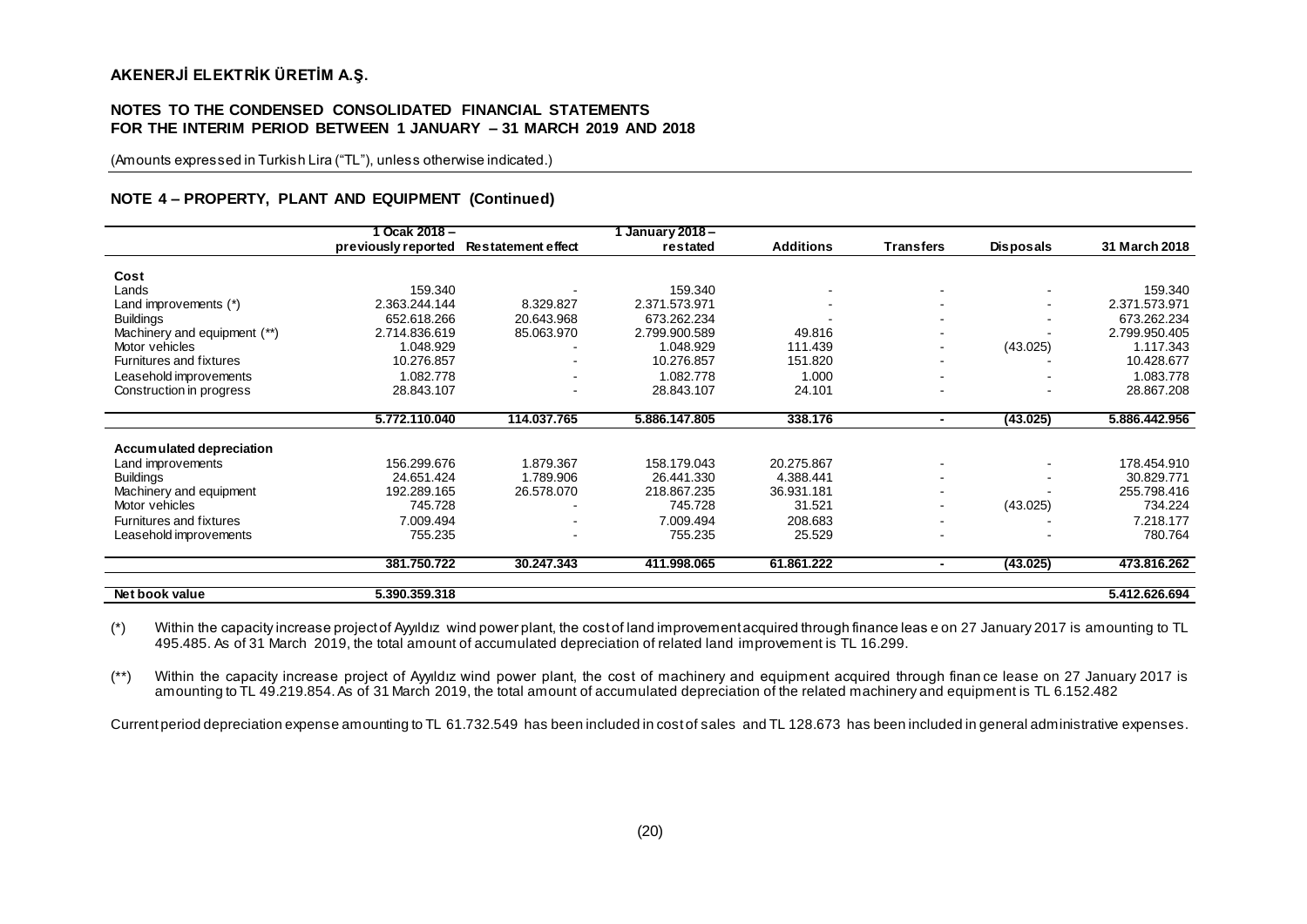## **NOTES TO THE CONDENSED CONSOLIDATED FINANCIAL STATEMENTS FOR THE INTERIM PERIOD BETWEEN 1 JANUARY – 31 MARCH 2019 AND 2018**

(Amounts expressed in Turkish Lira ("TL"), unless otherwise indicated.)

## **NOTE 4 - PROPERTY, PLANT AND EQUIPMENT (Continued)**

There are no borrowing costs capitalized in the cost of construction in progress for the period ended 31 March 2019 (31 March 2018: None).

Details of the guarantees, pledges and mortgages on property, plant and equipment as of 31 March 2019 and 31 December 2018 are disclosed in Note 6.

# **NOTE 5 – INTANGIBLE ASSETS**

|                                 | January 2019 | <b>Additions</b> | Transfers (*) | <b>Disposals</b> | 31 March 2019 |
|---------------------------------|--------------|------------------|---------------|------------------|---------------|
| Costs                           |              |                  |               |                  |               |
| Rights                          | 7.369.288    | ۰                | 179.250       | (163.350)        | 7.385.188     |
|                                 |              |                  |               |                  |               |
| Licenses                        | 126.170.949  | -                |               |                  | 126.170.949   |
|                                 | 133.540.237  | -                | 179.250       | (163.350)        | 133.556.137   |
|                                 |              |                  |               |                  |               |
| <b>Accumulated amortisation</b> |              |                  |               |                  |               |
| Rights                          | 4.369.157    | 229.105          | -             |                  | 4.598.262     |
| Licenses                        | 18.237.119   | 437.529          | ۰             | (33.059)         | 18.641.589    |
|                                 | 22.606.276   | 666.634          |               | (33.059)         | 23,239,851    |
|                                 |              |                  |               |                  |               |
| Net book value                  | 110.933.961  |                  |               |                  | 110.316.286   |

(\*) Comprised of transfer from property,plant and equipment.

|                                 | 1 January 2018 | <b>Additions</b> | Transfers                | <b>Disposals</b>         | 31 March 2018 |
|---------------------------------|----------------|------------------|--------------------------|--------------------------|---------------|
|                                 |                |                  |                          |                          |               |
| <b>Costs</b>                    |                |                  |                          |                          |               |
| Rights                          | 7.339.785      | 12.003           | $\overline{a}$           | ٠                        | 7.351.788     |
| Licenses                        | 125.931.583    |                  |                          | $\overline{\phantom{0}}$ | 125.931.583   |
|                                 | 133.271.368    | 12.003           | ۰                        |                          | 133.283.371   |
| <b>Accumulated amortisation</b> |                |                  |                          |                          |               |
| Rights                          | 3.472.262      | 224.670          | $\overline{\phantom{0}}$ | $\overline{\phantom{0}}$ | 3.696.932     |
| Licenses                        | 16.490.947     | 440.191          | ٠                        | $\overline{\phantom{0}}$ | 16.931.138    |
|                                 | 19.963.209     | 664.861          | ۰                        |                          | 20.628.070    |
| Net book value                  | 113.308.159    |                  |                          |                          | 112.655.301   |

Current period amortisation expense amounting to TL 40.210 (31 March 2018: TL 40.430) has been included in cost of sales and remaining TL 626.424 (31 March 2018: TL 624.431) has been included in general administrative expenses.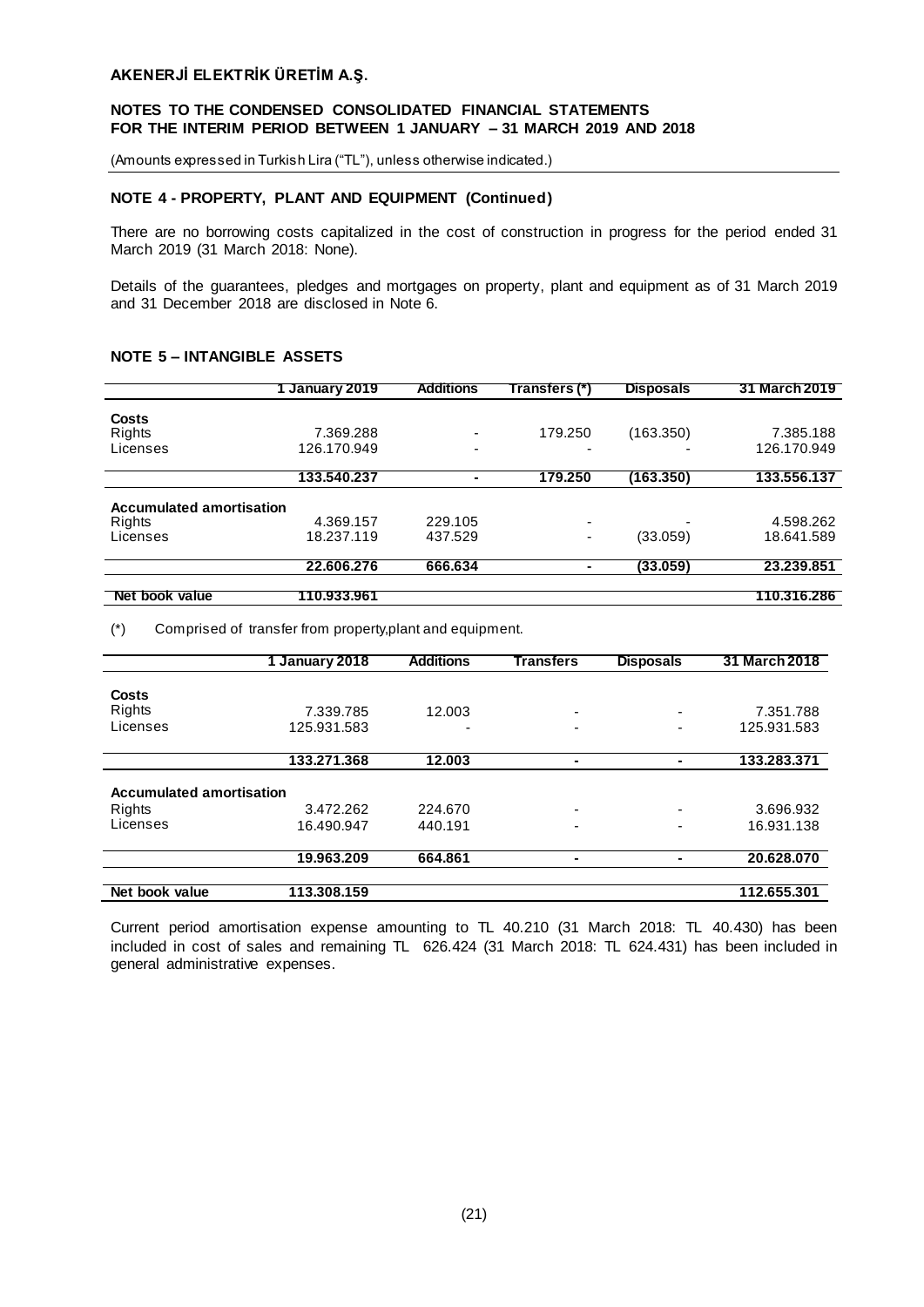## **NOTES TO THE CONDENSED CONSOLIDATED FINANCIAL STATEMENTS FOR THE INTERIM PERIOD BETWEEN 1 JANUARY – 31 MARCH 2019 AND 2018**

(Amounts expressed in Turkish Lira ("TL"), unless otherwise indicated.)

# **NOTE 6 - PROVISIONS, COMMITMENTS, CONTINGENT ASSETS AND LIABILITIES**

#### **a) Other short-term provisions**

As of 31 March 2019, there are various lawsuits against or in favor of the Group. The Group management estimates the outcomes of these lawsuits and the financial effects thereof, and the required provisions are accounted for based on these estimates. The amount of provisions for the lawsuits as of 31 March 2019 is TL 19.912.095 (31 December 2018: TL 18.338.205).

|                                   | 31 March 2019 | 31 December 2018 |
|-----------------------------------|---------------|------------------|
|                                   |               |                  |
| Litigation provision              | 18.755.240    | 18.338.205       |
| Periodical maintenance provisions | 1.156.855     |                  |
|                                   |               |                  |
|                                   | 19.912.095    | 18.338.205       |

The movements of litigation provision are as follows:

|                                                   | 2019                 | 2018                 |
|---------------------------------------------------|----------------------|----------------------|
| 1 January                                         | 18.338.205           | 16.355.919           |
| Current period charges (*)<br>Released provisions | 554.635<br>(137.600) | 219,068<br>(364.196) |
|                                                   |                      |                      |
| 31 March                                          | 18.755.240           | 16.210.791           |

(\*) Current period charges consist of additional litigation provision amounting to TL 200.350 (31 March 2018: None) and interest expense arising from existing litigation amounting to TL 354.285 (31 March 2018: TL 219.068).

#### **b) Contingent liabilities**

#### - **Guarantees given**

The commitments and contingent liabilities of the Group those are not expected to be resulted in a significant loss or liability to the Group are summarized below:

|                             |          |             | 31 March 2019 |             | 31 December 2018 |
|-----------------------------|----------|-------------|---------------|-------------|------------------|
|                             | Original | Original    | TL            | Original    | TL               |
|                             | currency | amount      | equivalent    | amount      | equivalent       |
| Letters of guarantees given | TL       | 120.691.115 | 120.691.115   | 124.487.592 | 124.487.592      |
|                             | Euro     | 300.000     | 1.895.640     | 400.000     | 2.411.200        |
|                             |          |             | 122.586.755   |             | 126.898.792      |

Guarantees given, in general, are comprised of the letters of guarantees given to the several institutions and organizations within the operations of the Group (to EMRA, vendors whom electricity purchased and electricity transmission and distribution related government authorities) and to the judicial authorities for some of the on-going lawsuits.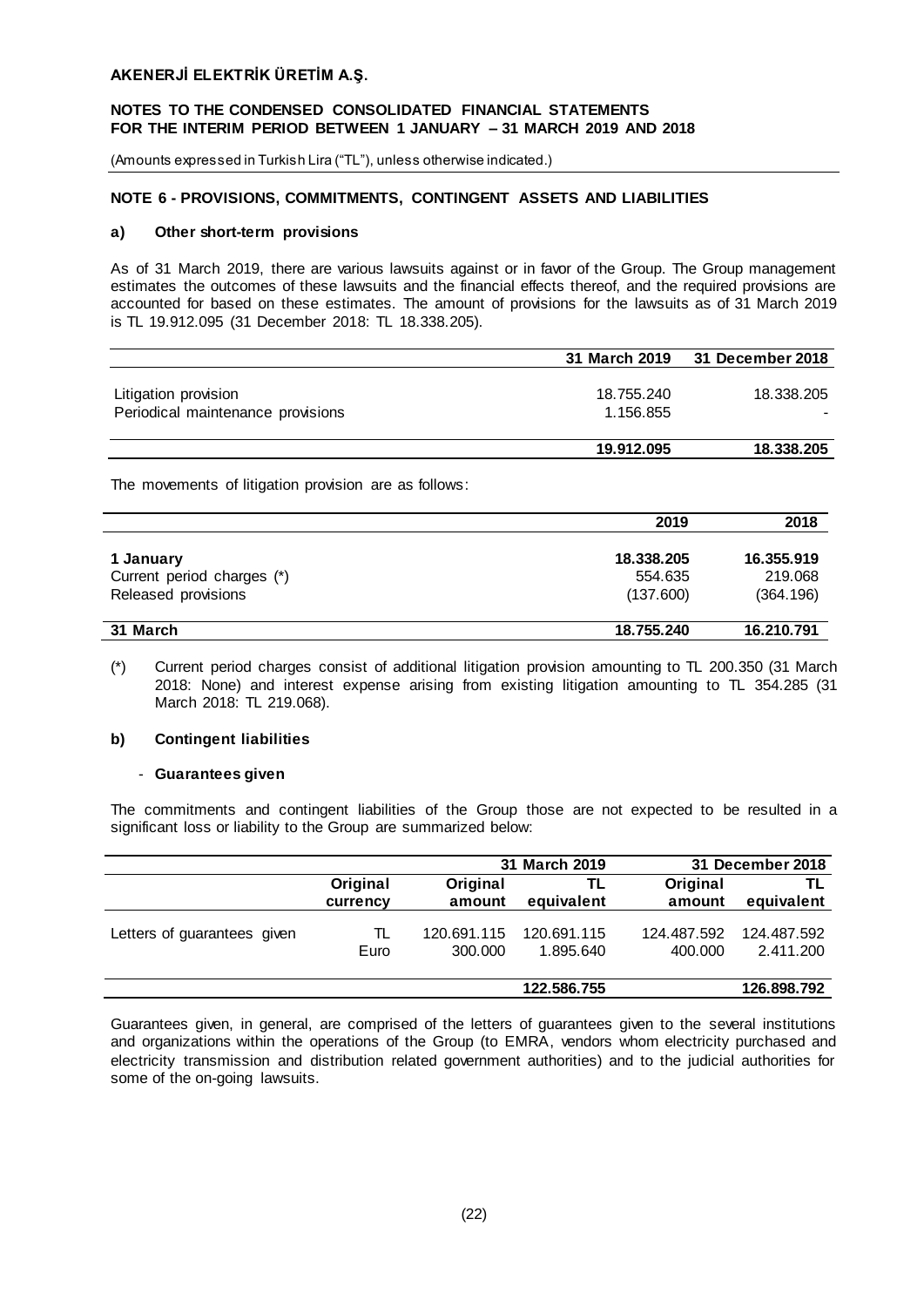(Amounts expressed in Turkish Lira ("TL"), unless otherwise indicated.)

## **NOTE 6 - PROVISIONS, COMMITMENTS, CONTINGENT ASSETS AND LIABILITIES (Continued)**

Guarantees, pledges, mortgages ("GPM") given by the Group as of 31 March 2019 and 31 December 2018 are as follows:

|                                                                        |                   |                          | 31 March 2019              |                          | 31 December 2018           |
|------------------------------------------------------------------------|-------------------|--------------------------|----------------------------|--------------------------|----------------------------|
|                                                                        |                   | Original                 | TL                         | Original                 | ΤL                         |
|                                                                        | <b>Currency</b>   | amount                   | equivalent                 | amount                   | equivalent                 |
| <b>GPMs given by the Group</b>                                         |                   |                          |                            |                          |                            |
| A. GPMs given                                                          |                   |                          |                            |                          |                            |
| for companies' own legal entity                                        | TL<br><b>EURO</b> | 5.730.691.115<br>300,000 | 5.730.691.115<br>1.895.640 | 5.734.487.592<br>400.000 | 5.734.487.592<br>2.411.200 |
| B. Total amount of GPM given for<br>the subsidiaries and associates in |                   |                          |                            |                          |                            |
| the scope of consolidation<br>C. Total amount of GPM given for the     |                   |                          |                            |                          |                            |
| of maintaining operating<br>purpose<br>activities                      |                   |                          |                            |                          |                            |
| D. Total other GPMs given<br>i) Total amount of CPMB's given on behalf |                   |                          |                            |                          |                            |
| of the majority shareholder<br>ii) Total amount of CPMB's given to on  |                   |                          |                            |                          |                            |
| behalf of other which are not in scope of B<br>and C.                  |                   |                          |                            |                          |                            |
| Total amount of CPMB's given on behalf<br>iii)                         |                   |                          |                            |                          |                            |
| of third parties which are not in scope of<br>C.                       |                   |                          |                            |                          |                            |
|                                                                        |                   |                          | 5.732.586.755              |                          | 5.736.898.792              |

Details of the guarantees given by Akenerji for its own legal entity as of 31 March 2019 are as follows:

On 30 September 2015, a Refinancing Loan Agreement of USD 1.1 billion was concluded by and between Yapı ve Kredi Bankası A.Ş. ("Bank") and Akenerji ("Borrower") for a total period of 12 years, 1 year of which is nonrefundable, in order to ensure refinancing and extension of term for all current debts of our the Group. In addition to the related Loan Agreement to provide guarantees for the loans that it has used under the loan contract, Akenerji has signed the following agreements: Loan Settlement (Trade receivables including EPİAŞ, insurance, shareholder receivables, etc.), Account Pledge, and Mortgage Agreements. In accordance with the Commercial Business Pledge Agreements signed between Akenerji and the Bank, a commercial enterprise pledge amounting to TL 5.610.000.000 has been established in order to create an upper limit for Akenerji. In addition, Yapı ve Kredi Bankası A.Ş. is defined as a pledge creditor in insurance policies of power plants.

As of 31 March 2019, GPMs given by the Group to equity ratio is 2.684% (31 December 2018: 1.246%).

#### - **Other significant matters**

As a result of the lawsuits brought for the Kemah Dam & Hydroelectric Plant Project, a positive Environmental Impact Assessment ("EIA") report was received for the revised EIA prepared on 10 February 2016 . Subsequently, a lawsuit requesting the cancellation of the positive EIA report received from the Ministry of Environment and Urban Planning of Turkey in 2014 was finalised and the previous positive EIA report was cancelled.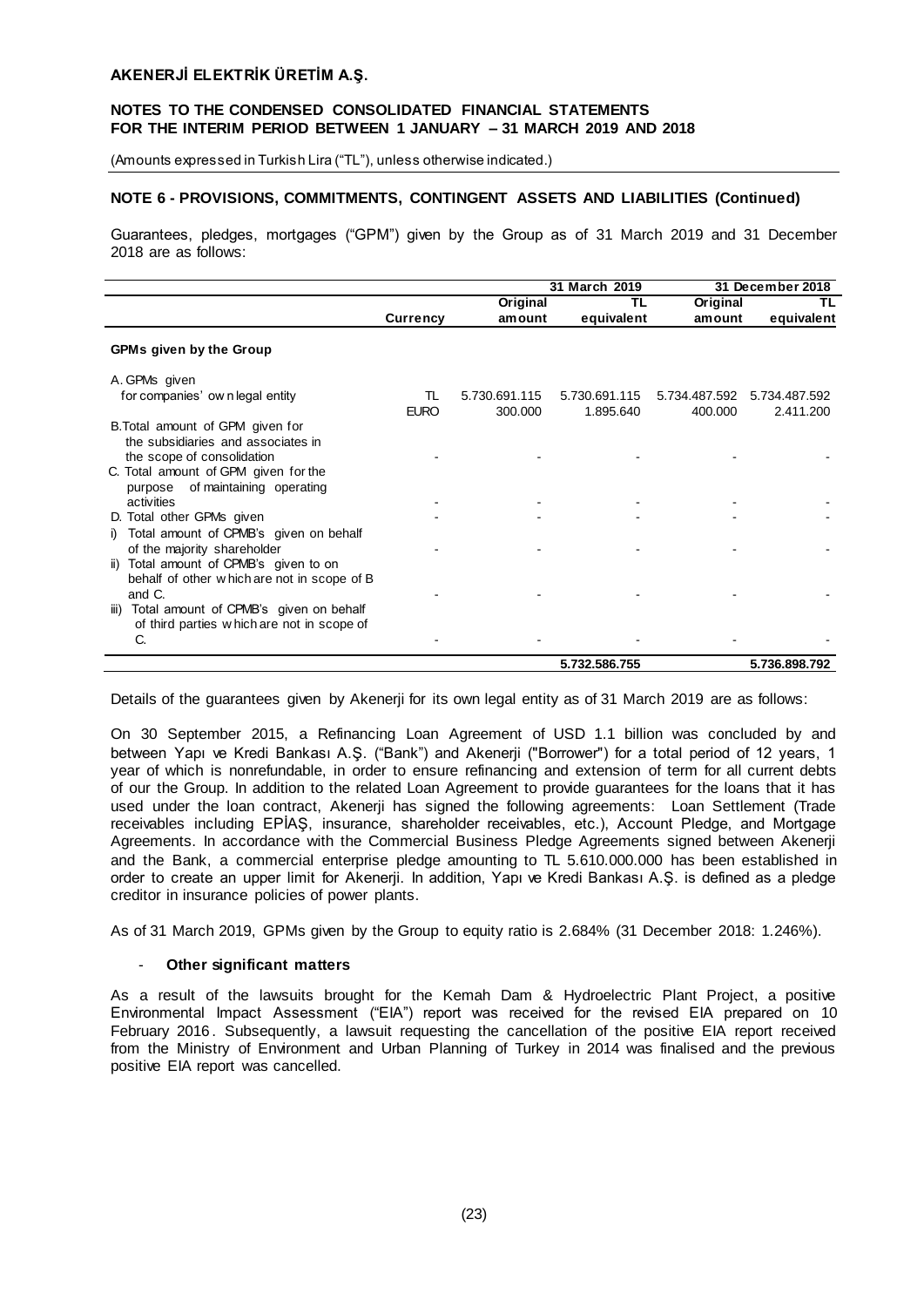## **NOTES TO THE CONDENSED CONSOLIDATED FINANCIAL STATEMENTS FOR THE INTERIM PERIOD BETWEEN 1 JANUARY – 31 MARCH 2019 AND 2018**

(Amounts expressed in Turkish Lira ("TL"), unless otherwise indicated.)

#### **NOTE 6 - PROVISIONS, COMMITMENTS, CONTINGENT ASSETS AND LIABILITIES (Continued)**

Another lawsuit was brought against the cancellation of the revised positive EIA report on February 2016 and on 28 February 2018, it has been decided by the court of first instance to cancel the posit ive EIA report. Both the Group and the Ministry of Environment and Urban Planning of Turkey, lodged an appeal with the Supreme Court for the cancellation of the decision. As a result of the investigation performed by the Supreme Court, the decision of the court of first instance is cancelled and the application on cancellation of the positive EIA report is dismissed. The decision held by the Supreme Court in favor of the Group is the final definitive judgment and cannot be appealed.

Since the appeal process on the EAI report is precisely finalized in favor of the Group, the application on the revised EIA report to the Ministry of Environment and Urban Planning of Turkey is cancelled as this is not necessary anymore. In addition, the suspension of all rights on the electricity production license of Kemah Dam & Hydroelectric Plant Project which is established following the application of the Group to EMRA was requested to be restored and production license was converted to normal license status with the decion of the Board of EMRA numbered 8205-6 on 28 November 2018.

#### - **Sales and purchase commitments**

#### *Electricity sales and purchase commitments:*

The Group has committed to sell 234.629 MWh of electricity energy within the scope of electricity energy sales contracts made with energy companies in 2019 and as of 31 March 2019, 124.708 MWh of the electricity energy was comitted to be sold is completed.

The Group has commited to purchase 35.310 MWh of electricity energy within the scope of electricity energy purchase agreements with energy companies in 2019 and as of 31 March 2019, 34.700 MWh of the electricity enerji was committed to be purchased is completed.

Group has no any commitment to sell and purchase transactions within the scope of risk sharing agreement in 2019.

#### *Natural gas puchase commitments:*

The Group has a minimum purchase commitment in accordance with its contracts with natural gas suppliers in 2019. There is a right to compensate for the shortage of the minimum purchase commitment within the next 2 years.

#### **c) Contingent assets**

#### **Guarantees received**

|                                |             |            | 31 March 2019     |            | 31 December 2018  |
|--------------------------------|-------------|------------|-------------------|------------|-------------------|
|                                |             | Original   | TL                | Original   | TL                |
|                                | Currency    | amount     | <b>Equivalent</b> | amount     | <b>Equivalent</b> |
|                                |             |            |                   |            |                   |
| Letters of guarantees received | TL          | 24.028.161 | 24.028.161        | 76.664.407 | 76.664.407        |
|                                | <b>EURO</b> | 3.185.400  | 20.127.906        | 4.355.000  | 26.251.940        |
|                                | <b>USD</b>  | 32.500     | 182.923           | 32.500     | 170.979           |
| Notes of guarantees received   | TL.         | 4.130.209  | 4.130.209         | 4.130.209  | 4.130.209         |
|                                | <b>USD</b>  | 4.656.023  | 26.205.962        | 4.656.023  | 24.494.873        |
|                                | <b>EURO</b> | 93.229     | 589.098           | 93.229     | 561.987           |
|                                | <b>GBP</b>  | 5.675      | 41.628            | 5.675      | 37.755            |
| Cheques of guarantees          |             |            |                   |            |                   |
| received                       | TL          | 108.500    | 108.500           | 108,500    | 108.500           |
|                                | <b>USD</b>  | 100.559    | 565.986           | 100.559    | 529.031           |
| Mortgages received             | TL          | 3.242.000  | 3.242.000         | 3.242.000  | 3.242.000         |
|                                |             |            | 79.222.373        |            | 136.191.681       |

Letters of guarantees received, in general, comprised of the letters of guarantees received from the customers in relation to the Group's electricity sales operations.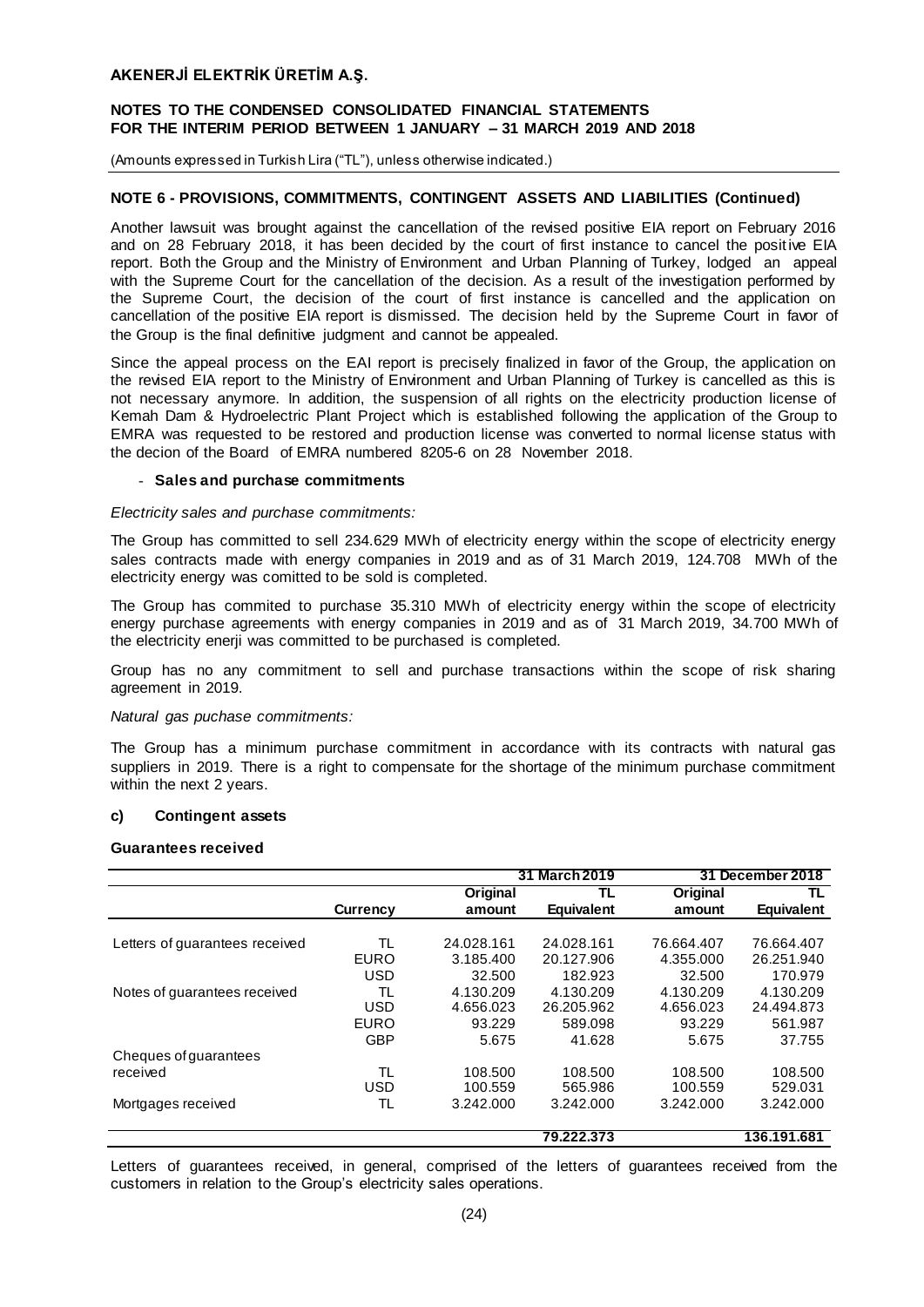(Amounts expressed in Turkish Lira ("TL"), unless otherwise indicated.)

# **NOTE 7 - DERIVATIVE FINANCIAL INSTRUMENTS**

|                                            | 31              | <b>March 2019</b> | December 2018<br>31 |            |
|--------------------------------------------|-----------------|-------------------|---------------------|------------|
|                                            | <b>Contract</b> | Fair              | <b>Contract</b>     | Fair       |
|                                            | amount          | value             | amount              | value      |
|                                            |                 |                   |                     |            |
| Forward contracts                          | 67.540.800      | 996.200           | 5.260.900           | 24.345     |
|                                            |                 |                   |                     |            |
| Derivative financial assets                | 67.540.800      | 996.200           | 5.260.900           | 24.345     |
|                                            |                 |                   |                     |            |
| Interest rate swaps                        |                 |                   |                     |            |
| Short-term                                 | 179.855.522     | 5.081.902         | 168.112.060         | 3.648.843  |
| Long-term<br>$\overline{\phantom{a}}$      | 851.861.154     | 24.069.740        | 796.239.846         | 17.282.246 |
| Forward contracts                          |                 |                   |                     |            |
|                                            |                 |                   |                     |            |
| Short-term<br>$\qquad \qquad \blacksquare$ | 56.284.000      | 2.215.808         | 125.139.178         | 9.270.688  |
| Derivative financial liabilities           | 1.088.000.676   | 31.367.450        | 1.089.491.084       | 30.201.777 |

At the time the derivative contract is concluded, the Group determines that a cash flow hedge is a cash flow hedge that arises from a particular risk in the cash flows of a recorded asset or liability or a transaction that is probable and a possible outcome of a particular risk.

Interest rate swap transactions that provided effective economic hedges under the Group risk management position and carrying the necessary conditions for hedge accounting, were accounted as hedging derivative financial instruments in the consolidated financial statements. The effective portion of the gains and losses of the derivative instruments designated as hedging instrument were accounted under equity as "Gains/(losses) on cash flow hedging". Due to the change in principle amount and repayment dates of Group's borrowings following the Loan Agreement signed on 30 September 2015, the Group ceased the hedge accounting for interest rate swap contracts.

When a hedging instrument sold, expired or when hedge no longer met the criteria for hedge accounting or when a pledged or forecasted transaction is no longer expected to be occurred, the Group continues to classify separately within equity as far as the commitments or possible future transactions will realized.

The realization of promised or probable future transactions are recorded in the statement of profit or loss, if not realized, accumulated gains or losses are recognized as profit or loss in the consolidated financial statements. Since the Group has ceased to apply hedge accounting on 30 September 2015, the "Gains / (losses) on cash flow hedging", which is included in equity, has been recorded in the profit or loss statement for the duration of related contracts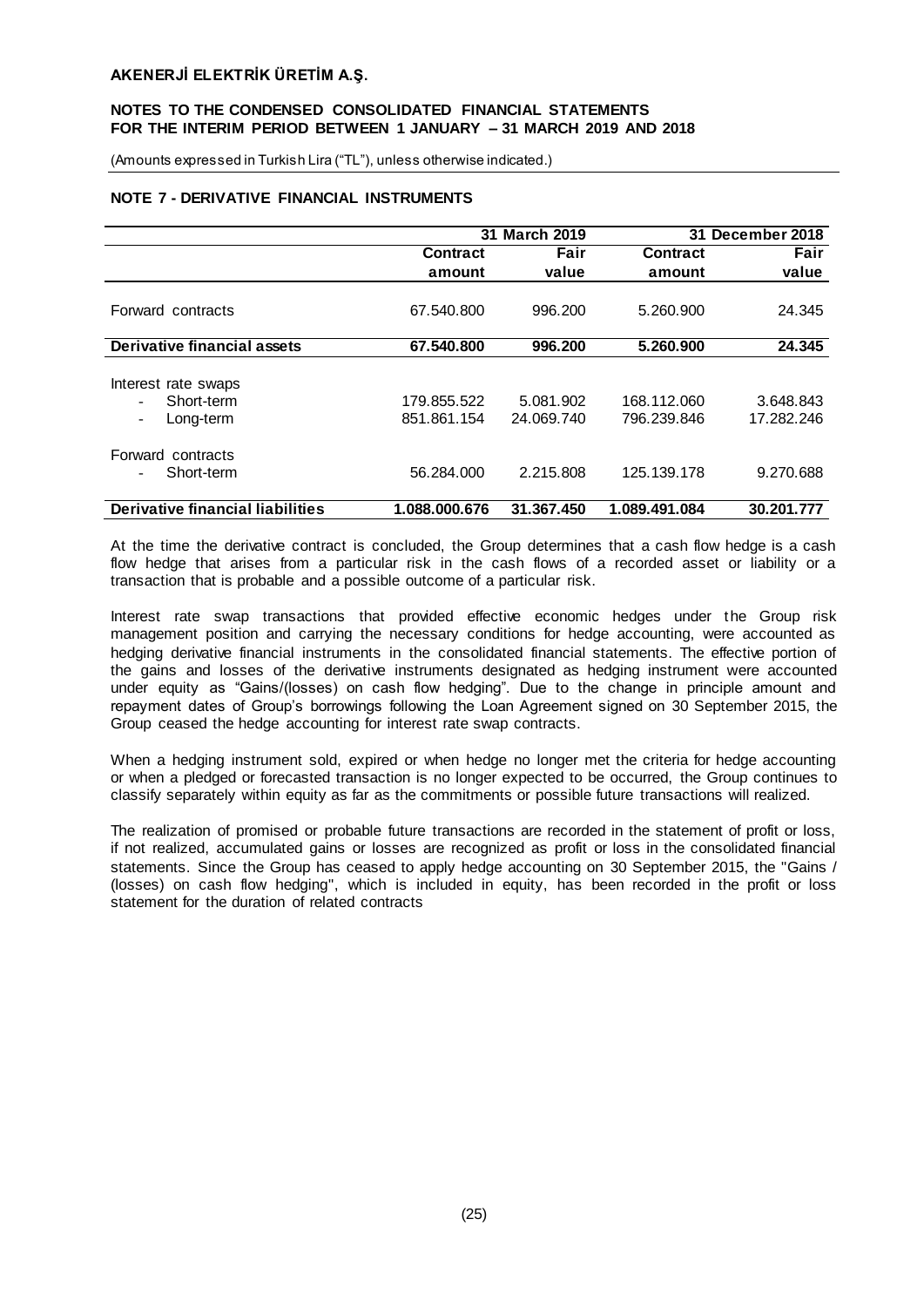(Amounts expressed in Turkish Lira ("TL"), unless otherwise indicated.)

## **NOTE 8 - EQUITY**

#### **Share capital**

Akenerji adopted the registered capital system applicable to the companies registered on the CMB and defined a limit to its registered capital for shares whose nominal value is TL 1 ("One Turkish Lira"). As of 31 March 2019 and 31 December 2018 the share capital held is as follows:

|                                                | 31 March 2019 | 31 December 2018 |
|------------------------------------------------|---------------|------------------|
| Limit on registered share capital (historical) | 1.500.000.000 | 1.500.000.000    |
| Issued capital                                 | 729.164.000   | 729.164.000      |

The Company's shareholders and shareholding structure as of 31 March 2019 and 31 December 2018 are as follows:

|                                                | 31 March 2019 |             |           | 31 December 2018 |
|------------------------------------------------|---------------|-------------|-----------|------------------|
|                                                | Share (%)     | Amount      | Share (%) | <b>Amount</b>    |
| CEZ a.s.                                       | 37.36         | 272.425.943 | 37.36     | 272.425.943      |
| Akkök Holding A.Ş.                             | 20.43         | 148.989.090 | 20.43     | 148.989.090      |
| Akarsu Enerji Yatırımları San. ve Ticaret A.Ş. |               |             |           |                  |
| ("Akarsu")                                     | 16.93         | 123.436.852 | 16.93     | 123.436.852      |
| Publicly held                                  | 25.28         | 184.312.115 | 25,28     | 184.312.115      |
|                                                |               |             |           |                  |
|                                                |               | 729.164.000 |           | 729.164.000      |
|                                                |               |             |           |                  |
| Adjustment to share capital                    |               | 101.988.910 |           | 101.988.910      |
|                                                |               |             |           |                  |
| Total paid-in capital                          |               | 831.152.910 |           | 831.152.910      |

The share capital of the Company consists of 72.916.400.000 shares with a nominal value of 1 Kr for each where no privilege rights are provided for any kind of shares.

#### **Share premium**

Share premiums presented in the consolidated financial statements represent the proceeds from the excess of the amount of shares compared to their nominal values.

#### **Reserves**

|                |            | 31 March 2019 31 December 2018 |
|----------------|------------|--------------------------------|
| Legal reserves | 12.053.172 | 12.053.172                     |
|                | 12.053.172 | 12.053.172                     |

Turkish Commercial Code stipulates that the legal reserve is appropriated out of statutory profits at the rate of 5% per annum, until the total reserve reaches 20% of the Group's paid-in share capital. Other legal reserve is appropriated out of 10% of the distributable income after 5% dividend is paid to shareholders. Under the TCC, legal reserves can only be used for compensating losses, continuing operations in severe conditions or preventing unemployment and taking actions for relieving its effects in case general legal reserves does not exceed half of paid-in capital or issued capital.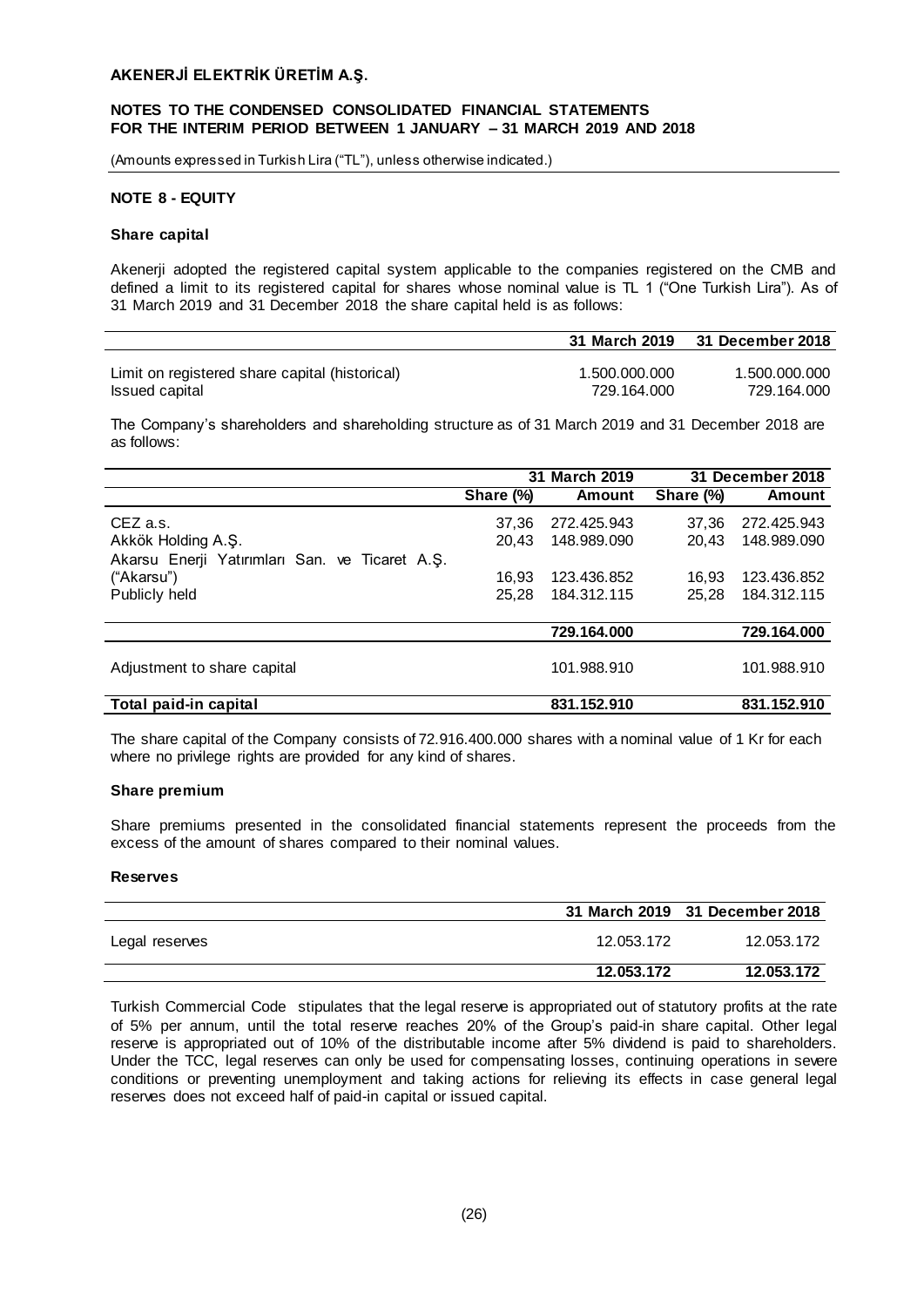(Amounts expressed in Turkish Lira ("TL"), unless otherwise indicated.)

## **NOTE 9 - TAX ASSETS AND LIABILITIES**

|                                                                     |                     | 31 March 2019 31 December 2018 |
|---------------------------------------------------------------------|---------------------|--------------------------------|
| Current income tax expenses<br>Prepaid taxes                        | 50.981<br>(844.798) | 3.412.544<br>(3.839.594)       |
| Current income tax liabilities/<br>(Current income tax assets), net | (793.817)           | (427.050)                      |

#### *Corporation tax*

The Group is subject to corporate income tax effective in Turkey. Provisions are made in the accompanying financial statements for the estimated tax liabilities related to the Company's results for the current period.

In Turkey, the corporate tax rate is 20%. However, in accordance with the addition of temporary 10th article to the Corporate Tax Law, 22% corporate tax rate will be applied to the profits of the entities related to their to 2018, 2019 and 2020 tax periods (for the entities with special accounting period, tax periods commenced in the related year) rather than 20%. This rate is applicable to the tax base derived upon exemptions and deductions stated in the tax legislation and by addition of disallowable expenses to the commercial revenues of the companies with respect to the tax legislation. Losses can be carried for a maximum 5 years for deducted from the taxable profit to be incurred in future years. However, the losses cannot be deducted retrospectively from the retained earnings.

In Turkey, there is no application with the tax authorities on the tax reconciliation. The corporate tax declaration is declared until the evening of the 30th day of the fourth month following the end of the accounting period and paid until the end of the month.

Corporations are required to pay advance corporation tax quarterly at the rate of 20% on their corporate income (22% for the taxation periods 2018, 2019 and 2020). Advance tax is payable by the 17th of the second month following each calendar quarter end. Advance tax paid by corporations is credited against the annual corporation tax liability. The balance of the advance tax paid may be refunded or used to offset against other liabilities to the government.

#### *Income tax withholding*

Limited taxpayer that earn income through by a permanent establishment or permanent representative and paid to companies (dividends) resident in Turkey not subject to withholding tax. Dividend payments made to persons other than these are subject to 15% withholding tax. The profit included to the capital is not a profit distribution.

The details of tax income / expense for the period ended 31 March 2019 and 2018 are as follows:

|                                                                 | 1 January -<br>31 March 2019 | 1 January -<br>31 March 2018 |
|-----------------------------------------------------------------|------------------------------|------------------------------|
| Current income tax expense (-)<br>Deferred tax (expense)/income | (50.981)<br>31.198.016       | (647.276)<br>37.036.815      |
|                                                                 | 31.147.035                   | 36.389.539                   |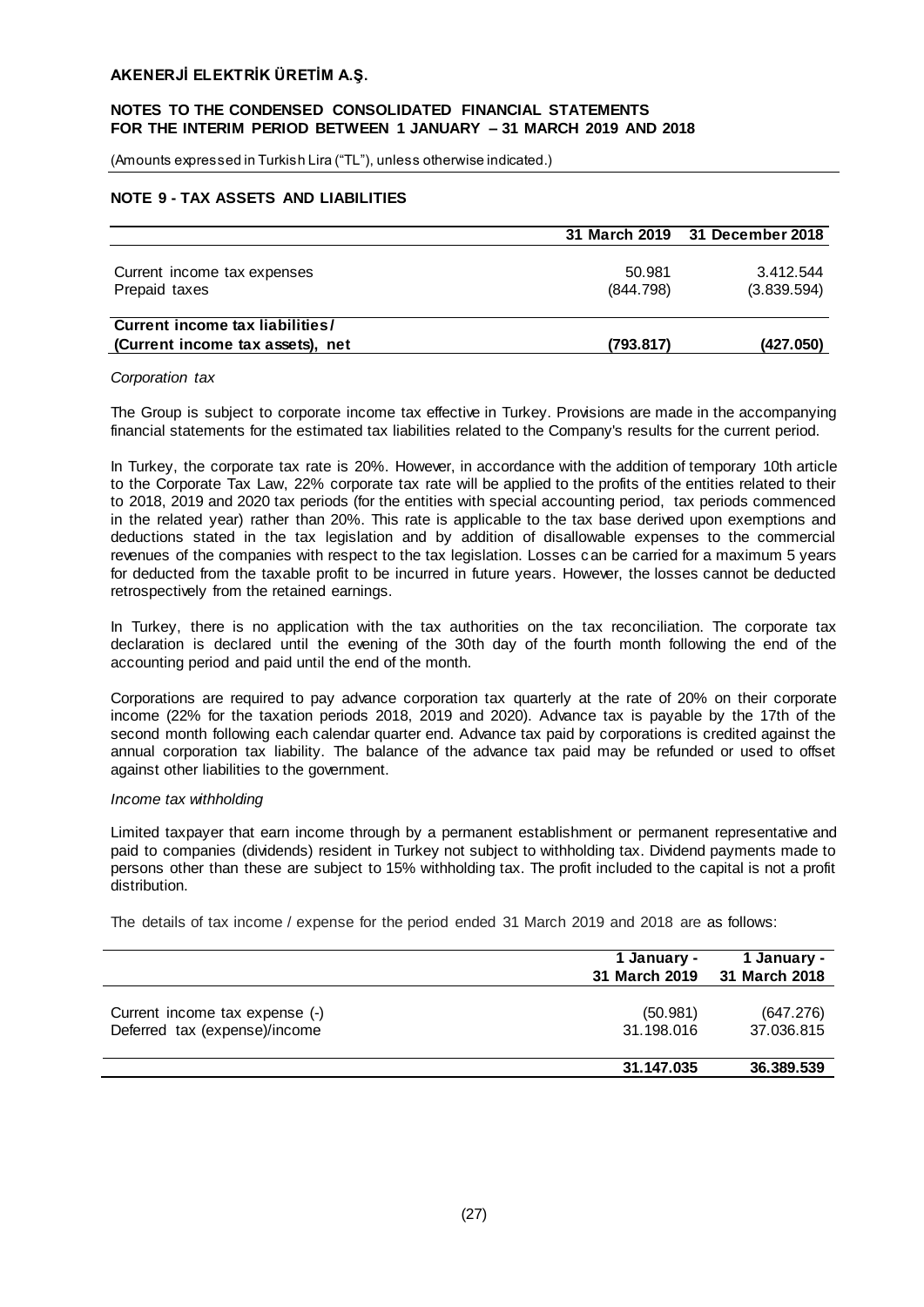#### **NOTES TO THE CONDENSED CONSOLIDATED FINANCIAL STATEMENTS FOR THE INTERIM PERIOD BETWEEN 1 JANUARY – 31 MARCH 2019 AND 2018**

(Amounts expressed in Turkish Lira ("TL"), unless otherwise indicated.)

## **NOTE 9 - TAX ASSETS AND LIABILITIES (Continued)**

*Deferred taxes*

|                          |               | 31 March 2019 31 December 2018 |
|--------------------------|---------------|--------------------------------|
|                          |               |                                |
| Deferred tax assets      | 21.174        | 741.959                        |
| Deferred tax liabilities | (138.224.794) | (181.839.302)                  |
|                          |               |                                |
| Deferred tax assets, net | (138.203.620) | (181.097.343)                  |

The Group recognizes deferred tax assets and liabilities based upon temporary differences arising from its financial statements prepared in compliance with TAS/TFRS and its statutory tax financial statements. The temporary differences usually result from the recognition of revenue and expenses in different reporting periods according to TAS/TFRS and Tax Laws.

The tax rate applied in calculation of deferred tax asset and liabilities for the temporary differences expected to be closed by 2019 and 2020 is 22% and after 2020 is 20%. (2018: temporary differences expected to be closed in 2018, 2019 and 2020 22% and after 2020 is 20%).

The breakdown of cumulative temporary differences and the resulting deferred tax assets/liabilities provided using principal tax rates is as follows:

|                                        |               | <b>Total temporary</b> | Deferred tax  |                        |
|----------------------------------------|---------------|------------------------|---------------|------------------------|
|                                        |               | differences            |               | assets / (liabilities) |
|                                        | 31 March      | 31<br>December         |               | 31 March 31 December   |
|                                        | 2019          | 2018                   | 2019          | 2018                   |
|                                        |               |                        |               |                        |
| Deferred tax assets on tax losses      | (41.664.177)  | (3.501.950)            | 8.332.835     | 700.390                |
| Investment incentives (*)              | (107.707.530) | (105.450.881)          | 21.541.506    | 21.090.176             |
| Provision for employment termination   |               |                        |               |                        |
| benefit                                | (2.801.755)   | (2.133.623)            | 560.350       | 426.725                |
| Provision for unused vacations         | (735.921)     | (646.500)              | 148.592       | 130.340                |
| Adjustments to property, plant and     |               |                        |               |                        |
| equipment                              | 815.438.579   | 1.006.655.643          | (163.087.717) | (201.331.129)          |
| Adjustments to borrowings              | 28.633.485    | 11.125.433             | (5.726.696)   | (2.225.087)            |
| Bonus provision                        | (125.950)     | (510.823)              | 27.510        | 111.242                |
| Deferred tax assets/(liabilities), net |               |                        | (138.203.620) | (181.097.343)          |

(\*) Within the scope of former Article 19 of Income Taxation Law, the related amount of investment incentive is mainly due to investment expenditures of Uluabat HEPP.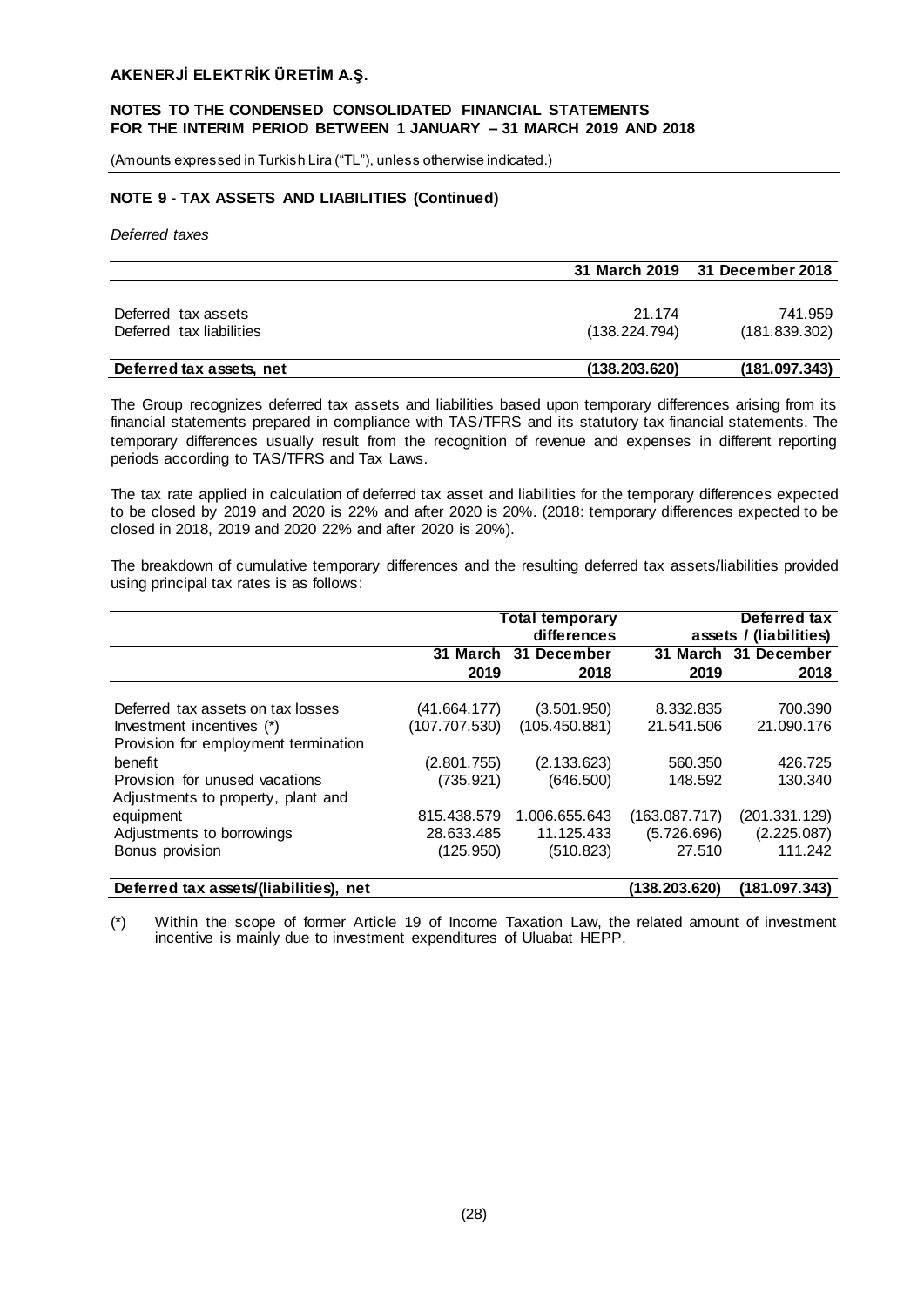#### **NOTES TO THE CONDENSED CONSOLIDATED FINANCIAL STATEMENTS FOR THE INTERIM PERIOD BETWEEN 1 JANUARY – 31 MARCH 2019 AND 2018**

(Amounts expressed in Turkish Lira ("TL"), unless otherwise indicated.)

# **NOTE 9 - TAX ASSETS AND LIABILITIES (Continued)**

Details of tax losses on which deferred taxes are recognized, along with the year it is incurred and the maximum year it can be utilized, are provided below:

| Year incurred | Year can be used |            | 31 March 2019 31 December 2018 |
|---------------|------------------|------------|--------------------------------|
|               |                  |            |                                |
| 2017          | 2022             | 127.672    | 3.501.950                      |
| 2019          | 2024             | 41.536.505 |                                |
|               |                  |            |                                |
|               |                  | 41.664.177 | 3.501.950                      |

Details of tax losses on which deferred taxes are not recognized, along with the year it is incurred and the maximum year it can be utilized, are provided below:

| Year incurred | Year can be used |             | 31 March 2019 31 December 2018 |
|---------------|------------------|-------------|--------------------------------|
|               |                  |             |                                |
| 2014          | 2019             | 109.461.080 | 109.461.080                    |
| 2015          | 2020             | 51.724.908  | 51.724.908                     |
| 2016          | 2021             | 104.375.065 | 104.375.065                    |
| 2017          | 2022             | 86.943.115  | 86.943.115                     |
| 2018          | 2023             | 296.812.402 | 296.794.861                    |
|               |                  |             |                                |
|               |                  | 649.316.570 | 649.299.029                    |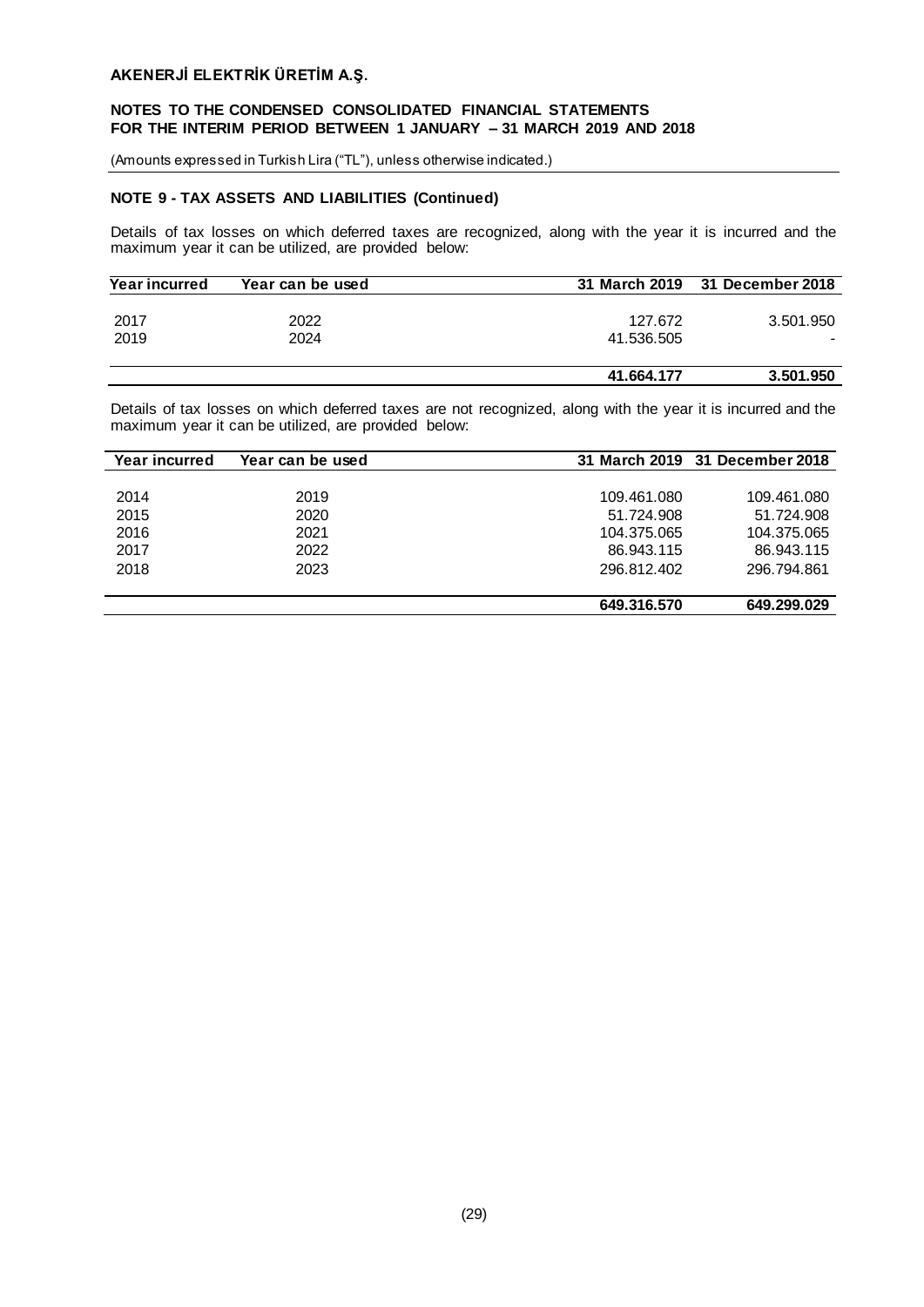## **NOTES TO THE CONDENSED CONSOLIDATED FINANCIAL STATEMENTS FOR THE INTERIM PERIOD BETWEEN 1 JANUARY – 31 MARCH 2019 AND 2018**

(Amounts expressed in Turkish Lira ("TL"), unless otherwise indicated.)

# **NOTE 10 – REVENUE AND COST OF SALES**

# **a) Revenue**

|                                                                                    | 1 January-<br>31 March 2019 | 1 January-<br>31 March 2018 |
|------------------------------------------------------------------------------------|-----------------------------|-----------------------------|
| Electricity sales revenue                                                          | 367.200.966                 | 439.055.022                 |
| Revenue on sharing of instability savings<br>Revenue on seconder frequency control | 44.705.229<br>23.698.886    | 23.178.411<br>10.429.717    |
| Revenue on loading instructions<br>Revenue on capacity mechanism                   | 15.473.800<br>14.329.497    | 13.700.310<br>10.471.019    |
| Other revenues                                                                     | 833.690                     | 279.872                     |
|                                                                                    | 466.242.068                 | 497.114.351                 |

#### **b) Cost of sales**

|                                          | 1 January-<br>31 March 2019 | 1 January-<br>31 March 2018 |
|------------------------------------------|-----------------------------|-----------------------------|
|                                          |                             |                             |
| Direct raw materials consumed (*)        | 278.112.058                 | 390.264.012                 |
| Depreciation and amortisation expenses   | 64.001.986                  | 61.772.979                  |
| Personnel expenses                       | 6.972.120                   | 5.383.526                   |
| Maintenance and repair expenses          | 3.825.352                   | 4.444.805                   |
| Insurance expenses                       | 3.084.020                   | 2.982.303                   |
| Other materials and spare parts consumed | 899.104                     | 678.198                     |
| Other expenses                           | 1.218.038                   | 511.045                     |
|                                          | 358.112.678                 | 466.036.868                 |

(\*) Direct raw materials consumed comprised of cost of natural gas purchased, cost of energy purchased, imbalance sharing costs, system usage costs, and etc.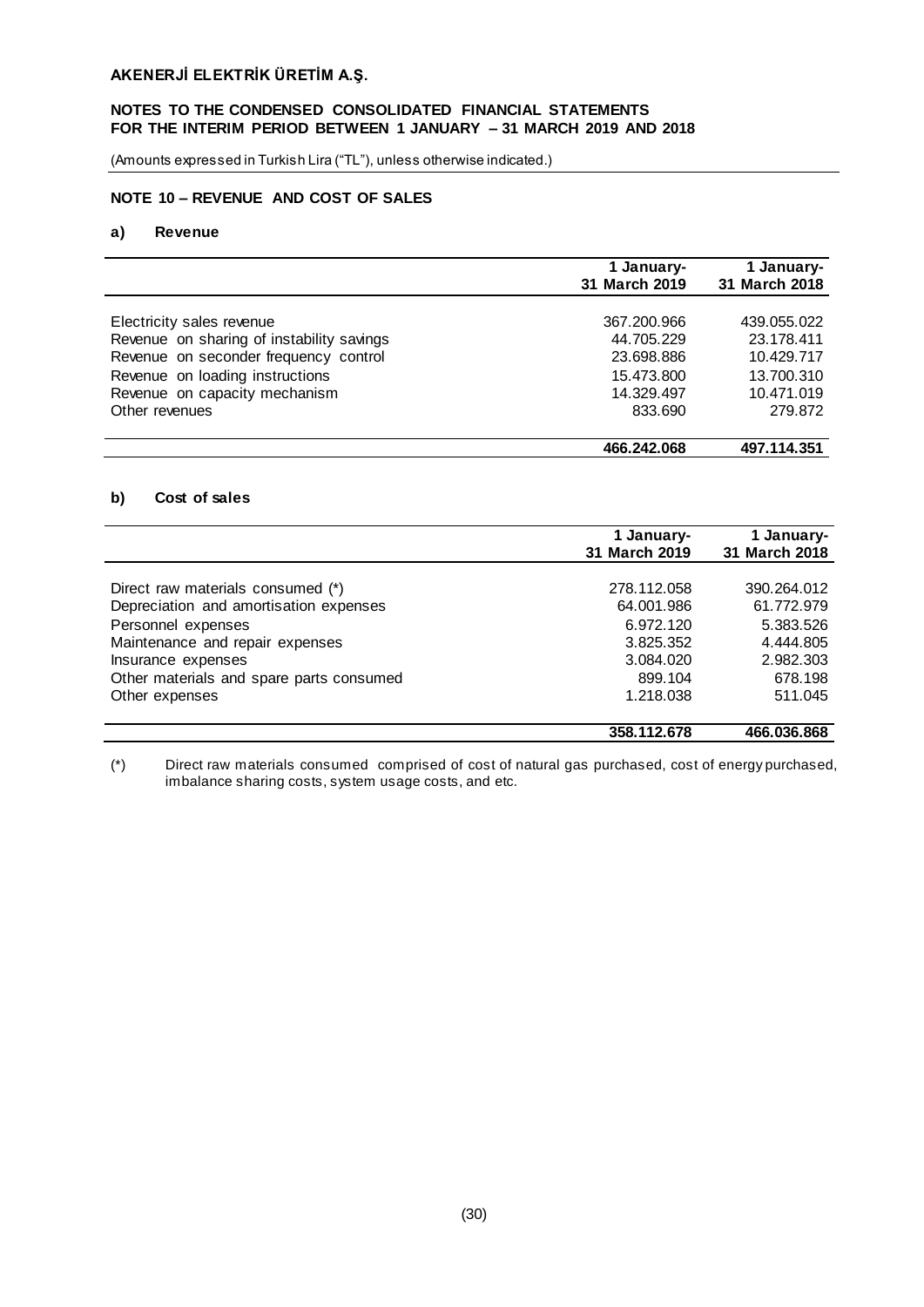## **NOTES TO THE CONDENSED CONSOLIDATED FINANCIAL STATEMENTS FOR THE INTERIM PERIOD BETWEEN 1 JANUARY – 31 MARCH 2019 AND 2018**

(Amounts expressed in Turkish Lira ("TL"), unless otherwise indicated.)

## **NOTE 11- EXPENSES BY NATURE**

|                                             | 1 January-<br>31 March 2019 | 1 January-<br>31 March 2018 |
|---------------------------------------------|-----------------------------|-----------------------------|
|                                             |                             |                             |
| Direct raw materials consumed (*)           | 278.112.058                 | 390.264.012                 |
| Depreciation and amortisation expenses (**) | 65.145.031                  | 62.526.083                  |
| Personnel expenses (***)                    | 12.889.294                  | 9.920.645                   |
| Maintenance and repair expenses             | 3.825.352                   | 4.444.805                   |
| Insurance expenses (****)                   | 3.111.770                   | 3.033.608                   |
| Taxes and duties                            | 1.962.271                   | 787.735                     |
| Consultancy expenses                        | 1.375.820                   | 3.101.843                   |
| Other materials and spare parts consumed    | 899.104                     | 678.198                     |
| IT expenses                                 | 897.925                     | 462.241                     |
| Office expenses                             | 575.943                     | 521.447                     |
| Vehicle expenses                            | 263.840                     | 347.017                     |
| Travel expenses                             | 258.876                     | 161.472                     |
| Advertising expenses                        | 94.185                      | 154.850                     |
| Rent expenses                               | 25.057                      | 510,503                     |
| Other expenses                              | 3.183.600                   | 2.327.460                   |
|                                             | 372.620.126                 | 479.241.919                 |

(\*) Direct raw materials consumed comprised of cost of natural gas purchased, cost of energy purchased, imbalance sharing costs, system usage costs, and etc.

(\*\*) Depreciation and amortization expenses amounting to TL 64.001.986 (31 March 2018: TL 61.772.979 ) is classified in cost of sales, TL 749.561 (31 March 2018: TL 753.104) of amortization and depreciation expenses is classified in general administrative expenses.

- (\*\*\*) Personnel expenses amounting to TL 6.972.120 (31 March 2018: TL 5.383.526) is classified in cost of sales, TL 5.917.174 (31 March 2018: TL 4.537.119) is classified in general and administrative expenses.
- (\*\*\*\*) Insurance expenses amounting to TL 3.084.020 (31 March 2018: TL 2.982.303) is classified in cost of sales, TL 27.750 (31 March 2018: TL 51.305) is classified in general and administrative expenses.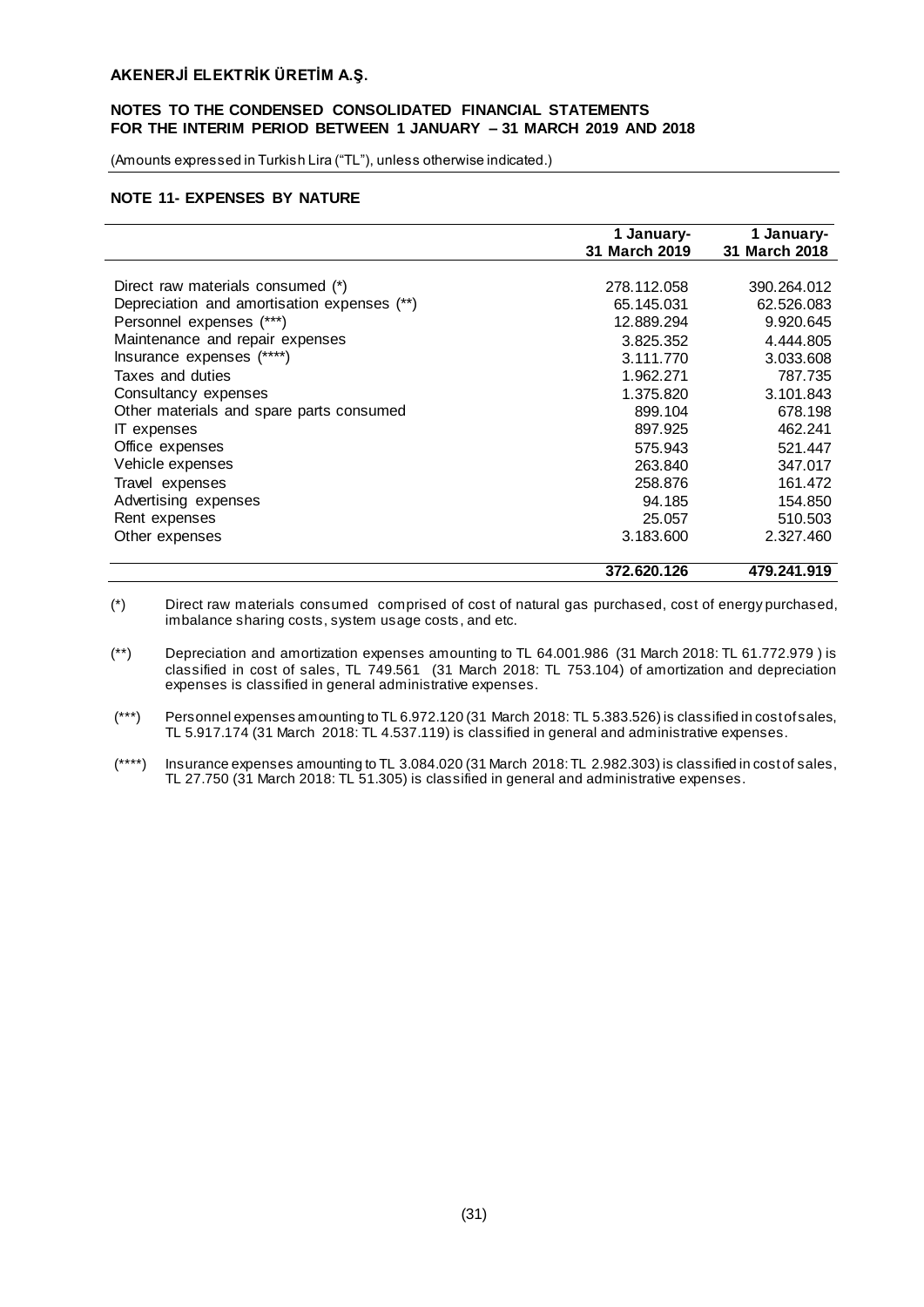## **NOTES TO THE CONDENSED CONSOLIDATED FINANCIAL STATEMENTS FOR THE INTERIM PERIOD BETWEEN 1 JANUARY – 31 MARCH 2019 AND 2018**

(Amounts expressed in Turkish Lira ("TL"), unless otherwise indicated.)

## **NOTE 12 - OTHER OPERATING INCOME AND EXPENSE**

#### **a) Other operating income**

|                                                | 1 January-    | 1 January-    |
|------------------------------------------------|---------------|---------------|
|                                                | 31 March 2019 | 31 March 2018 |
|                                                |               |               |
| Foreign exchange gains from trading activities | 2.271.290     | 1.063.344     |
| Gain on risk sharing contracts (***)           | 711.719       | 3.261.656     |
| Delay interests charged (*)                    | 600.763       | 13.152        |
| Provisions no longer required (**)             | 541.574       | 2.167.996     |
| Income from energy services provided           | 150.918       |               |
| Rediscount income from trading activities      |               | 368,073       |
| Income related to capacity sales               |               | 332.640       |
| Other income                                   | 249.489       | 222.037       |
|                                                | 4.525.753     | 7.428.898     |

- (\*) Comprised of delay interests charges for trade receivables which are not collected at their due dates. As of 31 March 2019, the applied interest rate is 2,00% per month, unless there is a different interest rate agreed by the parties. (31 March 2018: 1,40%).
- (\*\*) As of 31 March 2019, TL 137.600 (31 March 2018: TL 364.196) of the provisions no longer required comprised of released provisions of litigation provisions, TL 403.974 (31 March 2018: TL 1.802.175) comprised of the released provisions of the personnel bonus provisions which are not paid and as of 31 March 2018 amounting to TL 1.625 comprised of the provisions of other provisions released.

#### **b) Other operating expense**

|                                                 | 1 January-<br>31 March 2019 | 1 January-<br>31 March 2018 |
|-------------------------------------------------|-----------------------------|-----------------------------|
|                                                 |                             |                             |
| Foreign exchange losses from trading activities | 10.752.608                  | 393.008                     |
| Rediscount expenses from trading activities     | 1.686.555                   | 22.103                      |
| Provisions for litigations                      | 200.350                     |                             |
| Expenses related to energy services provided    | 148.001                     | 62.353                      |
| Expenses on futures and options market          | 86,004                      |                             |
| Losses on risk sharing contracts (***)          |                             | 6.418.621                   |
| Other expenses                                  | 141.751                     | 433.613                     |
|                                                 | 13.015.269                  | 7.329.698                   |

<sup>(\*\*\*)</sup> Losses on risk sharing contracts consists of the gains and losses incurred under the "Risk Sharing Agreements". Risk sharing agreements are financial assets signed between parties based on electricity Market Clearance Price. In these agreements, the difference between the contract price and the simple average of Market Clearance Price is invoiced as settlement price in cash between the parties depending on the direction of current position. The purpose of these agreements is to compensate financial losses to occur due to daily Market Clearance Price fluctuations.x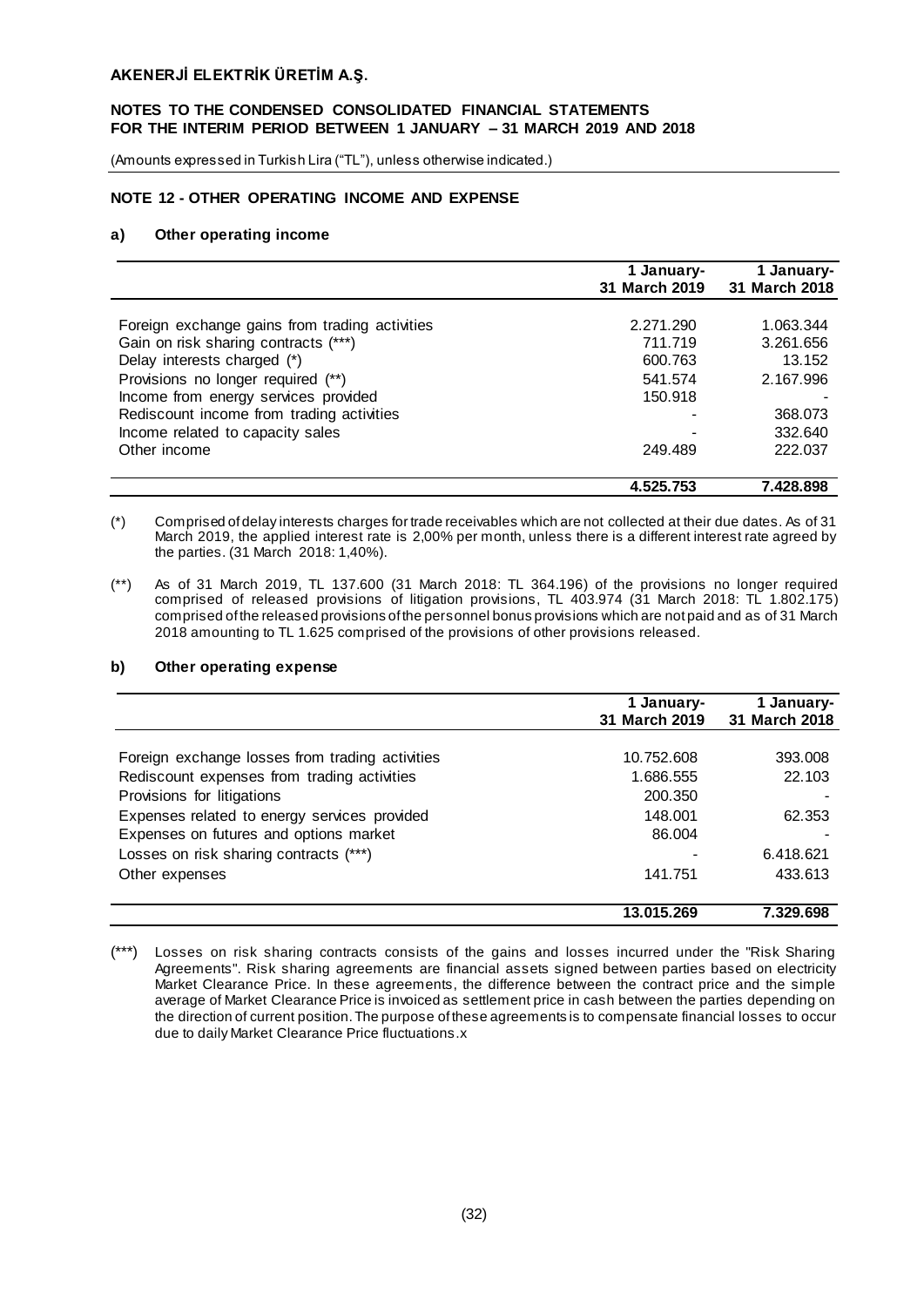## **NOTES TO THE CONDENSED CONSOLIDATED FINANCIAL STATEMENTS FOR THE INTERIM PERIOD BETWEEN 1 JANUARY – 31 MARCH 2019 AND 2018**

(Amounts expressed in Turkish Lira ("TL"), unless otherwise indicated.)

# **NOTE 13 - INCOME AND EXPENSES FROM INVESTING ACTIVITIES**

## **a) Income from investing activites**

|                                               | 1 January -<br>31 March 2019 31 March 2018 | 1 January - |
|-----------------------------------------------|--------------------------------------------|-------------|
| Gain on sale of property, plant and equipment | 149                                        | 38.983      |
|                                               | 149                                        | 38,983      |

## **b) Expenses from investing activites**

|                                               | 31 March 2019 31 March 2018 | 1 January - 1 January - |
|-----------------------------------------------|-----------------------------|-------------------------|
| Loss on sale of property, plant and equipment | 130.291                     |                         |
|                                               | 130.291                     |                         |

# **NOTE 14 - FINANCIAL INCOME AND EXPENSES**

## **a) Financial income**

|                                          | 1 January - | 1 January -<br>31 March 2019 31 March 2018 |
|------------------------------------------|-------------|--------------------------------------------|
| Gain on derivative financial instruments | 8.749.886   |                                            |
| Interest income                          | 1.985.012   | 5.968.837<br>751.407                       |
| Foreign exchange gain                    | 1.971.692   | 14.029.198                                 |
|                                          | 12.706.590  | 20.749.442                                 |

#### **b) Financial expenses**

|                                            | 1 January - | 1 January -<br>31 March 2019 31 March 2018 |
|--------------------------------------------|-------------|--------------------------------------------|
|                                            |             |                                            |
| Foreign exchange losses                    | 270.714.501 | 139.635.301                                |
| Interest and commission expenses           | 99.001.195  | 72.136.617                                 |
| Losses on derivative financial instruments | 12.664.086  |                                            |
| Other financial expenses (*)               | 5.874.125   | 7.686.622                                  |
|                                            | 388.253.907 | 219.458.540                                |

(\*) For the period 1 January - 31 March 2019, TL 3.200.513 (1 January – 31 March 2018: TL 6.915.121) of the respective amount is comprised of the indexation difference of the liability due to Uluabat DSİ Water Use Agreement calculated by WPT.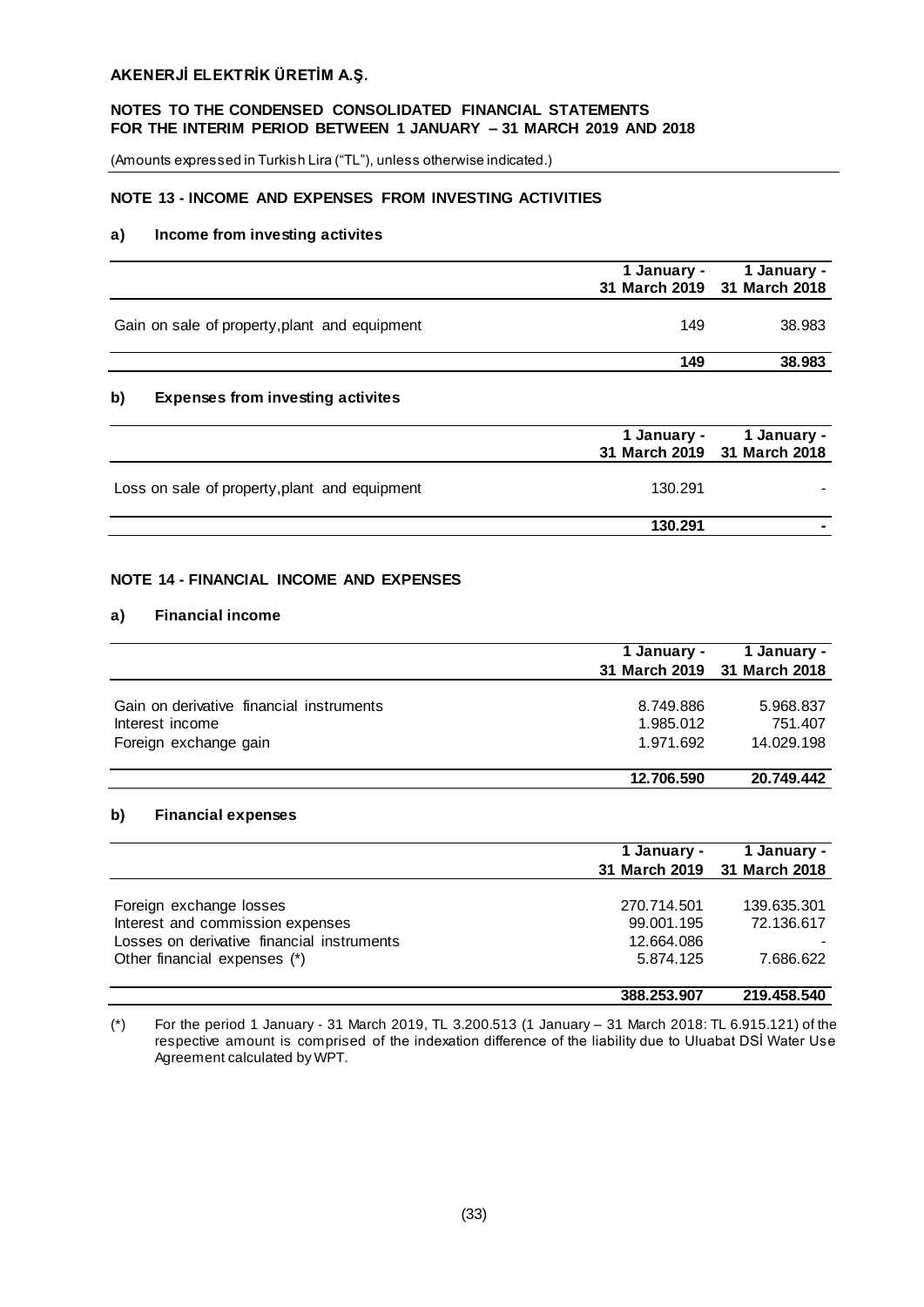(Amounts expressed in Turkish Lira ("TL"), unless otherwise indicated.)

# **NOTE 15 - RELATED PARTY DISCLOSURES**

The Group's subsidiaries and joint ventures and related party balances with other related parties are as follows:

## **a) Transaction with related parties**

- *Purchases from related parties*

|                                                                                                   | 1 January -<br>31 March 2019 | 1 January -<br>31 March 2018 |
|---------------------------------------------------------------------------------------------------|------------------------------|------------------------------|
|                                                                                                   |                              |                              |
| $(1)$ (****)                                                                                      | 6.375.207                    | 5.245.088                    |
| Sakarya Elektrik Perakende Satış A.Ş. ("Sepaş")<br>Aksa Akrilik Kimya Sanayi A.Ş. ("Aksa) (1) (") | 1.376.623                    | 1.151.000                    |
| Dinkal Sigorta Acenteliği A.Ş. ("Dinkal") (2) (**)                                                | 1.085.137                    | 721.774                      |
| Aktek Bilgi İletişim Teknolojisi San. ve Tic. A.Ş. ("Aktek") (3) (**)                             | 865,859                      | 598.734                      |
| Cez a.s. Turkey Daimi Tem. (4) (***)                                                              | 804.321                      | 1.397.241                    |
| Ak-Han Bakım Yön. Serv. Hiz. Güv. Malz. A.Ş. ("Ak-Han") (5) (**)                                  | 664.076                      | 507.587                      |
| Akkök Holding A.Ş. ("Akkök") <sup>(6)(*)</sup>                                                    | 433.208                      | 1.470.931                    |
| Cez a.s. $(4)(7)$                                                                                 | 319.225                      | 7.137                        |
| Cez Trade Bulgaria Ead. (7) (***)                                                                 | 244.270                      |                              |
| Other                                                                                             | 26.989                       | 20.633                       |
|                                                                                                   | 12.194.915                   | 11.120.125                   |

(1) Comprised of sharing of instability savings.

(2) Comprised of insurances purchased from insurance companies by the intermediary of Dinkal.

(3) Comprised of IT services received.

(4) Comprised of consultancy services and risk sharing contracts purchased.

(5) Comprised of building maintenance and other services received.

(6) Comprised of consultancy and rent services received.

(7) Comprised of electricity and capacity purchased.

- *Sales to related parties*

|                                                                      | 1 January -<br>31 March 2019 | 1 January -<br>31 March 2018 |
|----------------------------------------------------------------------|------------------------------|------------------------------|
|                                                                      | 10.689.575                   | 48.743.894                   |
| Sepaş $(1)(1)(1)$<br>Cez a.s $(2)(1)$                                | 9.244.580                    |                              |
| Cez Trade Bulgaria Ead. (2) (***)                                    | 5.234.824                    |                              |
| Aksa $(3)(n)$                                                        | 1.546.433                    | 1.717.137                    |
| $(\hat{C},\hat{C})$<br>Akcez Enerji Yat. San. ve Tic. A.S. ("Akcez") | 17.119                       | 13.995                       |
| Other                                                                | 11.324                       | 85.109                       |
|                                                                      | 26.743.855                   | 50.560.135                   |

(1) In general, comprised of sharing of instability savings.

(2) In general, comprised of sales of electricity and capacity.

(3) In general, comprised of sharing of instability savings.

(\*) Shareholder.

(\*\*) Akkök Holding group company.

(\*\*\*)Cez a.s. group company.

(\*\*\*\*)Akkök Holding and Cez a.s. group company.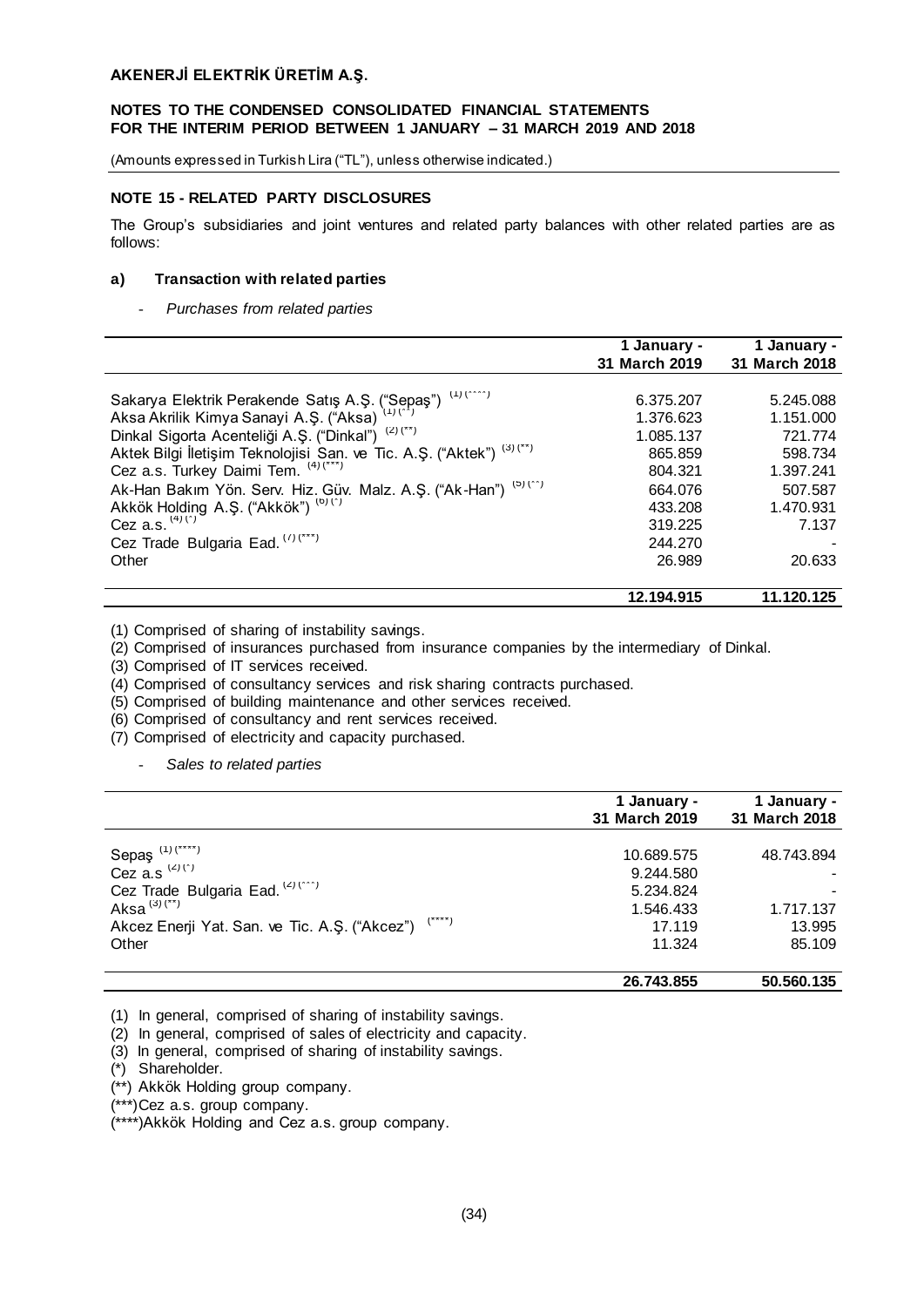## **NOTES TO THE CONDENSED CONSOLIDATED FINANCIAL STATEMENTS FOR THE INTERIM PERIOD BETWEEN 1 JANUARY – 31 MARCH 2019 AND 2018**

(Amounts expressed in Turkish Lira ("TL"), unless otherwise indicated.)

## **NOTE 15 - RELATED PARTY DISCLOSURES (Continued)**

#### **b) Balances with related parties**

- *Short-term trade receivables from related parties*

|                                     | 31 March 2019 | 31 December 2018 |
|-------------------------------------|---------------|------------------|
|                                     |               |                  |
|                                     | 3.481.293     | 6.495.163        |
| Sepaş $(1)(1)$<br>Cez a.s. $(2)(7)$ | 3.285.384     | 117.727          |
| CEZ Trade Bulgaria Ead. (2) (***)   | 796.369       | 793.429          |
| Aksa $(1)(n^{n})$                   | 643.345       | 282,504          |
| Other                               | 15.516        | 16.173           |
|                                     | 8.221.907     | 7.704.996        |

(1) Comprised of receivables from sharing of instability savings.

(2) Comprised of receivables from sales of electricity and capacity.

The average maturity days of trade receivables from related parties is 20 days.

#### - *Other receivables from related parties*

|                   |         | 31 March 2019 31 December 2018 |
|-------------------|---------|--------------------------------|
| Cez a.s. $(1)(')$ | 631.880 | 602.800                        |
|                   | 631.880 | 602.800                        |

(1) Comprised of cash collateral given amounting to EUR 100.00 within the scope of electricity sold.

#### - *Short-term trade payables to related parties*

|                                                           | 31 March 2019 | 31 December 2018 |
|-----------------------------------------------------------|---------------|------------------|
|                                                           |               |                  |
| Dinkal $(1)(n)$                                           | 7.292.899     | 13.398.127       |
| Sepaş $(2)(1)$<br>Akkök $(2)(1)$                          | 2.749.598     | 5.252.676        |
|                                                           | 2.467.739     | 2.253.504        |
| CEZ a.s. Turkey Daimi Tem. (2)(***)                       | 1.780.706     | 4.607.288        |
| Aktek $(3)(n)$                                            | 657.193       | 626.247          |
| Aksa $(2)(n)$                                             | 528.150       | 282,538          |
| Ak-Han $(4)(n)$                                           | 311.198       | 256,486          |
| Ak Havacılık ve Ulaştırma Hiz. A.Ş. ("Ak Havacılık") (**) | 186.756       | 174.562          |
| Other                                                     | 25.534        | 93.578           |
|                                                           | 15.999.773    | 26.945.006       |

(1) Comprised of payables to Dinkal for the insurances purchased from insurance companies by the intermediary of Dinkal.

(3) Comprised of payables related to IT services received.

- (4) Comprised of payables related to building maintenance and other services received.
- (\*) Shareholder.
- (\*\*) Akkök Holding group company.
- (\*\*\*)Cez a.s. group company.

The average maturity days of trade payables from related parties is 30 days.

<sup>(2)</sup> Comprised of payables on sharing of instability savings and consultancy services received.

<sup>(\*\*\*\*)</sup>Akkök Holding and Cez a.s. group company.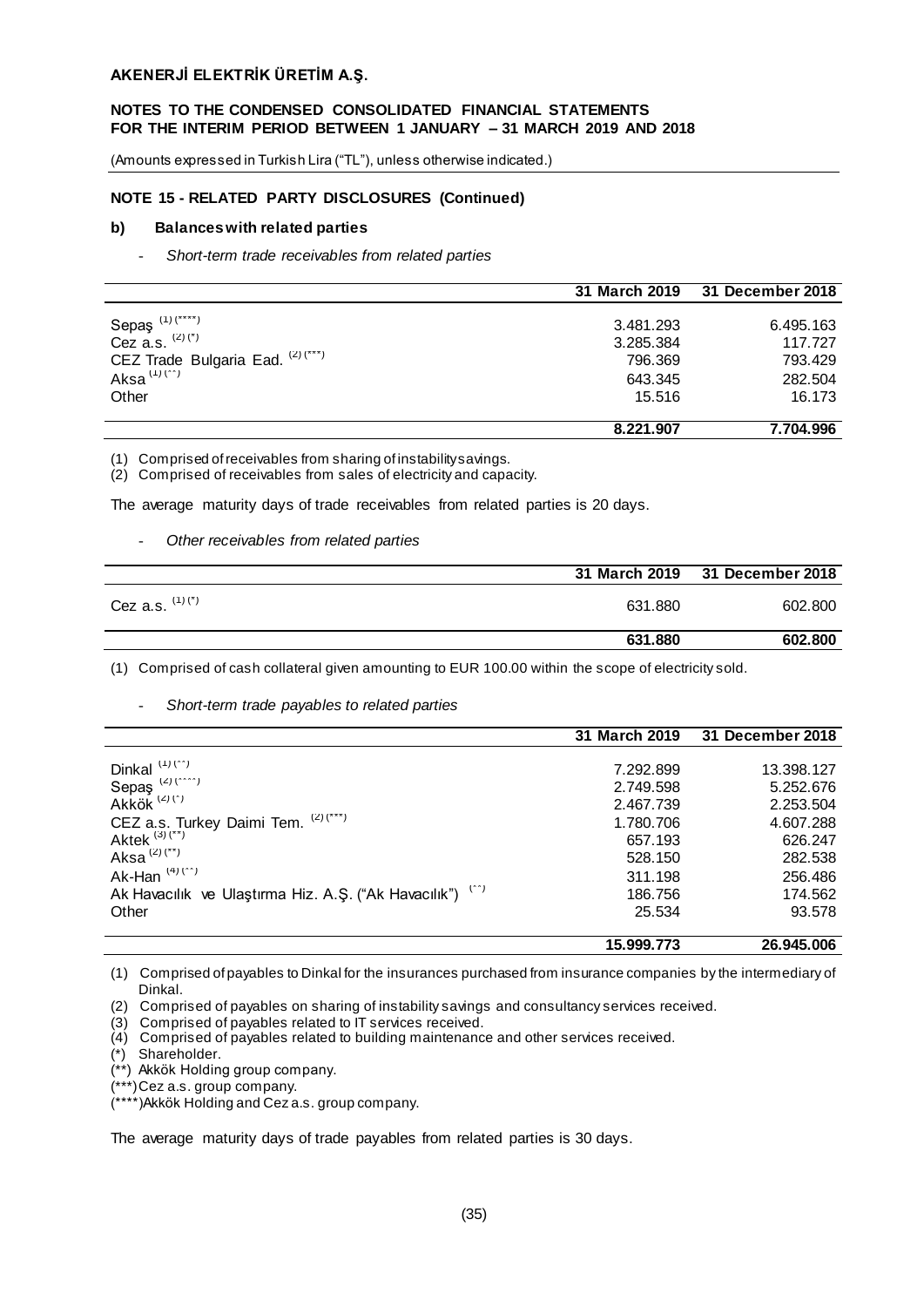## **NOTES TO THE CONDENSED CONSOLIDATED FINANCIAL STATEMENTS FOR THE INTERIM PERIOD BETWEEN 1 JANUARY – 31 MARCH 2019 AND 2018**

(Amounts expressed in Turkish Lira ("TL"), unless otherwise indicated.)

## **NOTE 15 - RELATED PARTY DISCLOSURES (Continued)**

#### **c) Key management compensation**

For the purpose of these consolidated financial statements, key management compensation consists of the payments made to Group shareholders and top management (General Manager and Vice General Managers and directors).

|                                                          | 1 January -<br>31 March 2019    | 1 January -<br>31 March 2018  |  |
|----------------------------------------------------------|---------------------------------|-------------------------------|--|
| Salaries and benefits<br>Bonus payment<br>Attendance fee | 761.029<br>1.531.960<br>192.940 | 630.360<br>337.895<br>216.137 |  |
|                                                          | 2.485.929                       | 1.184.392                     |  |

## **NOTE 16 – FINANCIAL RISK MANAGEMENT**

#### - *Foreign exchange risk*

The Group is exposed to foreign exchange risk through the impact of rate changes in the translation of foreign currency denominated assets and liabilities to local currency. Foreign exchange risk arises from future obligations as well as foreign currency denominated assets and liabilities. These risks are monitored and limited by the monitoring of the foreign currency position. In order to manage this risk, foreign exchange purchases are made from spot markets and derivative instruments are used. The management limits the foreign currency position of the Group through analyzing it.

The details of the foreign currency assets and liabilities as of 31 March 2019 and 31 December 2018 are as follows:

|                       |                             | 31 March 2019 31 December 2018 |
|-----------------------|-----------------------------|--------------------------------|
| Assets<br>Liabilities | 58.799.044<br>4.388.172.189 | 29.823.951<br>4.052.146.871    |
|                       | (4.329.373.145)             | (4.022.322.920)                |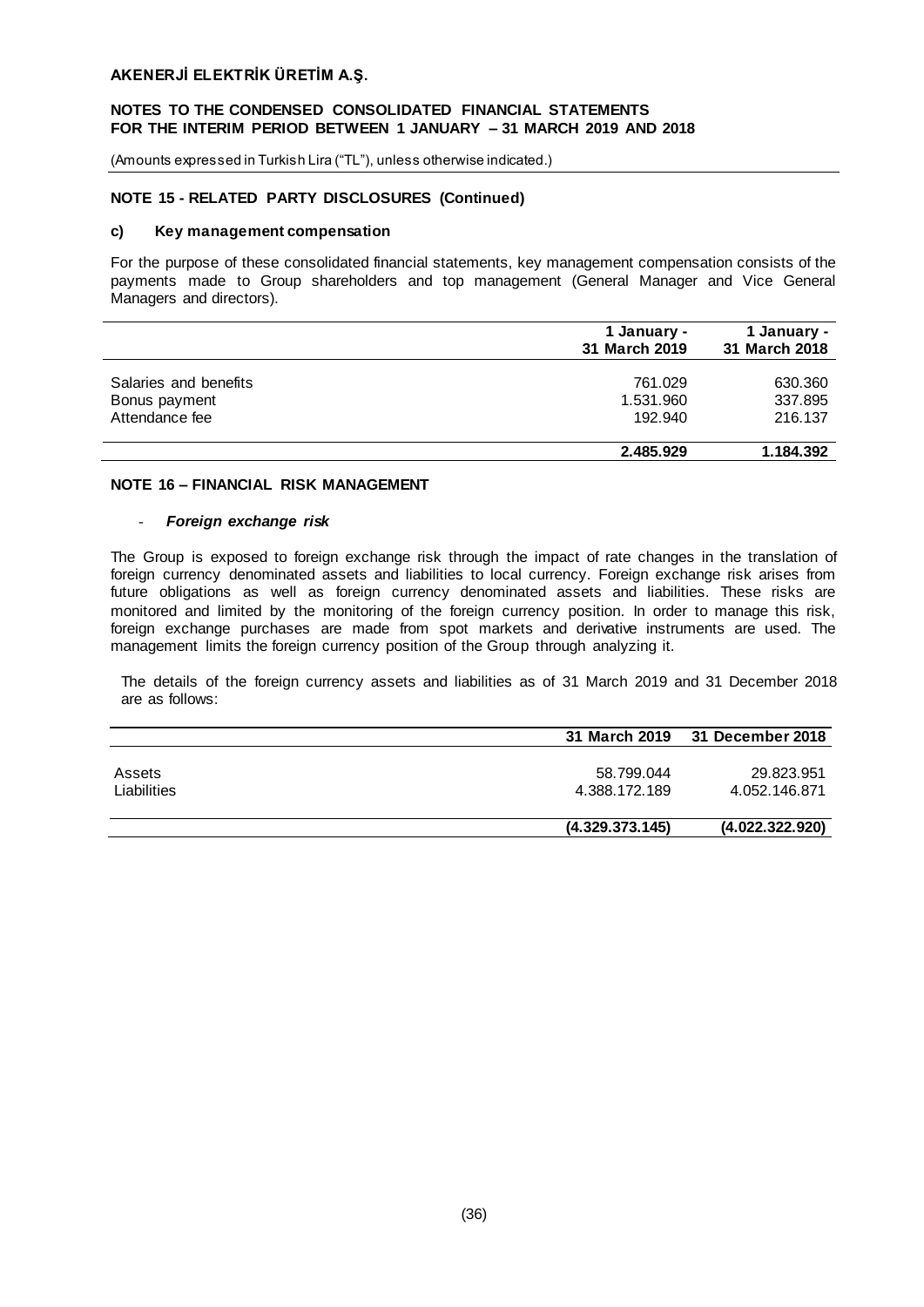## **NOTES TO THE CONDENSED CONSOLIDATED FINANCIAL STATEMENTS FOR THE INTERIM PERIOD BETWEEN 1 JANUARY – 31 MARCH 2019 AND 2018**

(Amounts expressed in Turkish Lira ("TL"), unless otherwise indicated.)

## **NOTE 16 – FINANCIAL RISK MANAGEMENT (Continued)**

Assets and liabilities denominated in foreign currency held by the Group at 31 March 2019 and 31 December 2018 and their TL equivalent are as follows:

|                                            | 31 March 2019        |               |             | 31 December 2018 |                      |               |             |       |
|--------------------------------------------|----------------------|---------------|-------------|------------------|----------------------|---------------|-------------|-------|
|                                            | <b>TL Equivalent</b> | <b>USD</b>    | Euro        | Other            | <b>TL Equivalent</b> | <b>USD</b>    | Euro        | Other |
|                                            |                      |               |             |                  |                      |               |             |       |
| Cash and cash equivalents                  | 41.004.801           | 2.081.936     | 4.634.631   | 208              | 9.860.630            | 489.375       | 1.208.476   | 208   |
| Trade receivable from related parties      | 4.081.755            | $\sim$        | 645.970     |                  | 911.156              | $\sim$        | 151.154     |       |
| Trade receivables from third parties       | 1.272.814            | 1.475         | 200.119     |                  | 8.319.357            |               | 1.380.119   |       |
| Other receivables from third parties       | 10.792.457           | 1.917.500     |             |                  | 10.087.776           | 1.917.500     |             |       |
| Derivative financial instruments           | 996.200              | 176.995       |             |                  | 24.345               | 4.628         |             |       |
| <b>Current assets</b>                      | 58.148.027           | 4.177.906     | 5.480.720   | 208              | 29.203.264           | 2.411.503     | 2.739.749   | 208   |
| Other receivables from related parties     | 631.880              |               | 100.000     |                  | 602.800              |               | 100.000     |       |
| Other receivables from third parties       | 19.137               | 3.400         |             |                  | 17.887               | 3.400         |             |       |
|                                            |                      |               |             |                  |                      |               |             |       |
| Non-current assets                         | 651.017              | 3,400         | 100.000     | $\blacksquare$   | 620.687              | 3.400         | 100.000     |       |
|                                            |                      |               |             |                  |                      |               |             |       |
| Total assets                               | 58.799.044           | 4.181.306     | 5.580.720   | 208              | 29.823.951           | 2.414.903     | 2.839.749   | 208   |
| Derivative financial instruments           | 7.297.710            | 1.296.587     |             |                  | 12.919.531           | 2.455.764     |             |       |
| Short-term portion of long term borrowings | 1.089.551.872        | 193.581.102   |             |                  | 764.631.622          | 145.342.360   |             |       |
| Lease liabilities                          | 7.171.839            |               | 1.135.000   |                  | 6.711.449            |               | 1.113.379   |       |
| Trade payables to related parties          | 8.826.623            | 1.098.845     | 418.099     |                  | 18.032.492           | 2.453.577     | 850.111     |       |
| Trade payables to third parties            | 143.073.247          | 25.161.865    | 229.823     |                  | 80.791.171           | 15.114.065    | 211.942     |       |
|                                            |                      |               |             |                  |                      |               |             |       |
| <b>Current liabilities</b>                 | 1.255.921.291        | 221.138.399   | 1.782.922   | $\sim$           | 883.086.265          | 165.365.766   | 2.175.432   |       |
| Derivative financial instruments           | 24.069.740           | 4.276.480     |             |                  | 17.282.246           | 3.285.036     |             |       |
| Long-term borrow ings                      | 3.046.677.392        | 541.304.348   |             |                  | 3.037.597.911        | 577.391.304   |             |       |
| Lease liabilities                          | 61.501.515           |               | 9.733.100   |                  | 61.151.542           |               | 10.144.582  |       |
| Trade payables to third parties            |                      |               |             |                  | 53.026.803           | 10.079.417    |             |       |
| Other payables to third parties            | 2.251                | 400           |             |                  | 2.104                | 400           |             |       |
| <b>Non-current liabilities</b>             | 3.132.250.898        | 545.581.228   | 9.733.100   | $\blacksquare$   | 3.169.060.606        | 590.756.157   | 10.144.582  |       |
|                                            |                      |               |             |                  |                      |               |             |       |
| <b>Total liabilities</b>                   | 4.388.172.189        | 766.719.627   | 11.516.022  | $\sim$           | 4.052.146.871        | 756.121.923   | 12.320.014  |       |
| Net foreign currency assets/(liabilities)  | (4.329.373.145)      | (762.538.321) | (5.935.302) | 208              | (4.022.322.920)      | (753.707.020) | (9.480.265) | 208   |
|                                            |                      |               |             |                  |                      |               |             |       |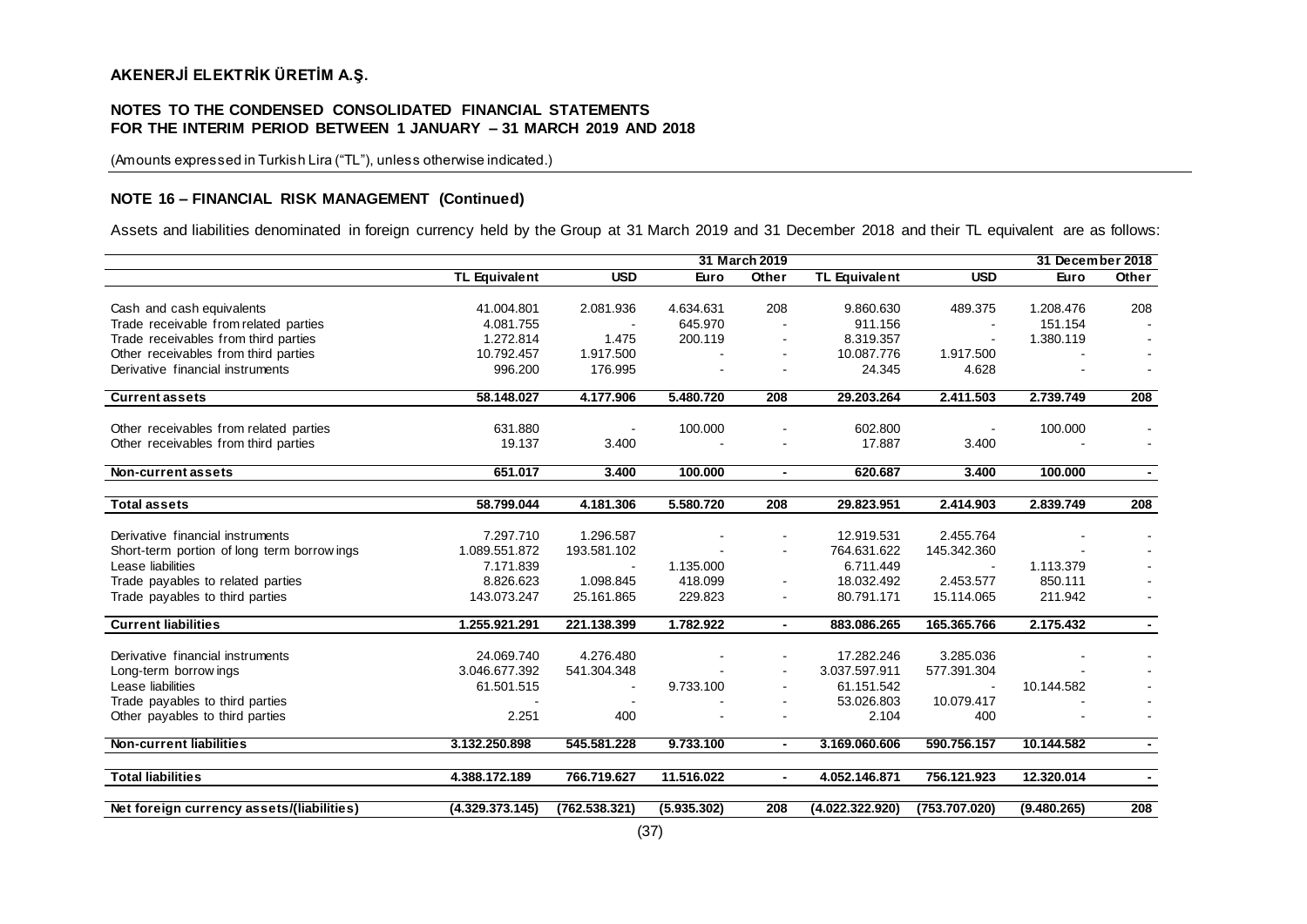## **NOTES TO THE CONDENSED CONSOLIDATED FINANCIAL STATEMENTS FOR THE INTERIM PERIOD BETWEEN 1 JANUARY – 31 MARCH 2019 AND 2018**

(Amounts expressed in Turkish Lira ("TL"), unless otherwise indicated.)

# **NOTE 16 – FINANCIAL RISK MANAGEMENT (Continued)**

The Group is exposed to foreign exchange risk arising from various currency exposures, primarily with respect to the USD and EURO. The following table details the Group's sensitivity to a 20% increase and decrease in the TL against relevant foreign currencies as of 31 March 2019 and 31 December 2018, all other variables held constant.

|                                                                                                      |               |                     |              | 31 March 2019       |  |
|------------------------------------------------------------------------------------------------------|---------------|---------------------|--------------|---------------------|--|
|                                                                                                      |               | <b>Profit /Loss</b> |              | <b>Equity</b>       |  |
|                                                                                                      | Appreciation  | <b>Depreciation</b> | Appreciation | <b>Depreciation</b> |  |
|                                                                                                      | Οt            | Οf                  | οf           | οt                  |  |
|                                                                                                      | foreign       | foreign             | foreign      | foreign             |  |
|                                                                                                      | currency      | currency            | currency     | currency            |  |
| +/- 20% fluctuation of USD rate<br>1- USD net asset/liability                                        | (858.374.137) | 858.374.137         |              |                     |  |
| 2- Part of hedged from USD risk (-)<br>$3 -$ USD net effect $(1+2)$                                  | (858.374.137) | 858.374.137         |              |                     |  |
| +/- 20% fluctuation of EUR rate<br>4- EUR net asset/liability<br>5- Part of hedged from EUR risk (-) | (7.500.798)   | 7.500.798           |              |                     |  |
| 6- EUR net effect $(4+5)$                                                                            | (7.500.798)   | 7.500.798           |              |                     |  |
| $+/-$ 20% fluctuation of other currencies rate against to TL                                         |               |                     |              |                     |  |
| 7- Other currencies net asset/liability                                                              | 305           | (305)               |              |                     |  |
| 8- Part of hedged from other currencies risk (-)                                                     |               |                     |              |                     |  |
| 9- Other currencies net effect (7+8)                                                                 | 305           | (305)               |              |                     |  |
| Total $(3+6+9)$                                                                                      | (865.874.630) | 865,874,630         |              |                     |  |

|                                                              |               |                     |              | 31 December 2018    |
|--------------------------------------------------------------|---------------|---------------------|--------------|---------------------|
|                                                              |               | <b>Profit /Loss</b> |              | <b>Equity</b>       |
|                                                              | Appreciation  | <b>Depreciation</b> | Appreciation | <b>Depreciation</b> |
|                                                              | Οf            | οf                  | οf           | οf                  |
|                                                              | foreign       | foreign             | foreign      | foreign             |
|                                                              | currency      | currency            | currency     | currency            |
| +/- 20% fluctuation of USD rate                              |               |                     |              |                     |
| 1- USD net asset/liability                                   | (793.035.452) | 793.035.452         |              |                     |
| 2- Part of hedged from USD risk (-)                          |               |                     |              |                     |
| $3 -$ USD net effect $(1+2)$                                 | (793.035.452) | 793.035.452         |              |                     |
| +/- 20% fluctuation of EUR rate                              |               |                     |              |                     |
| 4- EUR net asset/liability                                   | (11.429.407)  | 11.429.407          |              |                     |
| 5- Part of hedged from EUR risk (-)                          |               |                     |              |                     |
| 6- EUR net effect $(4+5)$                                    | (11.429.407)  | 11.429.407          |              |                     |
| $+/-$ 20% fluctuation of other currencies rate against to TL |               |                     |              |                     |
| 7- Other currencies net asset/liability                      | 277           | (277)               |              |                     |
| 8- Part of hedged from other currencies risk (-)             |               |                     |              |                     |
| 9- Other currencies net effect (7+8)                         | 277           | (277)               |              |                     |
| Total $(3+6+9)$                                              | (804.464.582) | 804.464.582         |              |                     |